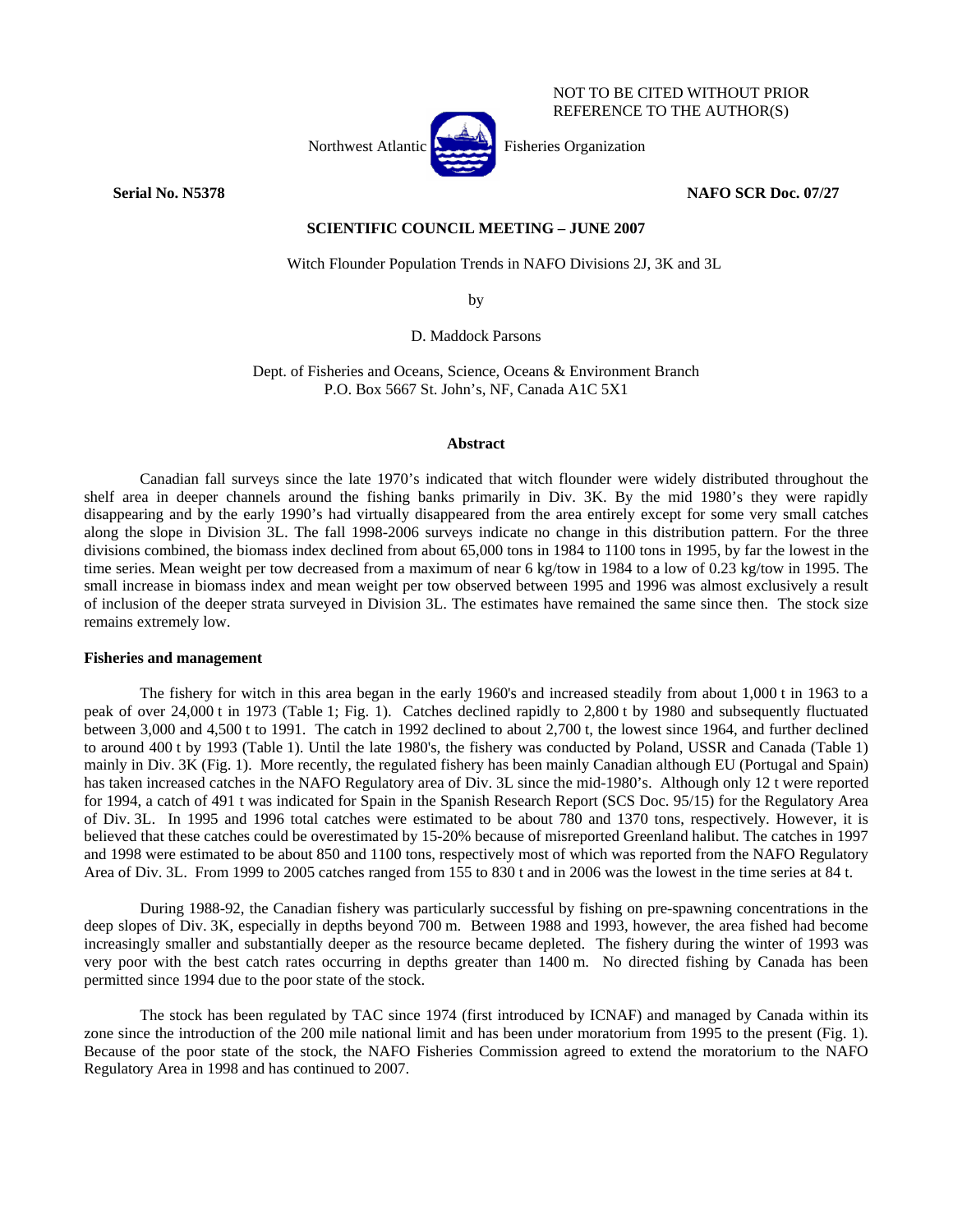# **Canadian Research Vessel Surveys**

# *Distribution*

Changes in spatial distribution patterns of witch flounder over the 20 year history of the surveys from 1978-97 were presented in a previous assessment as graphical distribution maps (SCR Doc. 98/64). Survey distribution data from the late 1970's and early 1980's indicated that witch flounder were widely distributed throughout the shelf area in deeper channels around the fishing banks primarily in Div. 3K. By the mid 1980's, however, they were rapidly disappearing and by the early 1990's had virtually disappeared from the area entirely except for some very small catches along the slope and more to the southern area. Since 1998, surveys catch witch flounder mostly along the deep continental slope area, especially in Division 3L both inside and outside the Canadian 200-mile fishery zone (see Bowering 1998; 1999; 2000; 2001; 2002) and in 2005 and 2006 (Fig. 2) distributions are similarly restricted.

#### *Biomass and Abundance Indices*

 Stratified-random research vessel surveys have been conducted in the fall in Div. 2J, 3K and 3L since 1977, 1978 and 1981 respectively. As indicated above, up until 1994, the surveys were conducted using an *Engel* 145' high-rise groundfish trawl whereas the 1995-2006 surveys were carried out with a much more efficient *Campelen 1800* shrimp trawl. All data presented here are now in *Campelen 1800* trawl catch equivalents for 1977-94 with the actual data for 1995-2006.

For Div. 2J, biomass estimates ranged from as high as 5,900 t in 1986 to a low of less than 200 t in 2003 and increased to almost 970 t in 2006, although the majority of the estimate results from one stratum (Tables 2 and 14; Fig. 3a). Mean weight per tow peaked at 1.82 kg/tow in 1986 and declined to 0.05 kg/tow in 2003 (Tables 11 and 15; Fig. 3b). Since then values have increased and in 2006 mean weight per tow was 0.28 kg/tow.

In Div. 3K, during 1979-85, there was a period of relative stability where most annual biomass estimates were near 50,000 t (Tables 3 and 14; Fig. 3a). Since that time estimates have declined considerably to around 400 t in 1995, the lowest in the time series. Estimates increased slightly after 1995 ranging from 500-1400 tons from 1996-2003. In 2004, the biomass estimate increased to over 2600 t, and remained at around 2900 t in 2005 and 2006, however in each of the last three surveys the majority of the estimate has been the result of high catches in one or a few strata (Table 3; Fig. 3a). Corresponding to the period of higher biomass estimates (1979-85), the mean weights per tow in Division 3K ranged from 8 to 13 kg/tow (Tables 12 and 15; Fig. 3b) and declined to a low of 0.09 kg/tow in 1995. Mean weights per tow have remained low since then and in 2002 were again at an all time low of 0.09 kg/tow. Since then estimates have increased to 0.59 kg/tow in 2006, but are still much lower than the maximum observed.

For Div. 3L, biomass estimates varied generally between 7,000 and 13,000 t from 1984 to 1990 but declined rapidly since then to a low of around 400 t in 1995 (Tables 4 and 14; Fig. 3a). In 1996 the Canadian autumn survey expanded to included deeper water strata (depths of 732-1097). In that year, half of the biomass estimate of 1,800 t was attributed to depths greater than 731 m (Table 4). Seventy percent of the 1997 estimate (1,100 t) was attributed to the deeper strata and 50% of the 1998 estimate (1,000 t) came from the deeper strata. The 1999 estimate decreased to around 800 tons with about 30% of the estimate accounted for by the new deep strata (Table 4; Fig. 3a). Little change occurred in the 2000 and 2001 surveys, however, the biomass and abundance in the deeper strata appear to have been declining since 1996 and contributed little to the survey estimates in these years (Table 4). In 2002, the increase in the estimate from 2001 (from 1000 t to 2400 t) was due almost entirely to the biomass estimate in one stratum and for 2003 was estimated to be again around 1000 tons (Table 4). In 2004, difficulties with the Canadian autumn survey resulted in incomplete coverage, particularly in the deeper strata of Div. 3L (SCR Doc. 05/34) and the biomass estimate was the lowest in the time series at 451 t. Coverage in strata greater than 731m was very limited in the 2005 survey as well, but the biomass estimate increased to 1,000 t. The biomass estimate in 2006 increased to around 2, 000 t, although there were almost no witch caught in strata surveyed greater than 731m.

 Mean weight per tow in Division 3L (Tables 13 and 15; Fig 3b) ranged from 2 to 2.5 kg/tow in the early part of the survey series (1984-1990). A rapid decline in mean weight per tow then resulted in the lowest observed at 0.08 kg/tow in 1995. The inclusion of deep water strata (previously not surveyed) in 1996 explains the over three-fold increase in mean weight per tow to 0.28 kg/tow. Mean weight per tow ranged from 0.10 to 0.38 kg/ tow from 1997-2005 and in 2006 was 0.33 kg/tow.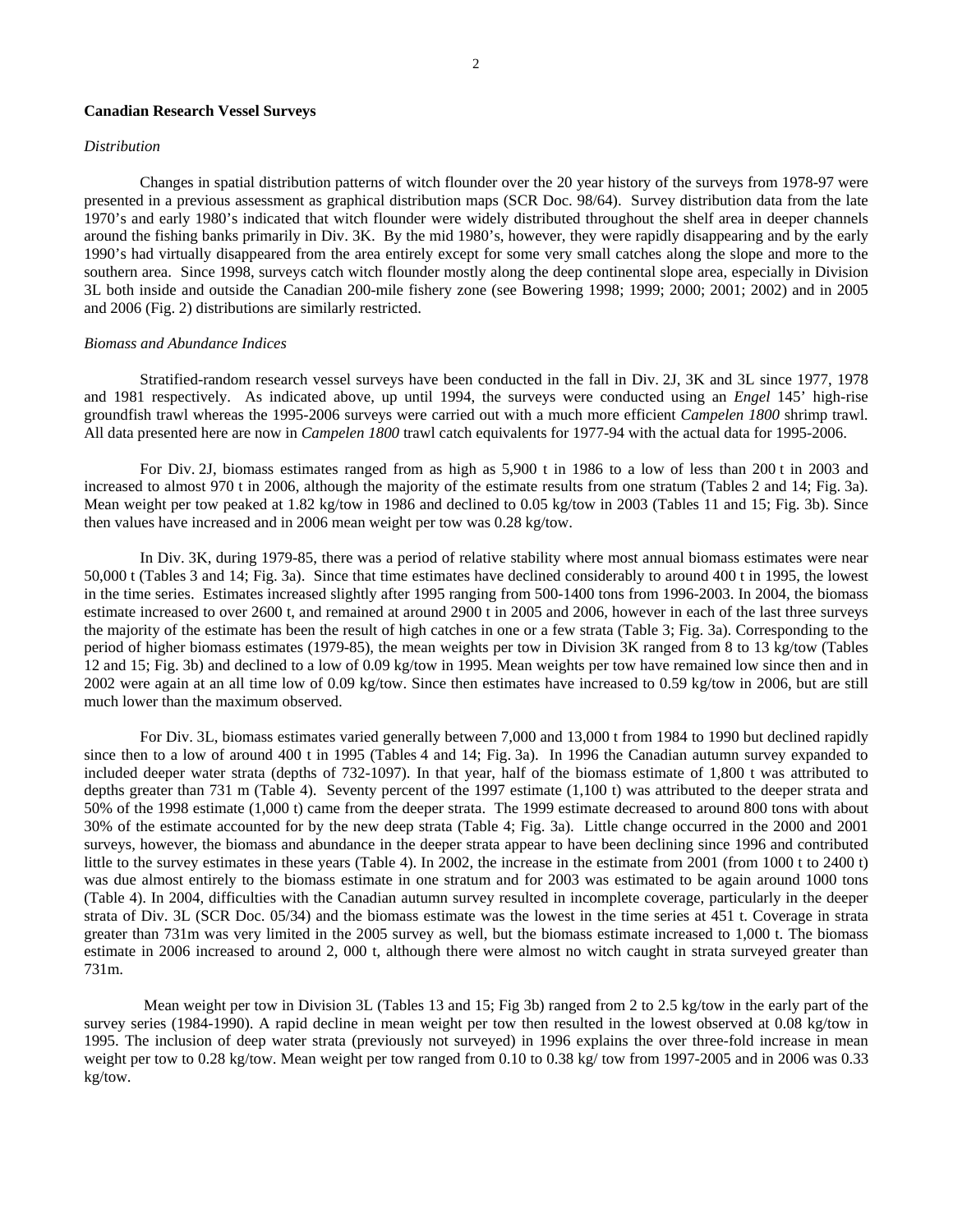The abundance indices followed similar trends as the biomass indices and are shown in Tables 5-7 and Table 16 for Divisions 2J, 3K and 3L, respectively and illustrated in Fig. 3a by Division and in Fig. 4 and Table 16 for the divisions combined. The mean numbers per tow by Division are given in Tables 8-10 and Table 17, and are shown in Fig. 3b. The exception is in the estimate of abundance and mean number per tow for Division 3L, which both show an increase from 1999-2002 (Fig. 3b). The trend in these indices is questionable when the confidence limits are considered, however, and declined once more in 2003 and 2004. The 2005 and 2006 abundance estimates are similar to the 2004 estimates in all Divisions.

For the three divisions combined, there was a very steady and rather systematic decline in the biomass index from about 65,000 tons (nearly 6 kg/tow) in 1984 to 1100 tons (0.23 kg/tow) in 1995, the lowest in the time series (Fig. 4; Table 14). Although there has been a very slight increasing trend in recent years, this increase is less obvious in the abundance index, suggesting any increase might be due to growth of the stock rather than recruitment. The current level of stock size is extremely low.

#### **Assessment Results**

#### *Precautionary limit reference points*

In the absence of an analytical assessment for this stock, it has not been possible to calculate precautionary limit reference points directly. As a proxy for Blim, 15% of the highest observed biomass estimate has been used and is calculated to be approximately 9800 t (Fig. 5). However, the highest observed biomass estimates are in the early part of the time series when the survey did not cover the entire stock area. As a result,  $B_{\text{lim}}$  may be underestimated using this method. The stock has been below this  $B_{\text{lim}}$  since 1992.

# **Current Status**

The stock remains at an extremely low level with current indices of stock size based on survey trends at about 5% of the average of the early 1980's when the stock was considered at a reasonably healthy level.

### **References**

- Bowering, W.R. 1998. Changes in Distribution and Trends in Stock Size of the Witch Flounder Resource in Divisions 2J, 3K and 3L. NAFO SCR Doc. 98/64, Ser. No. N3056: 16p.
- Bowering, W.R. 1999. Distribution and Abundance of Witch Flounder in Divisions 2J, 3K and 3L. NAFO SCR Doc. 99/35, Ser. No. N4093: 14p.
- Bowering, W.R. 2000. Stock status update of witch flounder in Divisions 2J, 3K and 3L. NAFO SCR Doc. 00/13.
- Bowering, W.R. 2001. An update of the Distribution and Population Trends of witch flounder in Divisions 2J, 3K and 3L. NAFO SCR Doc. 01/64, Ser. No. N4442: 14p.
- Bowering, W.R. 2002. Witch Flounder in Divisions 2J, 3K and 3L: a Stock Status Update. NAFO SCR Doc. 02/52, Ser. No. N4664: 15p.
- Healey, B.P. and K.S. Dwyer. 2005. A Simple Examination of Canadian Autumn Survey Trends in NAFO Divisions 3LNO for Greenland Halibut and American plaice: The Impact of Incomplete Survey Coverage of this Survey in 2004. NAFO SCR Doc. 05/34, Ser. No. N5117: 23p.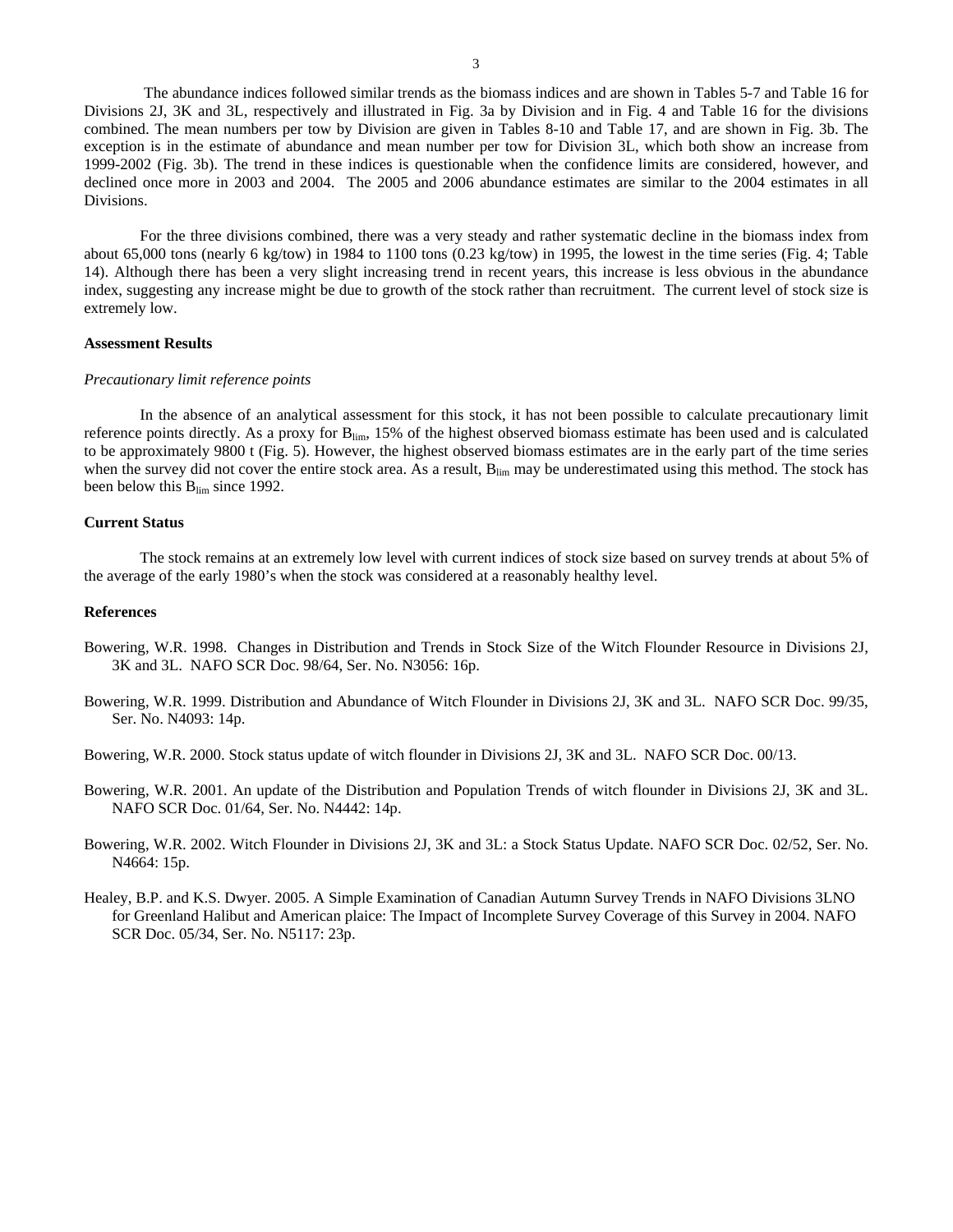Table 1. Catch statistics by country of witch flounder in Divisions 2J, 3K and 3L during 1963-2006. In 1998-2001, and 2005 small portions of the "Others" catch are from Division 3M.

| Year         |                  | Canada Fed. Rep. German |                         | Poland       | USSR/          | UK                           | Others            | Total        |
|--------------|------------------|-------------------------|-------------------------|--------------|----------------|------------------------------|-------------------|--------------|
|              |                  |                         | Germany Dem. Rep.       |              | Russia         |                              |                   |              |
|              |                  |                         |                         |              |                |                              |                   |              |
| 1963         | $\overline{17}$  | 3                       | $\pmb{0}$               | 259          | 89             | $\overline{7}$               | 570               | 945          |
| 1964         | 103              | $\mathbf 0$             | $\mathbf 0$             | 752          | 164            | 24                           | 1                 | 1044         |
| 1965         | 128              | 29                      | 0                       | 1876         | 2056           | 58                           | 0                 | 4147         |
| 1966         | 187              | 9                       | 1045                    | 559          | 1868           | 29                           | 0                 | 3697         |
| 1967         | 901              | 0                       | 332                     | 926          | 1933           | 9                            | 0                 | 4101         |
| 1968         | 446              | 0                       | 358                     | 1990         | 7834           | 33                           | 5                 | 10666        |
| 1969         | 1355             | 0                       | 546                     | 957          | 9726           | 1                            | 0                 | 12585        |
| 1970         | 4020             | 0                       | 508                     | 3566         | 9934           | $\mathbf 0$                  | $\overline{c}$    | 18030        |
| 1971         | 8030             | 75                      | 508                     | 5404         | 2018           | 9                            | 9                 | 16053        |
| 1972         | 5520             | 6                       | 648                     | 4013         | 7016           | 225                          | 0                 | 17428        |
| 1973         | 3761             | 1348                    | 2327                    | 11802        | 2834           | 258                          | 2031              | 24361        |
| 1974         | 1868             | 1082                    | 272                     | 5302         | 6917           | 29                           | 493               | 15963        |
| 1975         | 1352             | 446                     | 374                     | 4583         | 4763           | 0                            | 687               | 12205        |
| 1976<br>1977 | 2081             | 606                     | 110                     | 3828         | 3022           | 3                            | 975               | 10625        |
| 1978         | 4371<br>1979     | 300<br>23               | 203<br>58               | 3052<br>3490 | 392<br>1345    | 0<br>1                       | 0<br>8            | 8318<br>6904 |
| 1979         | 1392             | 0                       | 22                      | 1855         | 150            | 22                           | 656               | 4097         |
| 1980         | 1459             | 0                       | 16                      | 1235         | 45             | $\mathbf 0$                  | 68                | 2823         |
| 1981         | 2661             | 0                       | 32                      | 1385         | 85             | 0                            | 31                | 4194         |
| 1982         | 1206             | 0                       | $\overline{\mathbf{4}}$ | 1151         | 552            | 0                            | 68                | 2981         |
| 1983         | 1483             | 0                       | 50                      | 1005         | 516            | $\mathbf 0$                  | 34                | 3088         |
| 1984         | 2077             | 0                       | 27                      | 1617         | 1000           | $\overline{2}$               | 85                | 4808         |
| 1985         | 1305             | 26                      | 33                      | 565          | 1006           | $\blacksquare$               | 68                | 3003         |
| 1986         | 1199             | $\overline{2}$          | $\overline{7}$          | 3            | 21             |                              | 2684 <sup>a</sup> | 3916         |
| 1987         | 854              |                         | 56                      | 765          | 1057           |                              | 1743              | 4475         |
| 1988         | 3270             |                         | 10                      | 760          | 4              |                              | 110               | 4154         |
| 1989         | 4059             |                         | 4                       | 691          | 5              |                              | 147               | 4906         |
| 1990         | 3271             |                         |                         |              |                |                              | 696               | 3967         |
| 1991         | 2805             |                         |                         |              |                | $\mathbf 1$                  | 1208              | 4014         |
| 1992         | 1736             | 5                       |                         |              |                | $\overline{2}$               | 954               | 2697         |
| 1993         | 343              |                         |                         |              |                | $\qquad \qquad \blacksquare$ | 59                | 402          |
| 1994         | 12               |                         |                         |              |                |                              | 491 <sup>b</sup>  | 503          |
| 1995         | $\overline{7}$   |                         |                         |              |                |                              | 777               | 784          |
| 1996         | 11               |                         |                         |              |                |                              | 1371              | 1382         |
| 1997         | 8                |                         |                         |              |                |                              | 847               | 855          |
| 1998         |                  |                         |                         |              | 2              |                              | 1113              | <b>1115</b>  |
| 1999         | $\boldsymbol{2}$ |                         |                         |              | 20             |                              | 278               | 300          |
| 2000         | 85               |                         |                         |              | $\,6$          |                              | 578               | 669          |
| 2001         | 161              |                         |                         |              | 31             |                              | 605               | 797          |
| 2002         | 166              |                         |                         |              | 15             |                              | 258               | 439          |
| 2003         | 110              |                         |                         |              | $\overline{7}$ |                              | 630               | 747          |
| 2004         | 26               |                         |                         |              | 16             |                              | 787               | 829          |
| 2005         | 42               |                         |                         |              | $\sqrt{2}$     |                              | 111               | 155          |
| 2006         | 53               |                         |                         |              | 3              |                              | 28                | 84           |

2006 53 - - - 3 - 3 - 28 84<br>
<sup>a</sup>Since 1985 the "Others" category is mainly comprised of EU catches<br><sup>b</sup>Spain (SCS Doc. 95/15)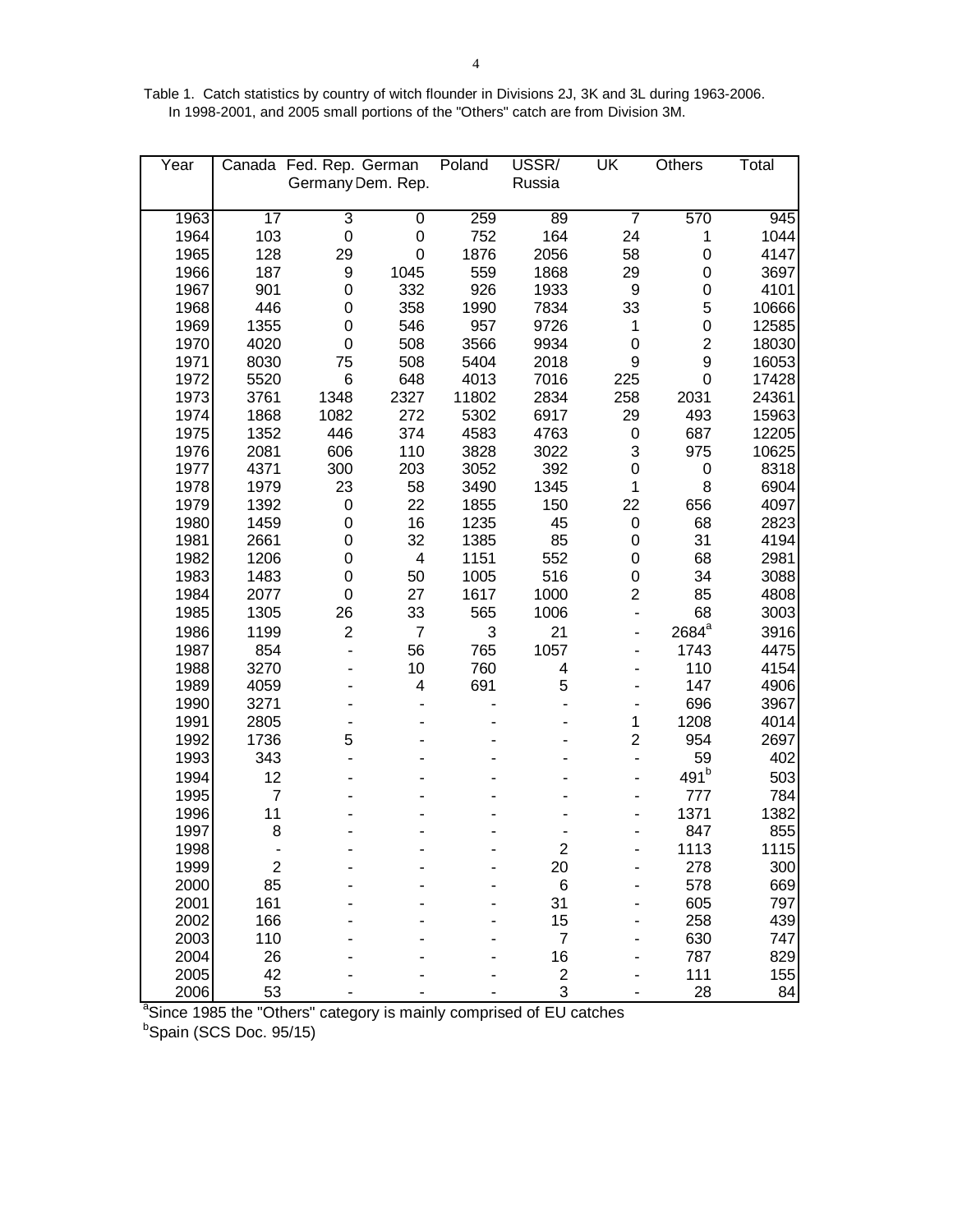| Table 2. Estimated Biomass (tons) of Witch Flounder (M+F) in | Units for 1977-94)                      |                       |         |                               |                                                                                                                                                                                                                                                                                                                     |                                                                                                                                                                                                                                                                                                                          |                                                                                                                                                                                                                                                                                                                  |               |                                                                                                     | each.                     |                                             |                                                                       | stratum from surveys in               |                                     | Š.                                                                                                       | 2J during fall of 1977-2006.                                                                                                             |                         |                        |                                          |                                                      |                     | (Engel 145 |   | data converted to                                                                     |                                                                            |                                       | Campelen |                                                               |                                                                          |                                                                                  |                                                                                           |
|--------------------------------------------------------------|-----------------------------------------|-----------------------|---------|-------------------------------|---------------------------------------------------------------------------------------------------------------------------------------------------------------------------------------------------------------------------------------------------------------------------------------------------------------------|--------------------------------------------------------------------------------------------------------------------------------------------------------------------------------------------------------------------------------------------------------------------------------------------------------------------------|------------------------------------------------------------------------------------------------------------------------------------------------------------------------------------------------------------------------------------------------------------------------------------------------------------------|---------------|-----------------------------------------------------------------------------------------------------|---------------------------|---------------------------------------------|-----------------------------------------------------------------------|---------------------------------------|-------------------------------------|----------------------------------------------------------------------------------------------------------|------------------------------------------------------------------------------------------------------------------------------------------|-------------------------|------------------------|------------------------------------------|------------------------------------------------------|---------------------|------------|---|---------------------------------------------------------------------------------------|----------------------------------------------------------------------------|---------------------------------------|----------|---------------------------------------------------------------|--------------------------------------------------------------------------|----------------------------------------------------------------------------------|-------------------------------------------------------------------------------------------|
|                                                              |                                         |                       |         |                               |                                                                                                                                                                                                                                                                                                                     |                                                                                                                                                                                                                                                                                                                          |                                                                                                                                                                                                                                                                                                                  |               |                                                                                                     |                           |                                             |                                                                       |                                       |                                     |                                                                                                          |                                                                                                                                          |                         |                        |                                          |                                                      |                     |            |   |                                                                                       |                                                                            |                                       |          |                                                               |                                                                          |                                                                                  |                                                                                           |
|                                                              |                                         |                       |         | Year                          |                                                                                                                                                                                                                                                                                                                     |                                                                                                                                                                                                                                                                                                                          |                                                                                                                                                                                                                                                                                                                  |               |                                                                                                     |                           |                                             |                                                                       |                                       |                                     |                                                                                                          |                                                                                                                                          |                         |                        |                                          |                                                      |                     |            |   |                                                                                       |                                                                            |                                       |          |                                                               |                                                                          |                                                                                  |                                                                                           |
| Depth                                                        | Stratum<br>$\overline{d}$               | <b>Stratum</b><br>New |         |                               |                                                                                                                                                                                                                                                                                                                     |                                                                                                                                                                                                                                                                                                                          |                                                                                                                                                                                                                                                                                                                  |               |                                                                                                     |                           |                                             |                                                                       |                                       |                                     |                                                                                                          |                                                                                                                                          |                         |                        |                                          |                                                      |                     |            |   |                                                                                       |                                                                            |                                       |          |                                                               |                                                                          |                                                                                  |                                                                                           |
| Range (m)                                                    | Area                                    |                       | Stratun | 77                            | ಜಿ                                                                                                                                                                                                                                                                                                                  | $\overline{51}$                                                                                                                                                                                                                                                                                                          | 80                                                                                                                                                                                                                                                                                                               | ౚ             |                                                                                                     |                           |                                             |                                                                       |                                       |                                     |                                                                                                          |                                                                                                                                          |                         |                        |                                          |                                                      |                     |            | 5 |                                                                                       |                                                                            |                                       |          |                                                               |                                                                          |                                                                                  |                                                                                           |
| 101 - 200                                                    |                                         |                       |         |                               |                                                                                                                                                                                                                                                                                                                     |                                                                                                                                                                                                                                                                                                                          |                                                                                                                                                                                                                                                                                                                  |               | 8,│○ 는 ½ ½                                                                                          | စ္ <mark></mark> ျာ ၁ ၁ ၁ | $\frac{8}{4}$ $\frac{6}{2}$ 000             | ၑျွာဝဝဝ                                                               | $\frac{6}{6}$ $\circ$ $\circ$ $\circ$ | $\frac{6}{8}$  0000                 |                                                                                                          | $\frac{1}{20}$ $\circ$ $\circ$ $\circ$                                                                                                   | $8$ $\circ \circ \circ$ | 20000                  | $\%$                                     |                                                      |                     |            |   |                                                                                       |                                                                            |                                       |          |                                                               |                                                                          |                                                                                  |                                                                                           |
|                                                              |                                         |                       |         |                               |                                                                                                                                                                                                                                                                                                                     |                                                                                                                                                                                                                                                                                                                          |                                                                                                                                                                                                                                                                                                                  |               |                                                                                                     |                           |                                             |                                                                       |                                       |                                     |                                                                                                          |                                                                                                                                          |                         |                        |                                          |                                                      |                     |            |   |                                                                                       |                                                                            |                                       |          |                                                               |                                                                          |                                                                                  |                                                                                           |
|                                                              | 7<br>23<br>28<br>28<br>28<br>28<br>28   |                       |         | $\circ$ $\frac{1}{4}$ $\circ$ | 。。。                                                                                                                                                                                                                                                                                                                 | 。。。                                                                                                                                                                                                                                                                                                                      | <b>000</b>                                                                                                                                                                                                                                                                                                       | 。。。           |                                                                                                     |                           |                                             |                                                                       |                                       |                                     |                                                                                                          |                                                                                                                                          |                         |                        |                                          | 00000                                                |                     |            |   |                                                                                       |                                                                            |                                       |          |                                                               |                                                                          |                                                                                  |                                                                                           |
|                                                              |                                         |                       |         |                               |                                                                                                                                                                                                                                                                                                                     |                                                                                                                                                                                                                                                                                                                          |                                                                                                                                                                                                                                                                                                                  |               |                                                                                                     |                           |                                             |                                                                       |                                       |                                     |                                                                                                          |                                                                                                                                          |                         |                        |                                          |                                                      |                     |            |   |                                                                                       |                                                                            |                                       |          |                                                               |                                                                          |                                                                                  |                                                                                           |
|                                                              |                                         |                       |         |                               |                                                                                                                                                                                                                                                                                                                     |                                                                                                                                                                                                                                                                                                                          |                                                                                                                                                                                                                                                                                                                  |               |                                                                                                     |                           |                                             |                                                                       |                                       |                                     |                                                                                                          |                                                                                                                                          |                         |                        |                                          |                                                      | $\circ \circ \circ$ |            |   | ႜၜ <mark>ႜ</mark> ၜၜၜၜၜ႞ၜၣၜႜၜၜၜၜ႞ၜၜၜၣၣၜ႞ၜႜၜႜၓၟၛႜႃ႞ႍႜၛၟႍႜႜႜႜႍႜႜၛၟႜႜႜႜႜႜႜၛႜႜၣၜၜ႞ၜၜႜၛၜၞၜ | ၜ <mark>ႜ</mark> ၜၣၜၜၜၜၜၜၜၜၜၜၜၜၜၜၜၜၣၜၣၜၣၜၜၛၟၜႜၛႜၛၙႜၜ <u>ႜၟၜ</u> ၟၜႝၜၛၟႍၜႍႜ | 000000 <mark>00000000000000</mark> 00 |          | ۵ ၀၀၀၀၀ ၀၀၀၀၀၀၀ ၀၀၀၀၀  ၀۸၈၀၀၈  ႘၈၀ၛႍဝပ္ရြက္ရွစ္ပါဝ၀၀  ၒၟ + ္ဂ | <u>န္</u> ၀ြဝဝဝဝဝဝဝဝဝဝဝဝဝဝဝဝဝ (၁ အမြန္မာ အေနအြဲ ၁ အဝါး အီဝါဝဝဝဝဝ ဝါအီဝဝိ | စ္ပြဲ ၁၀၀၀၀၀၀၀၀၀၀၀ ေတြ ၁၀၀၀ ဖို့တြဲ စစ္တဲ့ မွ မွန္ကြဲ မွ ေတြ မွာ ၀၀၀၀၀၀၀ ေနာ္ပတ္ | ၜႝႝၣဝဝဝဝဝဝဝဝဝဝဝဝဝဝဝဝဝ အငည်းပြ 4 ထံ အမံ အဖြစ် မည် ၁၀ဝဝဝဝဝ အမြင် ၁၀<br>အခြာဝဝဝဝဝဝဝဝဝဝဝဝဝဝဝဝ |
| 008 - 102                                                    |                                         |                       |         |                               |                                                                                                                                                                                                                                                                                                                     |                                                                                                                                                                                                                                                                                                                          |                                                                                                                                                                                                                                                                                                                  |               |                                                                                                     |                           |                                             |                                                                       |                                       |                                     |                                                                                                          |                                                                                                                                          |                         |                        |                                          |                                                      |                     |            |   |                                                                                       |                                                                            |                                       |          |                                                               |                                                                          |                                                                                  |                                                                                           |
|                                                              |                                         |                       |         |                               |                                                                                                                                                                                                                                                                                                                     |                                                                                                                                                                                                                                                                                                                          |                                                                                                                                                                                                                                                                                                                  |               |                                                                                                     |                           |                                             |                                                                       |                                       |                                     |                                                                                                          |                                                                                                                                          |                         |                        |                                          |                                                      |                     |            |   |                                                                                       |                                                                            |                                       |          |                                                               |                                                                          |                                                                                  |                                                                                           |
|                                                              |                                         |                       |         |                               |                                                                                                                                                                                                                                                                                                                     |                                                                                                                                                                                                                                                                                                                          |                                                                                                                                                                                                                                                                                                                  |               |                                                                                                     |                           |                                             |                                                                       |                                       |                                     |                                                                                                          |                                                                                                                                          |                         |                        |                                          |                                                      |                     |            |   |                                                                                       |                                                                            |                                       |          |                                                               |                                                                          |                                                                                  |                                                                                           |
|                                                              |                                         |                       |         |                               |                                                                                                                                                                                                                                                                                                                     |                                                                                                                                                                                                                                                                                                                          |                                                                                                                                                                                                                                                                                                                  |               |                                                                                                     |                           |                                             |                                                                       |                                       |                                     |                                                                                                          |                                                                                                                                          |                         |                        |                                          |                                                      |                     |            |   |                                                                                       |                                                                            |                                       |          |                                                               |                                                                          |                                                                                  |                                                                                           |
|                                                              | $4884755728884787777777777888847888884$ |                       |         |                               | $\circ$ $\pm$ $\frac{1}{6}$ $\frac{4}{6}$ $\frac{3}{4}$ $\frac{1}{8}$ $\frac{1}{8}$ $\frac{1}{8}$ $\frac{3}{8}$ $\frac{3}{8}$ $\frac{3}{8}$ $\frac{3}{8}$ $\frac{3}{8}$ $\frac{3}{8}$ $\frac{3}{8}$ $\frac{3}{8}$ $\frac{3}{8}$ $\frac{3}{8}$ $\frac{3}{8}$ $\frac{3}{8}$ $\frac{3}{8}$ $\frac{3}{8}$ $\frac{3}{8}$ | $\sim$ $\frac{1}{3}$ $\frac{1}{2}$ $\frac{1}{2}$ $\frac{1}{2}$ $\frac{1}{2}$ $\frac{1}{2}$ $\frac{1}{2}$ $\frac{1}{2}$ $\frac{1}{2}$ $\frac{1}{2}$ $\frac{1}{2}$ $\frac{1}{2}$ $\frac{1}{2}$ $\frac{1}{2}$ $\frac{1}{2}$ $\frac{1}{2}$ $\frac{1}{2}$ $\frac{1}{2}$ $\frac{1}{2}$ $\frac{1}{2}$ $\frac{1}{2}$ $\frac{1}{$ | $\circ$ $\frac{36888}{27330}$ $\circ$ $\frac{360}{27}$ $\circ$ $\frac{360}{27}$ $\circ$ $\frac{360}{27}$ $\circ$ $\frac{360}{27}$ $\circ$ $\frac{360}{27}$ $\circ$ $\frac{360}{27}$ $\circ$ $\frac{360}{27}$ $\circ$ $\frac{360}{27}$ $\circ$ $\frac{360}{27}$ $\circ$ $\frac{360}{27}$ $\circ$ $\frac{360}{27}$ |               | ေ အ ဒ္မ င္က ဒ္က ဌ ေ ျ အ အ ဆု အ ဆု ဆု ေ ေ အ င္က<br>   ေ အ ဒ္မ င္က ဒ္က ဌ ေ ျ အ အ ဆု ဆု ဆု ေ ေ အ င္က ဌ |                           | $\sim$ $\frac{1}{2}$ ေဆြ ေဆြ ေဆြ ေဆြ ေဆြးဆြ | ၀ အံ့ ၀ ခ် ခ် ေ ၆ ၀ ၆ မီ ၆ ၀ ခ် မီ မီ ၆ ၀ ၀ ဉ် ဆိ                     | <b>ooogederder</b>                    | ㅇㅇ ☆ ☆ ㅇㅇ ☆ ㅇ ㅇㅇ ☆ ☆ ㅇ ㅇ ㅊ \$ £ ㅊ ≌ | $\circ \circ \times \pi \circ \overline{\alpha}$ o $\circ \circ \circ \pi \pi$ d $\pi \pi \omega \omega$ | $\circ$ $\circ$ ន ឌ ≈ $\circ$ $\frac{1}{5}$ $\circ$ $\left  \frac{1}{5} \right\rangle$ ន $\frac{1}{3}$ ឌ $\frac{2}{5}$ ឌ $\frac{2}{5}$ ន |                         | 00000000  000000  0000 | ၀၀၀၀၀၀ <del> </del> ၀ ၀၀၀၀၀   ၀၀¤    ဂ္ဂ | 00000080                                             | 0000000             |            |   |                                                                                       |                                                                            |                                       |          |                                                               |                                                                          |                                                                                  |                                                                                           |
|                                                              |                                         |                       |         |                               |                                                                                                                                                                                                                                                                                                                     |                                                                                                                                                                                                                                                                                                                          |                                                                                                                                                                                                                                                                                                                  |               |                                                                                                     |                           |                                             |                                                                       |                                       |                                     |                                                                                                          |                                                                                                                                          |                         |                        |                                          |                                                      |                     |            |   |                                                                                       |                                                                            |                                       |          |                                                               |                                                                          |                                                                                  |                                                                                           |
|                                                              |                                         |                       |         |                               |                                                                                                                                                                                                                                                                                                                     |                                                                                                                                                                                                                                                                                                                          |                                                                                                                                                                                                                                                                                                                  |               |                                                                                                     |                           |                                             |                                                                       |                                       |                                     |                                                                                                          |                                                                                                                                          |                         |                        |                                          |                                                      |                     |            |   |                                                                                       |                                                                            |                                       |          |                                                               |                                                                          |                                                                                  |                                                                                           |
|                                                              |                                         |                       |         |                               |                                                                                                                                                                                                                                                                                                                     |                                                                                                                                                                                                                                                                                                                          |                                                                                                                                                                                                                                                                                                                  |               |                                                                                                     |                           |                                             |                                                                       |                                       |                                     |                                                                                                          |                                                                                                                                          |                         |                        |                                          |                                                      |                     |            |   |                                                                                       |                                                                            |                                       |          |                                                               |                                                                          |                                                                                  |                                                                                           |
|                                                              |                                         |                       |         |                               |                                                                                                                                                                                                                                                                                                                     |                                                                                                                                                                                                                                                                                                                          |                                                                                                                                                                                                                                                                                                                  |               |                                                                                                     |                           |                                             |                                                                       |                                       |                                     |                                                                                                          |                                                                                                                                          |                         |                        |                                          |                                                      |                     |            |   |                                                                                       |                                                                            |                                       |          |                                                               |                                                                          |                                                                                  |                                                                                           |
| 007 - 108                                                    |                                         |                       |         |                               |                                                                                                                                                                                                                                                                                                                     |                                                                                                                                                                                                                                                                                                                          |                                                                                                                                                                                                                                                                                                                  |               |                                                                                                     |                           |                                             |                                                                       |                                       |                                     |                                                                                                          |                                                                                                                                          |                         |                        |                                          |                                                      |                     |            |   |                                                                                       |                                                                            |                                       |          |                                                               |                                                                          |                                                                                  |                                                                                           |
|                                                              |                                         |                       |         |                               |                                                                                                                                                                                                                                                                                                                     |                                                                                                                                                                                                                                                                                                                          |                                                                                                                                                                                                                                                                                                                  |               |                                                                                                     |                           |                                             |                                                                       |                                       |                                     |                                                                                                          |                                                                                                                                          |                         |                        |                                          |                                                      |                     |            |   |                                                                                       |                                                                            |                                       |          |                                                               |                                                                          |                                                                                  |                                                                                           |
|                                                              |                                         |                       |         |                               |                                                                                                                                                                                                                                                                                                                     |                                                                                                                                                                                                                                                                                                                          |                                                                                                                                                                                                                                                                                                                  |               |                                                                                                     |                           |                                             |                                                                       |                                       |                                     |                                                                                                          |                                                                                                                                          |                         |                        |                                          |                                                      |                     |            |   |                                                                                       |                                                                            |                                       |          |                                                               |                                                                          |                                                                                  |                                                                                           |
|                                                              |                                         |                       |         |                               |                                                                                                                                                                                                                                                                                                                     |                                                                                                                                                                                                                                                                                                                          |                                                                                                                                                                                                                                                                                                                  |               |                                                                                                     |                           |                                             |                                                                       |                                       |                                     |                                                                                                          |                                                                                                                                          |                         |                        |                                          |                                                      |                     |            |   |                                                                                       |                                                                            |                                       |          |                                                               |                                                                          |                                                                                  |                                                                                           |
|                                                              |                                         |                       |         |                               |                                                                                                                                                                                                                                                                                                                     |                                                                                                                                                                                                                                                                                                                          |                                                                                                                                                                                                                                                                                                                  |               |                                                                                                     |                           |                                             |                                                                       |                                       |                                     |                                                                                                          |                                                                                                                                          |                         |                        |                                          |                                                      |                     |            |   |                                                                                       |                                                                            |                                       |          |                                                               |                                                                          |                                                                                  |                                                                                           |
|                                                              |                                         |                       |         |                               |                                                                                                                                                                                                                                                                                                                     |                                                                                                                                                                                                                                                                                                                          |                                                                                                                                                                                                                                                                                                                  |               |                                                                                                     |                           |                                             |                                                                       |                                       |                                     |                                                                                                          |                                                                                                                                          |                         |                        |                                          |                                                      |                     |            |   |                                                                                       |                                                                            |                                       |          |                                                               |                                                                          |                                                                                  |                                                                                           |
| 009 - 10                                                     |                                         |                       |         |                               |                                                                                                                                                                                                                                                                                                                     |                                                                                                                                                                                                                                                                                                                          |                                                                                                                                                                                                                                                                                                                  |               |                                                                                                     |                           |                                             |                                                                       |                                       |                                     |                                                                                                          |                                                                                                                                          |                         |                        |                                          |                                                      |                     |            |   |                                                                                       |                                                                            |                                       |          |                                                               |                                                                          |                                                                                  |                                                                                           |
|                                                              |                                         |                       |         |                               |                                                                                                                                                                                                                                                                                                                     |                                                                                                                                                                                                                                                                                                                          | $\circ$                                                                                                                                                                                                                                                                                                          |               |                                                                                                     |                           |                                             |                                                                       |                                       |                                     |                                                                                                          |                                                                                                                                          |                         |                        |                                          |                                                      |                     |            |   |                                                                                       |                                                                            |                                       |          |                                                               |                                                                          |                                                                                  |                                                                                           |
|                                                              |                                         |                       |         |                               |                                                                                                                                                                                                                                                                                                                     |                                                                                                                                                                                                                                                                                                                          |                                                                                                                                                                                                                                                                                                                  |               |                                                                                                     |                           | 3800                                        |                                                                       |                                       |                                     |                                                                                                          |                                                                                                                                          |                         |                        |                                          |                                                      |                     |            |   |                                                                                       |                                                                            |                                       |          |                                                               |                                                                          |                                                                                  |                                                                                           |
|                                                              |                                         |                       |         |                               |                                                                                                                                                                                                                                                                                                                     |                                                                                                                                                                                                                                                                                                                          | 482<br>430                                                                                                                                                                                                                                                                                                       |               |                                                                                                     |                           |                                             |                                                                       |                                       |                                     |                                                                                                          |                                                                                                                                          |                         |                        |                                          |                                                      |                     |            |   |                                                                                       |                                                                            |                                       |          |                                                               |                                                                          |                                                                                  |                                                                                           |
|                                                              |                                         |                       |         |                               |                                                                                                                                                                                                                                                                                                                     |                                                                                                                                                                                                                                                                                                                          |                                                                                                                                                                                                                                                                                                                  |               |                                                                                                     |                           |                                             |                                                                       |                                       |                                     |                                                                                                          |                                                                                                                                          |                         |                        |                                          |                                                      |                     |            |   |                                                                                       |                                                                            |                                       |          |                                                               |                                                                          |                                                                                  |                                                                                           |
|                                                              |                                         |                       |         |                               |                                                                                                                                                                                                                                                                                                                     |                                                                                                                                                                                                                                                                                                                          |                                                                                                                                                                                                                                                                                                                  |               |                                                                                                     |                           |                                             |                                                                       |                                       |                                     |                                                                                                          |                                                                                                                                          |                         |                        |                                          |                                                      |                     |            |   |                                                                                       |                                                                            |                                       |          |                                                               |                                                                          |                                                                                  |                                                                                           |
| 501 - 750                                                    | <b>6425237</b><br>00252                 |                       |         | $\frac{15}{4}$ 000            | $\frac{8}{5}$ 000                                                                                                                                                                                                                                                                                                   | 640                                                                                                                                                                                                                                                                                                                      | a<br>Soo<br>So                                                                                                                                                                                                                                                                                                   | စ္က ၀ ၀<br>ဖ  |                                                                                                     | စ္က ၀ ၀ ၀<br>၈            | 822                                         | $\frac{1}{2}$ $\frac{1}{2}$ $\frac{1}{2}$ $\frac{1}{2}$ $\frac{1}{2}$ | នា<br>១<br>និង                        | <u>8</u><br>육 <del>4</del> ఉ 15     | 8725                                                                                                     | 88<br>2<br>2<br>3<br>3<br>3<br>3<br>3<br>3<br>3<br>3<br>3<br>3<br>3<br>3<br>3<br>3<br>1<br>3<br>1<br>1<br>                               | 크 <sub>4</sub> 88<br>88 | 들음육돈                   | $\frac{27}{20}$ $\frac{28}{20}$          | <u>ဝဝဝဝဝ ဂ်ာဝဝ စ ႘ိဝ ႘ို႖ီ စ ဝ ႘ိဝ ဂ်ာ ဗို ဗို ပ</u> |                     |            |   |                                                                                       |                                                                            |                                       |          |                                                               |                                                                          |                                                                                  |                                                                                           |
|                                                              |                                         |                       |         |                               |                                                                                                                                                                                                                                                                                                                     |                                                                                                                                                                                                                                                                                                                          |                                                                                                                                                                                                                                                                                                                  |               |                                                                                                     |                           |                                             |                                                                       |                                       |                                     |                                                                                                          |                                                                                                                                          |                         |                        |                                          |                                                      |                     |            |   |                                                                                       |                                                                            |                                       |          |                                                               |                                                                          |                                                                                  |                                                                                           |
|                                                              |                                         |                       |         |                               |                                                                                                                                                                                                                                                                                                                     | $\circ$                                                                                                                                                                                                                                                                                                                  |                                                                                                                                                                                                                                                                                                                  |               |                                                                                                     |                           | $\overline{a}$                              |                                                                       |                                       |                                     |                                                                                                          |                                                                                                                                          |                         |                        |                                          |                                                      |                     |            |   |                                                                                       |                                                                            |                                       |          |                                                               |                                                                          |                                                                                  |                                                                                           |
|                                                              |                                         |                       |         |                               |                                                                                                                                                                                                                                                                                                                     |                                                                                                                                                                                                                                                                                                                          |                                                                                                                                                                                                                                                                                                                  |               |                                                                                                     |                           |                                             |                                                                       |                                       |                                     |                                                                                                          |                                                                                                                                          |                         |                        |                                          |                                                      |                     |            |   |                                                                                       |                                                                            |                                       |          |                                                               |                                                                          |                                                                                  |                                                                                           |
|                                                              |                                         |                       |         |                               |                                                                                                                                                                                                                                                                                                                     |                                                                                                                                                                                                                                                                                                                          |                                                                                                                                                                                                                                                                                                                  |               |                                                                                                     |                           |                                             |                                                                       |                                       |                                     |                                                                                                          |                                                                                                                                          |                         |                        |                                          |                                                      |                     |            |   |                                                                                       |                                                                            |                                       |          |                                                               |                                                                          |                                                                                  |                                                                                           |
| 751 - 1000                                                   |                                         |                       |         |                               |                                                                                                                                                                                                                                                                                                                     |                                                                                                                                                                                                                                                                                                                          |                                                                                                                                                                                                                                                                                                                  | 0             |                                                                                                     |                           |                                             |                                                                       |                                       |                                     |                                                                                                          |                                                                                                                                          |                         |                        |                                          |                                                      |                     |            |   |                                                                                       |                                                                            |                                       |          |                                                               |                                                                          |                                                                                  |                                                                                           |
|                                                              |                                         |                       |         | $\circ$                       | $\circ$                                                                                                                                                                                                                                                                                                             |                                                                                                                                                                                                                                                                                                                          | $\circ$                                                                                                                                                                                                                                                                                                          |               | $\circ$                                                                                             | 000                       | $\circ$                                     | 000                                                                   | 000                                   | 000                                 | ၀ ၀ ၈                                                                                                    |                                                                                                                                          | ၀၀ $\approx$            | ី ភ្នំ និ              | ៓ឨ៓                                      | $\frac{26}{8}$                                       |                     |            |   |                                                                                       |                                                                            |                                       |          |                                                               |                                                                          |                                                                                  |                                                                                           |
|                                                              |                                         |                       |         |                               |                                                                                                                                                                                                                                                                                                                     |                                                                                                                                                                                                                                                                                                                          |                                                                                                                                                                                                                                                                                                                  |               |                                                                                                     |                           |                                             |                                                                       |                                       |                                     |                                                                                                          |                                                                                                                                          |                         |                        |                                          |                                                      |                     |            |   |                                                                                       |                                                                            |                                       |          |                                                               |                                                                          |                                                                                  |                                                                                           |
| 1001 - 1250                                                  |                                         |                       |         |                               | $\circ$                                                                                                                                                                                                                                                                                                             |                                                                                                                                                                                                                                                                                                                          |                                                                                                                                                                                                                                                                                                                  |               |                                                                                                     |                           |                                             |                                                                       |                                       |                                     |                                                                                                          |                                                                                                                                          |                         |                        |                                          |                                                      |                     |            |   |                                                                                       |                                                                            |                                       |          |                                                               |                                                                          |                                                                                  |                                                                                           |
|                                                              |                                         |                       |         | $\circ$                       |                                                                                                                                                                                                                                                                                                                     |                                                                                                                                                                                                                                                                                                                          |                                                                                                                                                                                                                                                                                                                  |               |                                                                                                     |                           |                                             |                                                                       |                                       |                                     |                                                                                                          |                                                                                                                                          |                         |                        |                                          |                                                      |                     |            |   |                                                                                       |                                                                            |                                       |          |                                                               |                                                                          |                                                                                  |                                                                                           |
|                                                              |                                         |                       |         |                               | $\circ$                                                                                                                                                                                                                                                                                                             |                                                                                                                                                                                                                                                                                                                          |                                                                                                                                                                                                                                                                                                                  |               |                                                                                                     |                           |                                             |                                                                       |                                       |                                     |                                                                                                          |                                                                                                                                          |                         |                        |                                          |                                                      |                     |            |   |                                                                                       |                                                                            |                                       |          |                                                               |                                                                          |                                                                                  |                                                                                           |
| 1251 - 1500                                                  |                                         |                       |         |                               |                                                                                                                                                                                                                                                                                                                     |                                                                                                                                                                                                                                                                                                                          |                                                                                                                                                                                                                                                                                                                  |               |                                                                                                     |                           |                                             |                                                                       |                                       |                                     |                                                                                                          |                                                                                                                                          |                         |                        |                                          |                                                      |                     |            |   |                                                                                       |                                                                            |                                       |          |                                                               |                                                                          |                                                                                  |                                                                                           |
|                                                              | <u>ដូតដង្ក្រី ដូង្គូ ទី ទី</u>          |                       |         |                               | $\circ$                                                                                                                                                                                                                                                                                                             |                                                                                                                                                                                                                                                                                                                          |                                                                                                                                                                                                                                                                                                                  |               |                                                                                                     |                           |                                             |                                                                       |                                       |                                     |                                                                                                          |                                                                                                                                          |                         |                        |                                          |                                                      |                     |            |   |                                                                                       | $\alpha$ o o o $\alpha$ $\alpha$ $\alpha$ $\beta$                          |                                       |          |                                                               |                                                                          |                                                                                  |                                                                                           |
|                                                              |                                         |                       |         |                               |                                                                                                                                                                                                                                                                                                                     |                                                                                                                                                                                                                                                                                                                          |                                                                                                                                                                                                                                                                                                                  |               |                                                                                                     |                           |                                             |                                                                       |                                       |                                     |                                                                                                          |                                                                                                                                          |                         |                        |                                          |                                                      |                     |            |   |                                                                                       |                                                                            |                                       |          |                                                               |                                                                          |                                                                                  |                                                                                           |
| Grand Total                                                  |                                         |                       |         | 5123                          | 1302                                                                                                                                                                                                                                                                                                                | 2218                                                                                                                                                                                                                                                                                                                     | <b>P6bE</b>                                                                                                                                                                                                                                                                                                      | 2581          | $\begin{bmatrix} 0 & 0 \\ 0 & 0 \\ 0 & 0 \end{bmatrix}$                                             | 3693                      | 2903                                        | 3030                                                                  | 5920<br>0.0                           | 2063<br>0.0                         | 151                                                                                                      | 2653                                                                                                                                     | 3672<br>0.0             | 2669<br>0.0            | 627<br>1102                              | 462                                                  | 0.0<br>0.0          |            |   |                                                                                       |                                                                            |                                       |          |                                                               |                                                                          |                                                                                  |                                                                                           |
| Biomass >1000m<br>Percent >1000m                             |                                         |                       |         | $\frac{1}{5}$                 | $\frac{1}{2}$                                                                                                                                                                                                                                                                                                       | $\circ$ $\circ$                                                                                                                                                                                                                                                                                                          | $\frac{1}{2}$                                                                                                                                                                                                                                                                                                    | $\frac{1}{2}$ |                                                                                                     | $\circ$ $\circ$           | $\circ$ <sub>0</sub>                        | $\circ$ <sub>0</sub>                                                  |                                       |                                     | $\circ$ $\circ$                                                                                          | $\circ$ <sub>o</sub>                                                                                                                     |                         |                        | $\circ$ <sub>0</sub>                     | $\frac{0}{0}$<br>$\circ$                             |                     |            |   |                                                                                       |                                                                            |                                       |          |                                                               |                                                                          |                                                                                  |                                                                                           |
|                                                              |                                         |                       |         |                               |                                                                                                                                                                                                                                                                                                                     |                                                                                                                                                                                                                                                                                                                          |                                                                                                                                                                                                                                                                                                                  |               |                                                                                                     |                           |                                             |                                                                       |                                       |                                     |                                                                                                          |                                                                                                                                          |                         |                        | 0.0                                      |                                                      |                     |            |   |                                                                                       |                                                                            | $0.\overline{3}$                      |          |                                                               |                                                                          |                                                                                  |                                                                                           |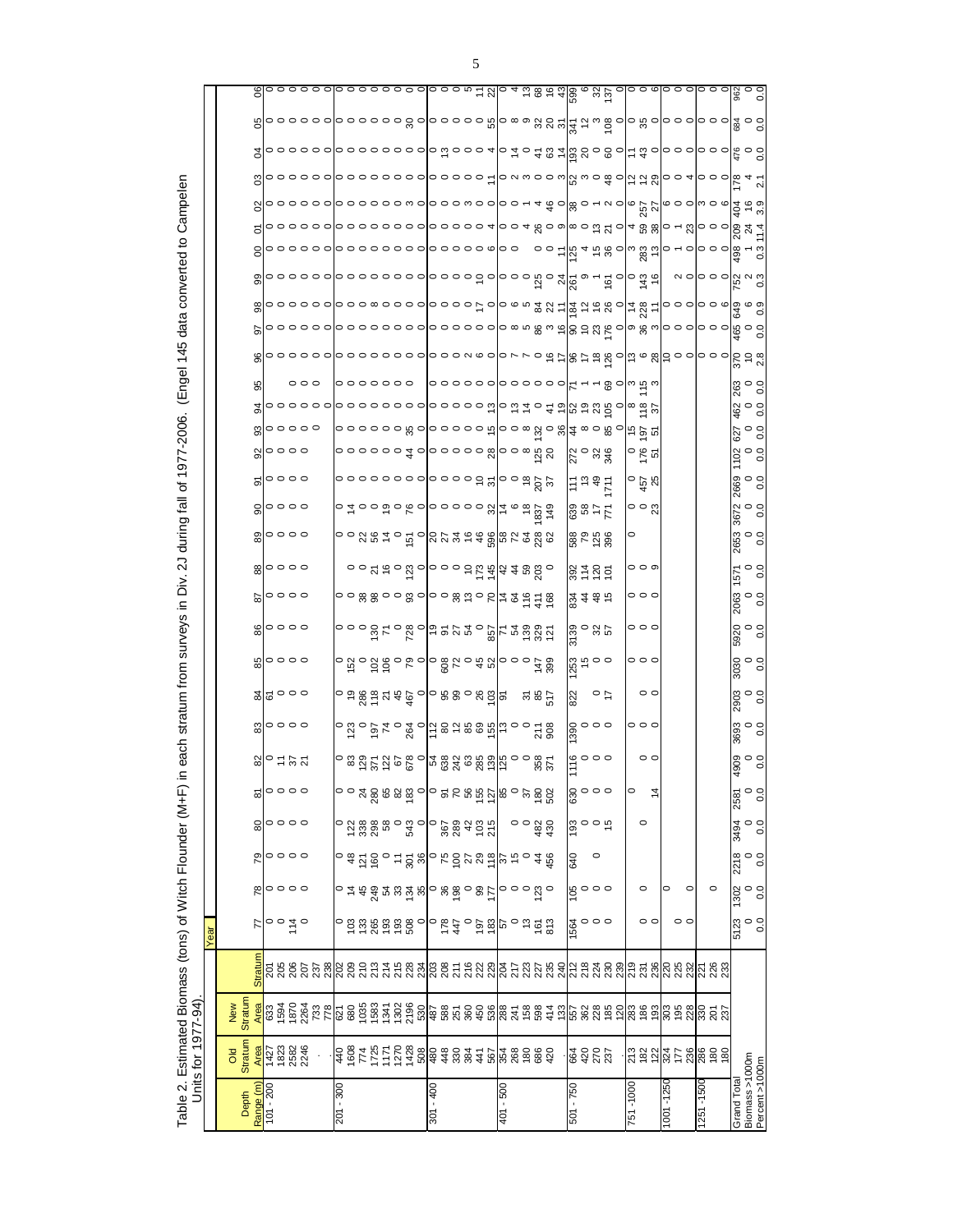| ֚֘<br>I<br>۱<br>֦֦֝֝֝֝֝֝֝֝֝֝֝֝֝֝֝֝֝֝֝<br>֧֪֚֝֝֝֝֝֝֝֝֝֝֝֝֝<br>)<br>S<br>S |  |
|--------------------------------------------------------------------------|--|
|                                                                          |  |
| <b>THE CONSIST</b><br><b>ミニー・シンコン</b>                                    |  |
| )<br>-                                                                   |  |
| والمتأخر المتسابط كالانتباسية والمتاريخ<br>$\vdots$                      |  |
|                                                                          |  |
|                                                                          |  |
|                                                                          |  |
|                                                                          |  |
| ĺ.                                                                       |  |
| ,<br>.<br>.<br>.                                                         |  |
|                                                                          |  |
|                                                                          |  |
|                                                                          |  |
|                                                                          |  |
| ا<br>أ                                                                   |  |
|                                                                          |  |

|                                  |                                                                                                                                                                                                                                                                                                                     |                                                                                                 |                          | Year                                     |                                                   |                                                                                                                                                                                                                                                                                                               |                                |                                                                                                                                             |                     |                                                                                                                                                                                                                                                                                                                                                   |                             |                                                |                             |                                                                                                             |                                                |                                       |                                             |                                                                                      |                                                                                          |                                                                                                                                                                                                                                                                                                                     |    |                            |               |                                              |                                                |                             |                                       |                   |                                                                                                                |                    |
|----------------------------------|---------------------------------------------------------------------------------------------------------------------------------------------------------------------------------------------------------------------------------------------------------------------------------------------------------------------|-------------------------------------------------------------------------------------------------|--------------------------|------------------------------------------|---------------------------------------------------|---------------------------------------------------------------------------------------------------------------------------------------------------------------------------------------------------------------------------------------------------------------------------------------------------------------|--------------------------------|---------------------------------------------------------------------------------------------------------------------------------------------|---------------------|---------------------------------------------------------------------------------------------------------------------------------------------------------------------------------------------------------------------------------------------------------------------------------------------------------------------------------------------------|-----------------------------|------------------------------------------------|-----------------------------|-------------------------------------------------------------------------------------------------------------|------------------------------------------------|---------------------------------------|---------------------------------------------|--------------------------------------------------------------------------------------|------------------------------------------------------------------------------------------|---------------------------------------------------------------------------------------------------------------------------------------------------------------------------------------------------------------------------------------------------------------------------------------------------------------------|----|----------------------------|---------------|----------------------------------------------|------------------------------------------------|-----------------------------|---------------------------------------|-------------------|----------------------------------------------------------------------------------------------------------------|--------------------|
|                                  | <b>DIO</b>                                                                                                                                                                                                                                                                                                          | New                                                                                             |                          |                                          |                                                   |                                                                                                                                                                                                                                                                                                               |                                |                                                                                                                                             |                     |                                                                                                                                                                                                                                                                                                                                                   |                             |                                                |                             |                                                                                                             |                                                |                                       |                                             |                                                                                      |                                                                                          |                                                                                                                                                                                                                                                                                                                     |    |                            |               |                                              |                                                |                             |                                       |                   |                                                                                                                |                    |
| Range (m)<br>Depth               | Stratum                                                                                                                                                                                                                                                                                                             | Stratum                                                                                         | <b>Stratun</b>           | $\overline{78}$                          | 79                                                | 80                                                                                                                                                                                                                                                                                                            | ౚ                              | 8                                                                                                                                           | 83                  | $\frac{8}{4}$                                                                                                                                                                                                                                                                                                                                     | 85                          | 86                                             | 5                           | 88                                                                                                          | 89                                             | $\mathsf{S}$                          | စ်                                          | 95                                                                                   | 93                                                                                       | 95<br>34                                                                                                                                                                                                                                                                                                            | 96 |                            |               | ஜ                                            |                                                |                             |                                       |                   |                                                                                                                |                    |
| $101 - 200$                      |                                                                                                                                                                                                                                                                                                                     |                                                                                                 |                          |                                          |                                                   |                                                                                                                                                                                                                                                                                                               |                                |                                                                                                                                             |                     |                                                                                                                                                                                                                                                                                                                                                   |                             |                                                |                             |                                                                                                             |                                                |                                       |                                             |                                                                                      |                                                                                          |                                                                                                                                                                                                                                                                                                                     |    |                            |               |                                              |                                                |                             |                                       |                   |                                                                                                                |                    |
|                                  |                                                                                                                                                                                                                                                                                                                     | <mark>ទ្យ</mark><br>ត្តុង មិន អូន ដូង ប៊ុន មិន មិន ដូច អូន<br>ត្តុង មិន អូន ដូច អូន មិន អូន អូន | 625<br>625<br>609<br>609 |                                          |                                                   |                                                                                                                                                                                                                                                                                                               |                                |                                                                                                                                             |                     |                                                                                                                                                                                                                                                                                                                                                   |                             |                                                |                             |                                                                                                             |                                                |                                       |                                             |                                                                                      |                                                                                          |                                                                                                                                                                                                                                                                                                                     |    | $\circ$ ၀၀၀၀၀၀၀၀၈၀မ္ ပ္က က | $\frac{1}{2}$ |                                              |                                                |                             | 800000000000000<br>ၛၟၣၜၜၜၜ႞ၜၜၜၜၜၜၜၜၜၜ | gloooolooooowoooo | Boo oooooow&rr                                                                                                 | $g$  00000 00+0000 |
|                                  | 1455<br>1588                                                                                                                                                                                                                                                                                                        |                                                                                                 |                          |                                          |                                                   |                                                                                                                                                                                                                                                                                                               |                                |                                                                                                                                             |                     | $\circ$ $\circ$                                                                                                                                                                                                                                                                                                                                   | $\circ$                     | $\circ$                                        | $\circ$                     | $\circ$                                                                                                     | $\circ$                                        | $\circ$                               | $\circ$                                     | $\circ$                                                                              | $\circ$                                                                                  | $\circ$ $\overline{\phantom{a}}$<br>$\circ$                                                                                                                                                                                                                                                                         |    |                            |               |                                              |                                                |                             |                                       |                   |                                                                                                                |                    |
| 006 - 102                        |                                                                                                                                                                                                                                                                                                                     |                                                                                                 | 800<br>615<br>620        |                                          |                                                   |                                                                                                                                                                                                                                                                                                               |                                |                                                                                                                                             |                     |                                                                                                                                                                                                                                                                                                                                                   |                             |                                                |                             |                                                                                                             |                                                |                                       |                                             |                                                                                      |                                                                                          |                                                                                                                                                                                                                                                                                                                     |    |                            |               |                                              |                                                |                             |                                       |                   |                                                                                                                |                    |
|                                  |                                                                                                                                                                                                                                                                                                                     |                                                                                                 |                          |                                          |                                                   |                                                                                                                                                                                                                                                                                                               |                                |                                                                                                                                             |                     |                                                                                                                                                                                                                                                                                                                                                   |                             |                                                |                             |                                                                                                             |                                                |                                       |                                             |                                                                                      |                                                                                          |                                                                                                                                                                                                                                                                                                                     |    |                            |               |                                              |                                                |                             |                                       |                   |                                                                                                                |                    |
|                                  |                                                                                                                                                                                                                                                                                                                     |                                                                                                 |                          |                                          |                                                   |                                                                                                                                                                                                                                                                                                               |                                |                                                                                                                                             |                     |                                                                                                                                                                                                                                                                                                                                                   |                             |                                                |                             |                                                                                                             |                                                |                                       |                                             |                                                                                      |                                                                                          |                                                                                                                                                                                                                                                                                                                     |    |                            |               |                                              |                                                |                             |                                       |                   |                                                                                                                |                    |
|                                  |                                                                                                                                                                                                                                                                                                                     |                                                                                                 |                          |                                          |                                                   |                                                                                                                                                                                                                                                                                                               |                                |                                                                                                                                             |                     |                                                                                                                                                                                                                                                                                                                                                   |                             |                                                |                             |                                                                                                             |                                                |                                       |                                             |                                                                                      |                                                                                          |                                                                                                                                                                                                                                                                                                                     |    |                            |               |                                              |                                                |                             |                                       |                   |                                                                                                                |                    |
|                                  |                                                                                                                                                                                                                                                                                                                     |                                                                                                 |                          |                                          |                                                   |                                                                                                                                                                                                                                                                                                               |                                |                                                                                                                                             |                     |                                                                                                                                                                                                                                                                                                                                                   |                             |                                                |                             |                                                                                                             |                                                |                                       |                                             |                                                                                      |                                                                                          |                                                                                                                                                                                                                                                                                                                     |    |                            |               |                                              |                                                |                             |                                       |                   |                                                                                                                |                    |
|                                  |                                                                                                                                                                                                                                                                                                                     |                                                                                                 |                          |                                          |                                                   |                                                                                                                                                                                                                                                                                                               |                                |                                                                                                                                             |                     | $\begin{array}{l} 26 \\ 23 \\ 26 \\ 27 \\ 28 \\ 28 \\ 29 \\ 21 \\ 24 \\ 26 \\ 27 \\ 28 \\ 27 \\ 29 \\ 20 \\ 21 \\ 22 \\ 23 \\ 24 \\ 27 \\ 28 \\ 29 \\ 20 \\ 24 \\ 27 \\ 29 \\ 20 \\ 27 \\ 29 \\ 20 \\ 20 \\ 27 \\ 29 \\ 20 \\ 27 \\ 29 \\ 20 \\ 27 \\ 29 \\ 20 \\ 27 \\ 29 \\ 20 \\ 27 \\ 29 \\ 29 \\ 20 \\ 27 \\ 29 \\ 29 \\ 29 \\ 20 \\ 20 \\ $ |                             |                                                |                             |                                                                                                             |                                                |                                       |                                             |                                                                                      | $\overrightarrow{0}$                                                                     | $\circ \circ \circ \circ \circ \circ \circ$                                                                                                                                                                                                                                                                         |    |                            |               | $\circ$ $\circ$ $\circ$ $\circ$ $\circ$ $\%$ |                                                |                             |                                       |                   |                                                                                                                | $\circ$            |
|                                  | 2709<br>2859<br>688<br>167145<br>147142                                                                                                                                                                                                                                                                             |                                                                                                 |                          | $0.558882258$<br>$0.55882258$            |                                                   | 8885548588                                                                                                                                                                                                                                                                                                    | $1248885824$<br>$428852834$    | 258888899                                                                                                                                   | 78877878847         |                                                                                                                                                                                                                                                                                                                                                   | $77.88878877$               | 9888857788                                     |                             | $\circ$ $\circ$ $\circ$ $\frac{6}{5}$ $\frac{8}{5}$ $\frac{8}{5}$ $\frac{8}{5}$ $\frac{8}{5}$ $\frac{8}{5}$ | ុន ូ ដ៏ ត្ថិដូន ន                              | $\circ \circ \circ \circ \circ \circ$ | $\circ \circ \circ \circ \circ \circ \circ$ | $\circ$ $\circ$ $\circ$ $\approx$ $\circ$ $\circ$ $\circ$                            |                                                                                          |                                                                                                                                                                                                                                                                                                                     |    |                            |               |                                              |                                                |                             |                                       |                   |                                                                                                                |                    |
| $301 - 400$                      |                                                                                                                                                                                                                                                                                                                     |                                                                                                 |                          |                                          |                                                   |                                                                                                                                                                                                                                                                                                               |                                |                                                                                                                                             |                     |                                                                                                                                                                                                                                                                                                                                                   |                             |                                                |                             |                                                                                                             |                                                |                                       |                                             |                                                                                      |                                                                                          |                                                                                                                                                                                                                                                                                                                     |    |                            |               |                                              |                                                |                             |                                       |                   |                                                                                                                |                    |
|                                  |                                                                                                                                                                                                                                                                                                                     |                                                                                                 |                          |                                          |                                                   |                                                                                                                                                                                                                                                                                                               |                                |                                                                                                                                             |                     |                                                                                                                                                                                                                                                                                                                                                   |                             |                                                |                             |                                                                                                             |                                                |                                       |                                             |                                                                                      |                                                                                          |                                                                                                                                                                                                                                                                                                                     |    |                            |               |                                              |                                                |                             |                                       |                   |                                                                                                                |                    |
|                                  | $\frac{1}{2}$ $\frac{1}{2}$ $\frac{1}{2}$ $\frac{1}{2}$ $\frac{1}{2}$ $\frac{1}{2}$ $\frac{1}{2}$ $\frac{1}{2}$ $\frac{1}{2}$ $\frac{1}{2}$ $\frac{1}{2}$ $\frac{1}{2}$ $\frac{1}{2}$ $\frac{1}{2}$ $\frac{1}{2}$ $\frac{1}{2}$ $\frac{1}{2}$ $\frac{1}{2}$ $\frac{1}{2}$ $\frac{1}{2}$ $\frac{1}{2}$ $\frac{1}{2}$ |                                                                                                 |                          | 50885238655<br>88852866555<br>5885255655 | 833<br>2385777<br>287878789<br>2878789<br>2879789 | $\begin{array}{l} 3880 \\ 3890 \\ 3670 \\ 3700 \\ 3890 \\ 3990 \\ 3990 \\ 3990 \\ 3990 \\ 3990 \\ 3990 \\ 3990 \\ 3990 \\ 3990 \\ 3990 \\ 3990 \\ 3990 \\ 3990 \\ 3990 \\ 3990 \\ 3990 \\ 3990 \\ 3990 \\ 3990 \\ 3990 \\ 3990 \\ 3990 \\ 3990 \\ 3990 \\ 3990 \\ 3990 \\ 3990 \\ 3990 \\ 3990 \\ 3990 \\ 39$ |                                | $\frac{1}{6}$ $\frac{1}{2}$ $\frac{1}{2}$ $\frac{1}{2}$ $\frac{1}{2}$ $\frac{1}{2}$ $\frac{1}{2}$ $\frac{1}{2}$ $\frac{1}{2}$ $\frac{1}{2}$ |                     |                                                                                                                                                                                                                                                                                                                                                   |                             | <b><i>Googless</i></b><br>Googless<br>Googless | 9877828887                  | 8288965558<br>8288965557                                                                                    | $52878$<br>$25888$<br>$2583$<br>$258$<br>$258$ | 000080828                             |                                             | $\circ$ $\circ$ $\alpha$ $\beta$ $\circ$ $\pm$ $\frac{1}{2}$ $\approx$ $\frac{1}{2}$ | $\circ$ $\circ$ $\circ$ $\circ$ $\circ$ $\ast$ $\frac{1}{2}$ $\frac{2}{2}$ $\frac{1}{2}$ | 00000040040<br>00000000748                                                                                                                                                                                                                                                                                          |    |                            |               |                                              |                                                |                             |                                       |                   |                                                                                                                |                    |
|                                  |                                                                                                                                                                                                                                                                                                                     |                                                                                                 |                          |                                          |                                                   |                                                                                                                                                                                                                                                                                                               |                                |                                                                                                                                             |                     |                                                                                                                                                                                                                                                                                                                                                   |                             |                                                |                             |                                                                                                             |                                                |                                       |                                             |                                                                                      |                                                                                          |                                                                                                                                                                                                                                                                                                                     |    |                            |               |                                              |                                                |                             |                                       |                   |                                                                                                                |                    |
|                                  |                                                                                                                                                                                                                                                                                                                     |                                                                                                 |                          |                                          |                                                   |                                                                                                                                                                                                                                                                                                               |                                |                                                                                                                                             |                     |                                                                                                                                                                                                                                                                                                                                                   |                             |                                                |                             |                                                                                                             |                                                |                                       |                                             |                                                                                      |                                                                                          |                                                                                                                                                                                                                                                                                                                     |    |                            |               |                                              |                                                |                             |                                       |                   |                                                                                                                |                    |
|                                  |                                                                                                                                                                                                                                                                                                                     |                                                                                                 |                          |                                          |                                                   |                                                                                                                                                                                                                                                                                                               |                                |                                                                                                                                             |                     |                                                                                                                                                                                                                                                                                                                                                   |                             |                                                |                             |                                                                                                             |                                                |                                       |                                             |                                                                                      |                                                                                          |                                                                                                                                                                                                                                                                                                                     |    |                            |               |                                              |                                                |                             |                                       |                   |                                                                                                                |                    |
|                                  |                                                                                                                                                                                                                                                                                                                     |                                                                                                 |                          |                                          |                                                   |                                                                                                                                                                                                                                                                                                               |                                |                                                                                                                                             |                     |                                                                                                                                                                                                                                                                                                                                                   |                             |                                                |                             |                                                                                                             |                                                |                                       |                                             |                                                                                      |                                                                                          |                                                                                                                                                                                                                                                                                                                     |    |                            |               |                                              |                                                |                             |                                       |                   |                                                                                                                |                    |
|                                  |                                                                                                                                                                                                                                                                                                                     |                                                                                                 |                          |                                          |                                                   |                                                                                                                                                                                                                                                                                                               |                                |                                                                                                                                             |                     |                                                                                                                                                                                                                                                                                                                                                   |                             |                                                |                             |                                                                                                             |                                                |                                       |                                             |                                                                                      |                                                                                          |                                                                                                                                                                                                                                                                                                                     |    |                            |               |                                              |                                                |                             |                                       |                   |                                                                                                                |                    |
|                                  |                                                                                                                                                                                                                                                                                                                     |                                                                                                 |                          |                                          |                                                   |                                                                                                                                                                                                                                                                                                               |                                | 2399<br>3430<br>1127                                                                                                                        |                     |                                                                                                                                                                                                                                                                                                                                                   |                             |                                                |                             |                                                                                                             |                                                |                                       |                                             |                                                                                      |                                                                                          |                                                                                                                                                                                                                                                                                                                     |    |                            |               |                                              |                                                |                             |                                       |                   |                                                                                                                |                    |
| 401 - 500                        |                                                                                                                                                                                                                                                                                                                     |                                                                                                 |                          |                                          |                                                   |                                                                                                                                                                                                                                                                                                               |                                |                                                                                                                                             |                     |                                                                                                                                                                                                                                                                                                                                                   |                             |                                                |                             |                                                                                                             |                                                |                                       |                                             |                                                                                      |                                                                                          |                                                                                                                                                                                                                                                                                                                     |    |                            |               |                                              |                                                |                             |                                       |                   |                                                                                                                |                    |
|                                  | $-23.8888$                                                                                                                                                                                                                                                                                                          |                                                                                                 |                          | 586752<br>88752                          | 12264<br>4140                                     | $\frac{88337}{28837}$                                                                                                                                                                                                                                                                                         | 1000<br>10000<br>100000        | $8880 + 14$                                                                                                                                 | 288<br>0950<br>0950 | 843<br>2843<br>843<br>843                                                                                                                                                                                                                                                                                                                         | 152<br>4570<br>1541<br>1528 | 83<br>8888<br>1889                             | 658<br>1958<br>1988<br>1988 | $2\frac{1}{2}$ $8\frac{1}{2}$ $2$                                                                           | 88848                                          | s greg                                | $5\degree$ $8\frac{3}{2}\degree$            | 83386                                                                                |                                                                                          |                                                                                                                                                                                                                                                                                                                     |    |                            |               |                                              |                                                |                             |                                       |                   |                                                                                                                |                    |
|                                  |                                                                                                                                                                                                                                                                                                                     |                                                                                                 |                          |                                          |                                                   |                                                                                                                                                                                                                                                                                                               |                                |                                                                                                                                             |                     |                                                                                                                                                                                                                                                                                                                                                   |                             |                                                |                             |                                                                                                             |                                                |                                       |                                             |                                                                                      |                                                                                          |                                                                                                                                                                                                                                                                                                                     |    |                            |               |                                              |                                                |                             |                                       |                   |                                                                                                                |                    |
|                                  |                                                                                                                                                                                                                                                                                                                     |                                                                                                 |                          |                                          |                                                   |                                                                                                                                                                                                                                                                                                               |                                |                                                                                                                                             |                     |                                                                                                                                                                                                                                                                                                                                                   |                             |                                                |                             |                                                                                                             |                                                |                                       |                                             |                                                                                      |                                                                                          |                                                                                                                                                                                                                                                                                                                     |    |                            |               |                                              |                                                |                             |                                       |                   |                                                                                                                |                    |
|                                  |                                                                                                                                                                                                                                                                                                                     |                                                                                                 |                          |                                          |                                                   |                                                                                                                                                                                                                                                                                                               |                                |                                                                                                                                             | 281                 |                                                                                                                                                                                                                                                                                                                                                   |                             |                                                |                             |                                                                                                             |                                                |                                       |                                             |                                                                                      |                                                                                          |                                                                                                                                                                                                                                                                                                                     |    |                            |               |                                              |                                                |                             |                                       |                   |                                                                                                                |                    |
| 501 - 750                        | 584<br>333                                                                                                                                                                                                                                                                                                          |                                                                                                 |                          | 00                                       | 00                                                | 88                                                                                                                                                                                                                                                                                                            | 284                            | 72                                                                                                                                          | $\frac{51}{171}$    | $\circ$ $\frac{9}{4}$                                                                                                                                                                                                                                                                                                                             | 813<br>108                  |                                                | $\frac{1657}{102}$          |                                                                                                             |                                                | $1071$<br>$275$                       | 87<br>173                                   | ၀ ဒု                                                                                 |                                                                                          |                                                                                                                                                                                                                                                                                                                     |    |                            |               |                                              |                                                |                             |                                       |                   |                                                                                                                |                    |
|                                  |                                                                                                                                                                                                                                                                                                                     |                                                                                                 |                          |                                          |                                                   |                                                                                                                                                                                                                                                                                                               |                                |                                                                                                                                             |                     |                                                                                                                                                                                                                                                                                                                                                   |                             |                                                |                             |                                                                                                             |                                                |                                       |                                             |                                                                                      | <u>៰៷័ៜ៰៰៰៹</u> ៲៰៰៓៷៲៰៝៑៝៷៝<br>70000572882500                                           | $\frac{1}{2}$ $\frac{1}{2}$ $\frac{1}{2}$ $\frac{1}{2}$ $\frac{1}{2}$ $\frac{1}{2}$ $\frac{1}{2}$ $\frac{1}{2}$ $\frac{1}{2}$ $\frac{1}{2}$ $\frac{1}{2}$ $\frac{1}{2}$ $\frac{1}{2}$ $\frac{1}{2}$ $\frac{1}{2}$ $\frac{1}{2}$ $\frac{1}{2}$ $\frac{1}{2}$ $\frac{1}{2}$ $\frac{1}{2}$ $\frac{1}{2}$ $\frac{1}{2}$ |    |                            |               |                                              | 173                                            |                             |                                       |                   | g a blood a collage that a self to self with only a sign of the self of the self of the self of the self of th |                    |
| 751-1000                         | $\frac{6}{3}$                                                                                                                                                                                                                                                                                                       |                                                                                                 |                          | 00                                       |                                                   | లి న                                                                                                                                                                                                                                                                                                          | 00                             | $\frac{6}{3}$                                                                                                                               |                     | 131                                                                                                                                                                                                                                                                                                                                               |                             |                                                | ုဆ                          |                                                                                                             |                                                | 2496                                  | I213<br>724                                 | 88                                                                                   |                                                                                          |                                                                                                                                                                                                                                                                                                                     |    |                            |               |                                              |                                                |                             |                                       |                   |                                                                                                                |                    |
|                                  |                                                                                                                                                                                                                                                                                                                     |                                                                                                 |                          |                                          | $\circ$                                           |                                                                                                                                                                                                                                                                                                               |                                |                                                                                                                                             |                     |                                                                                                                                                                                                                                                                                                                                                   |                             |                                                |                             |                                                                                                             |                                                |                                       |                                             |                                                                                      |                                                                                          |                                                                                                                                                                                                                                                                                                                     |    |                            |               |                                              |                                                |                             |                                       |                   |                                                                                                                |                    |
| 1001 - 1250                      | 1266<br>232                                                                                                                                                                                                                                                                                                         |                                                                                                 |                          | 00                                       | $\circ$                                           |                                                                                                                                                                                                                                                                                                               |                                |                                                                                                                                             |                     |                                                                                                                                                                                                                                                                                                                                                   |                             |                                                |                             |                                                                                                             |                                                |                                       |                                             |                                                                                      |                                                                                          |                                                                                                                                                                                                                                                                                                                     |    |                            |               |                                              | စ္လြင္ အိုင္ဘာ ေ၀ါ၀ ၀ ၀ါ၀ွိ <del>အို ပို</del> |                             |                                       |                   |                                                                                                                |                    |
|                                  |                                                                                                                                                                                                                                                                                                                     |                                                                                                 |                          |                                          |                                                   |                                                                                                                                                                                                                                                                                                               |                                |                                                                                                                                             |                     |                                                                                                                                                                                                                                                                                                                                                   |                             |                                                |                             |                                                                                                             |                                                |                                       |                                             |                                                                                      | 429                                                                                      | $\frac{66}{10}$                                                                                                                                                                                                                                                                                                     |    |                            |               |                                              |                                                |                             |                                       |                   |                                                                                                                |                    |
| $1251 - 1500$                    | 954<br>263                                                                                                                                                                                                                                                                                                          |                                                                                                 |                          | 00                                       | 0                                                 |                                                                                                                                                                                                                                                                                                               |                                |                                                                                                                                             |                     |                                                                                                                                                                                                                                                                                                                                                   |                             |                                                |                             |                                                                                                             |                                                |                                       |                                             |                                                                                      |                                                                                          |                                                                                                                                                                                                                                                                                                                     |    |                            |               |                                              |                                                |                             |                                       |                   |                                                                                                                |                    |
|                                  |                                                                                                                                                                                                                                                                                                                     |                                                                                                 |                          |                                          |                                                   |                                                                                                                                                                                                                                                                                                               |                                |                                                                                                                                             |                     |                                                                                                                                                                                                                                                                                                                                                   |                             |                                                |                             |                                                                                                             |                                                |                                       |                                             |                                                                                      |                                                                                          |                                                                                                                                                                                                                                                                                                                     |    |                            |               |                                              |                                                |                             |                                       |                   |                                                                                                                |                    |
| Grand Total                      |                                                                                                                                                                                                                                                                                                                     |                                                                                                 |                          | 30353                                    | 68267                                             | 79677                                                                                                                                                                                                                                                                                                         |                                | ွဲ                                                                                                                                          | 49251               |                                                                                                                                                                                                                                                                                                                                                   |                             |                                                |                             |                                                                                                             |                                                |                                       |                                             | 1863                                                                                 |                                                                                          |                                                                                                                                                                                                                                                                                                                     |    |                            |               |                                              |                                                |                             |                                       |                   |                                                                                                                |                    |
| Biomass >1000m<br>Percent >1000m |                                                                                                                                                                                                                                                                                                                     |                                                                                                 |                          | $\frac{0}{0}$                            | $\frac{0}{0}$                                     | $\frac{0}{0}$                                                                                                                                                                                                                                                                                                 | 0.0<br>0<br>90 <del>1</del> 87 | $^{0.0}_{4}$                                                                                                                                | $\circ$ $\circ$     | $0.0$<br>$0.0$                                                                                                                                                                                                                                                                                                                                    | 35694<br>0<br>0.0           | 0.0<br>0<br>0.0                                | 21746<br>0.0<br>0.0         | $0.0$<br>0.0                                                                                                | $0.0$<br>0.0                                   | $0.0$<br>$0.0$                        | 27<br>27 0.0<br>27                          | $\frac{0}{0}$                                                                        | $\circ$ <sub>o</sub><br>429<br>32.3                                                      | 30.4                                                                                                                                                                                                                                                                                                                |    |                            | ن<br>م        |                                              |                                                | $rac{27}{42}$ e $rac{3}{4}$ |                                       |                   |                                                                                                                |                    |
|                                  |                                                                                                                                                                                                                                                                                                                     |                                                                                                 |                          |                                          |                                                   |                                                                                                                                                                                                                                                                                                               |                                |                                                                                                                                             |                     |                                                                                                                                                                                                                                                                                                                                                   |                             |                                                |                             |                                                                                                             |                                                |                                       |                                             |                                                                                      |                                                                                          |                                                                                                                                                                                                                                                                                                                     |    |                            |               |                                              |                                                |                             |                                       |                   |                                                                                                                |                    |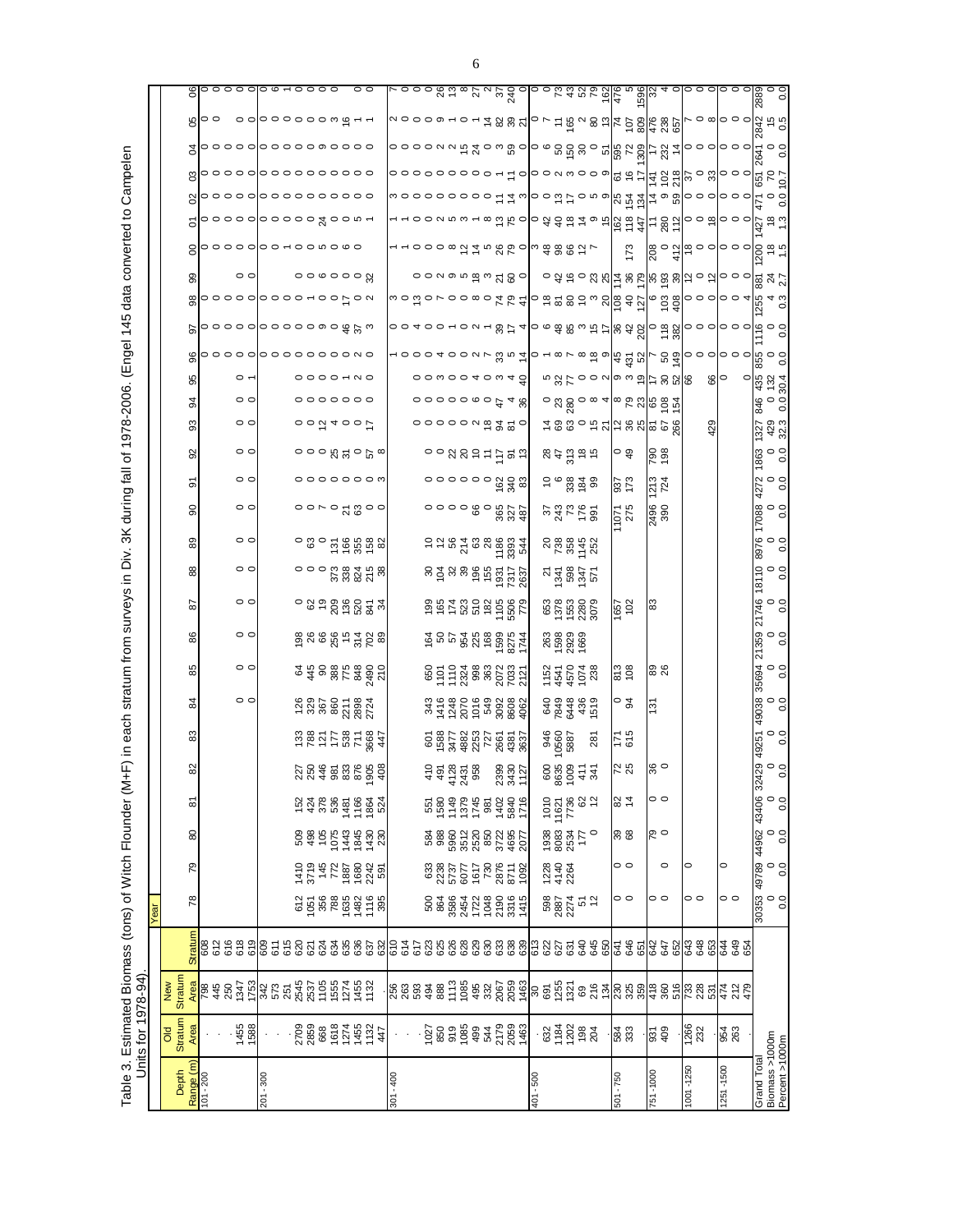| Table 4. Estimated Biomass (tons) of Witch Flounder (M+F) in each stratum from surveys in Div. 3L during fall of 1983-2006. |  |
|-----------------------------------------------------------------------------------------------------------------------------|--|
| (Engel 145 data converted to Campelen Units for 1983-94).                                                                   |  |

|                                     |                      |                       |                | Year                 |                            |             |                     |                           |                            |                   |                            |                                 |                    |                  |                            |                           |                            |                                      |                       |                               |                               |                            |                    |                            |                    |                            |
|-------------------------------------|----------------------|-----------------------|----------------|----------------------|----------------------------|-------------|---------------------|---------------------------|----------------------------|-------------------|----------------------------|---------------------------------|--------------------|------------------|----------------------------|---------------------------|----------------------------|--------------------------------------|-----------------------|-------------------------------|-------------------------------|----------------------------|--------------------|----------------------------|--------------------|----------------------------|
| Depth                               | Old<br><b>Stratu</b> | <b>New</b><br>Stratum |                |                      |                            |             |                     |                           |                            |                   |                            |                                 |                    |                  |                            |                           |                            |                                      |                       |                               |                               |                            |                    |                            |                    |                            |
| Range (m                            | m Area               | Area                  | <b>Stratum</b> | 84                   | 85                         | 86          | 87                  | 88                        | 89                         | 90                | 91                         | 92                              | 93                 | 94               | 95                         | 96                        | 97                         | 98                                   | 99                    | 00                            | 01                            | 02                         | 03                 | 04                         | 05                 | 06                         |
| $30 - 56$                           |                      | 268                   | 784            |                      |                            |             |                     |                           |                            |                   |                            |                                 |                    |                  |                            | 0                         | $\mathbf 0$                | 0                                    |                       | $\overline{1}$                | $\mathbf 0$                   | $\mathsf 0$                | 0                  | 0                          | $\mathbf 0$        |                            |
| $57 - 92$                           | 2071                 | 2071                  | 350            | 136                  | 0                          | 0           | 0                   | $\pmb{0}$                 | 0                          | $\mathbf 0$       | 0                          | 0                               | 0                  | $\pmb{0}$        | 0                          | $\pmb{0}$                 | 0                          | 0                                    | 0                     | $\mathbf 0$                   | $\pmb{0}$                     | 0                          | 0                  | $\pmb{0}$                  | 18                 | $\mathbf 0$                |
|                                     | 1780<br>1121         | 1780<br>1121          | 363<br>371     | 85<br>46             | $\mathbf 0$<br>$\mathbf 0$ | 50<br>0     | 0<br>0              | $\mathbf 0$<br>$^{\circ}$ | $\mathbf 0$<br>$\mathbf 0$ | 264<br>0          | 33<br>0                    | 41<br>$\mathbf 0$               | 0<br>0             | 0<br>0           | $\mathbf 0$<br>$\mathbf 0$ | $\mathbf 0$<br>$^{\circ}$ | 0<br>0                     | 0<br>0                               | 0<br>0                | $\mathbf 0$<br>0              | $\mathbf 0$<br>0              | $\Omega$<br>0              | 0<br>0             | $\mathsf 0$<br>0           | $\mathbf 0$<br>0   | 0<br>$\mathbf 0$           |
|                                     | 2460                 | 2460                  | 372            | 144                  | 0                          | 0           | 0                   | 16                        | 0                          | 38                | 8                          | 0                               | 0                  | 0                | 27                         | 0                         | 0                          | 0                                    | 0                     | 0                             | 0                             | 0                          | 0                  | $\mathsf 0$                | 0                  | $\mathbf 0$                |
|                                     | 1120                 | 1120                  | 384            | 98                   | $\pmb{0}$                  | 0           | $\mathbf 0$         | $\mathbf 0$               | $\pmb{0}$                  | $\mathbf 0$       | $\Omega$                   | $\pmb{0}$                       | 0                  | $\mathbf 0$      | $\mathsf 0$                | $\mathbf 0$               | 0                          | 0                                    | 0                     | $\mathbf 0$                   | $\mathsf 0$                   | $\mathbf 0$                | 0                  | $\mathsf 0$                | 0                  | $\mathbf 0$                |
| $93 - 183$                          | 1519                 | 465<br>1519           | 785<br>328     | 45                   | 0                          | 0           | 0                   | $\mathbf 0$               | 0                          | 0                 | 0                          | 0                               | 0                  | $\pmb{0}$        | 0                          | 0<br>0                    | 0<br>0                     | 0<br>$\mathbf 0$                     | 0                     | 0<br>0                        | 0<br>$\mathbf 0$              | 0<br>0                     | 0<br>0             | 0<br>$\pmb{0}$             | 0<br>$\pmb{0}$     | 0                          |
|                                     | 1574                 | 1574                  | 341            | 230                  | $\pmb{0}$                  | 0           | 34                  | 34                        | $\pmb{0}$                  | 0                 | 0                          | $\pmb{0}$                       | 0                  | 0                | 0                          | $\Omega$                  | 0                          | 1                                    | 0                     | 0                             | $\pmb{0}$                     | 0                          | 0                  | $\mathsf 0$                | 25                 | 393                        |
|                                     | 585                  | 585                   | 342            | 0                    | $\pmb{0}$                  | 0           | 0                   | $\mathbf 0$               | 0                          | 0                 | 0                          | $\pmb{0}$                       | 0                  | 0                | $\mathbf 0$                | 0                         | 0                          | 0                                    | 0                     | 0                             | 0                             | -1                         | 0                  | 0                          | $\mathbf 0$        | $\mathbf 0$                |
|                                     | 525<br>2120          | 525<br>2120           | 343            | 84                   | $\mathbf 0$                | 0           | 0                   | $\mathbf 0$<br>44         | $\mathbf 0$                | 0<br>$\mathbf 0$  | 0                          | 0                               | 0                  | 0                | 0                          | 0<br>$\Omega$             | 0<br>0                     | 0                                    | 0                     | $\mathbf 0$<br>$\overline{1}$ | 0                             | $\mathbf 0$<br>$\Omega$    | 0                  | $\mathsf 0$<br>$\mathbf 0$ | $\mathbf 0$        | $\mathbf 0$                |
|                                     | 2114                 | 2114                  | 348<br>349     | 334<br>306           | $\mathbf 0$<br>$^{\circ}$  | 0<br>155    | $\mathbf 0$<br>0    | 36                        | $\mathbf 0$<br>$^{\circ}$  | 145               | $\mathbf 0$<br>$\mathbf 0$ | $\mathbf 0$<br>$\mathbf 0$      | 0                  | 0<br>0           | 0<br>$\mathbf 0$           | $^{\circ}$                | 0                          | $\mathbf 0$<br>0                     | 0<br>0                | $\overline{2}$                | $\mathbf 0$<br>$\mathbf 0$    | $\mathbf 0$                | 0<br>17            | 0                          | $\mathbf 0$<br>117 | $\mathbf 0$<br>$\mathbf 0$ |
|                                     | 2817                 | 2817                  | 364            | 202                  | 0                          | 143         | 0                   | 39                        | $^{\circ}$                 | 27                | $\mathbf 0$                | $\mathbf 0$                     | 0                  | 0                | 0                          | $\Omega$                  | 0                          | 0                                    | 0                     | $\mathbf 0$                   | 0                             | $\mathbf 0$                | 0                  | $\mathsf 0$                | $\mathbf 0$        | $\mathbf 0$                |
|                                     | 1041                 | 1041                  | 365            | 100                  | $\mathbf 0$                | 68          | 29                  | 18                        | 0                          | $\mathbf 0$       | 36                         | $\mathbf 0$                     | 0<br>0             | $\mathbf 0$      | 0                          | $\Omega$                  | 0                          | $\mathbf 0$                          | 0                     |                               | $\mathbf 0$                   | $\Omega$                   | 0                  |                            | 21                 | 0<br>$\mathbf 0$           |
|                                     | 1320<br>2356         | 1320<br>2356          | 370<br>385     | 190<br>340           | $^{\circ}$<br>0            | 0<br>79     | 34<br>58            | $^{\circ}$<br>27          | $^{\circ}$<br>0            | 0<br>0            | 0<br>$\pmb{0}$             | $\mathbf 0$<br>0                | 0                  | 0<br>0           | $\mathbf 0$<br>0           | $^{\circ}$<br>0           | 0<br>0                     | 0<br>0                               | 0<br>0                | 0<br>0                        | 0<br>0                        | 0<br>$\mathbf 0$           | 0<br>0             | 0                          | $\mathsf 0$<br>0   | $\mathbf 0$                |
|                                     | 1481                 | 1481                  | 390            | 159                  | $\mathbf 0$                | 0           | $\mathbf 0$         | $\mathbf 0$               | $\mathbf 0$                | 0                 | $\Omega$                   | $\mathbf 0$                     | 0                  | $\mathbf 0$      | $\mathbf 0$                | $\Omega$                  | 0                          | $\mathbf 0$                          | $\Omega$              | $\mathbf 0$                   | $\mathbf 0$                   | $\Omega$                   | 0                  | $\mathbf 0$                | 0                  | $\mathbf 0$                |
|                                     |                      | 84                    | 786            |                      |                            |             |                     |                           |                            |                   |                            |                                 |                    |                  |                            |                           | 0                          | 0                                    |                       | 0                             | $\mathbf{1}$                  | 0                          | $\mathbf{1}$       | $^{\circ}$                 | 1                  |                            |
|                                     |                      | 613<br>261            | 787<br>788     |                      |                            |             |                     |                           |                            |                   |                            |                                 |                    |                  |                            | $\Omega$<br>$\Omega$      | 0<br>0                     | 0<br>$\mathbf 0$                     |                       | 0<br>$\mathbf 0$              | 0<br>$\mathbf 0$              | 0<br>$\Omega$              | 0<br>0             | 0<br>$\mathbf 0$           | 0<br>0             | 0<br>$\mathbf 0$           |
|                                     | $\cdot$              | 89                    | 790            |                      |                            |             |                     |                           |                            |                   |                            |                                 |                    |                  |                            | $\Omega$                  | 0                          | 1                                    |                       | 0                             | $\mathbf{1}$                  | 0                          | 0                  | $^{\circ}$                 | 0                  |                            |
|                                     | $\cdot$              | 72                    | 793            |                      |                            |             |                     |                           |                            |                   |                            |                                 |                    |                  |                            | $\Omega$                  | 0                          | 0                                    |                       | $\mathbf 0$                   | 0                             | 2                          | 0                  | 0                          | 3                  |                            |
|                                     | $\cdot$              | 216<br>98             | 794<br>797     |                      |                            |             |                     |                           |                            |                   |                            |                                 |                    |                  |                            | $\Omega$<br>$^{\circ}$    | 0<br>0                     | 0<br>0                               |                       | $\mathbf 0$                   | $\mathbf 0$<br>0              | $\Omega$<br>0              | 0<br>0             | $\mathbf 0$<br>0           | 0<br>0             | 0<br>$\mathbf 0$           |
|                                     | $\lambda$            | 72                    | 799            |                      |                            |             |                     |                           |                            |                   |                            |                                 |                    |                  |                            | $\mathbf 0$               | 0                          | 0                                    |                       | $\pmb{0}$                     | $\mathbf 0$                   | $\mathbf 0$                | 0                  | $\mathbf 0$                | 0                  | $\mathbf 0$                |
| 184 - 274                           | 1494                 | 1582                  | 344            | 159                  | 37                         | 29          | 127                 | $\mathbf 0$               | 0                          | 0                 | 0                          | 0                               | 0                  | 0                | 0                          | $\mathbf 0$               | 0                          | 0                                    | 0                     | 1                             | 0                             | 3                          | 3                  | $\overline{2}$             | 0                  | O                          |
|                                     | 983<br>1394          | 983<br>1394           | 347<br>366     | 467<br>186           | $\mathbf 0$<br>355         | 42<br>307   | $\mathbf 0$<br>171  | 154<br>110                | 66<br>187                  | 0<br>27           | 0<br>$\mathbf 0$           | $\mathbf 0$<br>$\boldsymbol{7}$ | 0<br>0             | 0<br>0           | $\mathbf 0$<br>0           | 0<br>0                    | 0<br>0                     | 0<br>0                               | 0<br>0                | 0<br>$\pmb{0}$                | $\overline{4}$<br>0           | 0<br>0                     | 0<br>6             | $\mathsf 0$                | 0<br>0             | $\mathbf 0$<br>$\mathbf 0$ |
|                                     | 961                  | 961                   | 369            | 374                  | 570                        | 706         | 320                 | 1061                      | 429                        | 473               | 162                        | 0                               | 0                  | 0                | 0                          | 0                         | 0                          | $\mathbf 0$                          | 0                     | $\mathbf 0$                   | $\mathbf 0$                   | $\mathbf 0$                | 0                  |                            | 0                  | $\mathbf{1}$               |
|                                     | 983                  | 983                   | 386            | 168                  | 519                        | 1082        | 1518                | 1750                      | 442                        | 218               | 307                        | 875                             | 0                  | 0                | $\mathbf 0$                | 0                         | 0                          | 0                                    | 0                     | $^{\circ}$                    | $\mathbf 0$                   | 0                          | 0                  |                            | 1                  | 0                          |
|                                     | 821<br>282           | 821<br>282            | 389<br>391     | 196<br>0             | 133<br>32                  | 760<br>0    | 250<br>9            | 138<br>$^{\circ}$         | 21<br>$\mathbf 0$          | 79<br>$\mathbf 0$ | 0<br>70                    | 27<br>22                        | 0<br>0             | 0<br>0           | 38<br>36                   | 0<br>0                    | 0<br>25                    | 0<br>0                               | 0<br>0                | 11<br>$\mathbf 0$             | 0<br>0                        | $\mathbf 0$<br>$\mathbf 0$ | 0<br>0             | 0<br>0                     | 0<br>0             | 5<br>0                     |
|                                     |                      | 164                   | 795            |                      |                            |             |                     |                           |                            |                   |                            |                                 |                    |                  |                            | 0                         | 0                          | 0                                    |                       | $\mathbf 0$                   | $\mathbf 0$                   | $\Omega$                   | 0                  | 0                          | 0                  | $\mathbf 0$                |
| 184 - 366                           | $\sim$               | 72                    | 789<br>791     |                      |                            |             |                     |                           |                            |                   |                            |                                 |                    |                  |                            | $\mathbf 0$<br>6          | 0<br>0                     | 0<br>$\pmb{0}$                       |                       | $\pmb{0}$<br>$\mathbf 0$      | 0<br>$\mathbf 0$              | 0                          | 0<br>3             | 0<br>$\mathsf 0$           | 0<br>5             | $\overline{0}$             |
|                                     | $\ddot{\phantom{a}}$ | 227<br>100            | 798            |                      |                            |             |                     |                           |                            |                   |                            |                                 |                    |                  |                            | 0                         | $\overline{2}$             | 21                                   |                       | 3                             | 23                            | 1<br>$\Omega$              | 0                  | 3                          | $\overline{2}$     |                            |
| $275 - 366$                         | 1432                 | 1432                  | 345            | 4484                 | 1227                       | 617         | 3693                | 2099                      | 2358                       | 750               | 0                          | 61                              | 73                 | $\mathbf 0$      | 10                         | 3                         | 5                          | 35                                   | 3                     | 5                             | 0                             | 8                          | 5                  | $\mathbf{1}$               | 36                 | 43                         |
|                                     | 865<br>334           | 865<br>334            | 346<br>368     | 1423<br>47           | 2240<br>29                 | 3321<br>386 | 1201<br>23          | 1823<br>64                | 1287<br>144                | 1863<br>106       | 203<br>39                  | 40<br>14                        | 14<br>0            | $\mathbf 0$<br>0 | $\mathbf 0$<br>22          | 12<br>0                   | 3<br>0                     | 1<br>0                               | 20<br>0               | 16<br>6                       | 8<br>0                        | $\overline{4}$<br>0        | 1<br>0             | $\mathsf 0$                | 72<br>3            | 97<br>12                   |
|                                     | 718                  | 718                   | 387            | 169                  | 404                        | 276         | 572                 | 1775                      | 1546                       | 3668              | 159                        | 52                              | 32                 | 12               | 63                         | 8                         | 2                          | 0                                    | 5                     | 38                            | 4                             | 6                          | 0                  |                            | $\mathbf{1}$       | 17                         |
|                                     | 361                  | 361                   | 388            | 1229                 | 48                         |             | 589                 | 92                        | 126                        | 0                 | 125                        | 173                             | 0                  | 14               | 0                          | 0                         | 0                          | 12                                   | 0                     | 5                             | 17                            | 6                          | 4                  | $\mathsf 0$                | 3                  | 32                         |
|                                     | 145<br>$\cdot$       | 145<br>175            | 392<br>796     | 55                   | 13                         | 20          | 50                  | 13                        | $^{\circ}$                 | 0                 | $\mathbf 0$                | $\pmb{0}$                       | 0                  | $\overline{4}$   | $\mathbf 0$                | $^{\circ}$<br>$\mathbf 0$ | 0<br>1                     | $\pmb{0}$<br>$\overline{\mathbf{c}}$ | 0                     | $\mathbf 0$<br>$\mathbf 0$    | 14<br>4                       | $\mathbf 0$<br>-1          | 0<br>0             | 0<br>$\mathsf 0$           | 0<br>9             | 0<br>$\overline{a}$        |
|                                     |                      | 81                    | 80C            |                      |                            |             |                     |                           |                            |                   |                            |                                 |                    |                  |                            |                           | 8                          | 3                                    |                       | 6                             | 24                            | 22                         | 1                  | 4                          | $\overline{7}$     |                            |
| 367 - 549                           | 186                  | 186                   | 729            | 146                  | 127                        | 280         |                     |                           |                            | 48                | 274                        | 246                             | 42                 | 131              | $\overline{2}$             | 151                       | 24                         | $\pmb{0}$                            | $\mathbf 0$           | $\mathbf{1}$                  | 13                            | 33                         | 12                 | $\mathsf 0$                | $\mathbf{3}$       | 32                         |
|                                     | 216<br>468           | 216<br>468            | 731<br>733     | 498<br>328           | 248<br>1164                |             |                     |                           |                            | 465<br>1618       | 178<br>2110                | 356<br>610                      | 38<br>183          | 79<br>60         | 19<br>23                   | 12                        | $\mathsf 0$<br>$\mathsf 0$ | $\overline{\mathfrak{c}}$<br>41      | 19<br>54              | 16<br>62                      | 4<br>50                       | 3<br>106                   | 13<br>8            | 22<br>248                  | 25<br>230          | 47<br>166                  |
|                                     | 272                  | 272                   | 735            | 367                  | 34                         | 1714        |                     |                           |                            |                   | 222                        | 216                             | 40                 | 12               | 3                          | 20                        | 23                         | 18                                   | 12                    | 3                             | 3                             | 12                         | 0                  |                            | 61                 | 45                         |
|                                     |                      | 50                    | 792            |                      |                            |             |                     |                           |                            |                   |                            |                                 |                    |                  |                            | 55                        | 37                         | 11                                   |                       | 29                            | 54                            | 49                         | 45                 | 49                         | 79                 |                            |
| 550 - 731                           | 170<br>231           | 170<br>231            | 730<br>732     | 104<br>282           | 16<br>235                  |             |                     |                           |                            | 29                | 130<br>207                 | 6<br>283                        | 140<br>41          | 88<br>194        | 83<br>16                   | $\mathbf 0$<br>147        | 21<br>121                  | 11<br>440                            | 10<br>252             | 59<br>230                     | 274<br>207                    | 113<br>115                 | $\mathsf 0$<br>107 | 14<br>106                  | $\mathbf 0$<br>36  | 48<br>183                  |
|                                     | 228                  | 228                   | 734            | 30                   | 184                        |             |                     |                           |                            | 168               | 100                        | 11                              | 106                | 49               | 37                         | 127                       | 15                         | 149                                  | 95                    | 47                            | 17                            | 79                         | 4                  |                            | $\mathsf 0$        | 84                         |
|                                     | 175                  | 175                   | 736            |                      | 268                        | 709         |                     |                           |                            | 355               | 913                        | 90                              | 70                 | 20               | 10<br>19                   | 261                       | 41                         | 135<br>438                           | 93                    | 415                           | 185                           | 1196<br>502                | 104                |                            | 195<br>48          | 758                        |
| 732 - 914                           | $\cdot$              | 227<br>223            | 737<br>741     |                      |                            |             |                     |                           |                            |                   |                            |                                 |                    |                  |                            | 130<br>115                | 104<br>164                 | 313                                  | 151<br>$\overline{7}$ | 11<br>$\pmb{0}$               | 124<br>3                      | 159                        | 68<br>15           |                            |                    | 11<br>10                   |
|                                     |                      | 348                   | 745            |                      |                            |             |                     |                           |                            |                   |                            |                                 |                    |                  |                            | 154                       | 212                        | 123                                  | 65                    | 0                             | 0                             | 0                          | $\overline{7}$     |                            |                    | $\mathbf 0$                |
|                                     |                      | 159                   | 748            |                      |                            |             |                     |                           |                            |                   |                            |                                 |                    |                  |                            | 87                        | 0                          | 0                                    | 40                    | $\mathbf 0$                   | 0                             | 0                          | 37                 |                            |                    | $\mathbf 0$                |
| 915 - 1097                          |                      | 221<br>206            | 738<br>742     |                      |                            |             |                     |                           |                            |                   |                            |                                 |                    |                  | 10                         | 331<br>31                 | 127<br>3                   | 24<br>9                              | 0<br>0                | $\pmb{0}$<br>$\mathbf 0$      | $\overline{7}$<br>$\mathbf 0$ | 6<br>0                     | 423<br>117         |                            |                    | $\overline{0}$<br>$\circ$  |
|                                     |                      | 392                   | 746            |                      |                            |             |                     |                           |                            |                   |                            |                                 |                    |                  |                            | 120                       | 126                        | 0                                    | 0                     | 0                             | 0                             | 0                          |                    |                            |                    |                            |
|                                     |                      | 126                   | 749            |                      |                            |             |                     |                           |                            |                   |                            |                                 |                    |                  |                            | 33                        | 29                         | 0                                    |                       | $\mathbf 0$                   | 0                             | 0                          | 0                  |                            |                    |                            |
| 1098 - 1280                         |                      | 254<br>211            | 739<br>743     |                      |                            |             |                     |                           |                            |                   |                            |                                 |                    |                  |                            | 0<br>0                    | 0<br>0                     | $\pmb{0}$<br>0                       | 0<br>0                | 0<br>0                        | 0<br>0                        | 0<br>0                     | 0<br>0             |                            | 0                  | 0<br>0                     |
|                                     |                      | 724                   | 747            |                      |                            |             |                     |                           |                            |                   |                            |                                 |                    |                  |                            | 0                         | 0                          | 107                                  | 0                     | 0                             | 0                             | 0                          | 0                  |                            |                    | $\mathbf 0$                |
|                                     |                      | 556                   | 750            |                      |                            |             |                     |                           |                            |                   |                            |                                 |                    |                  |                            | 0                         | 0                          | 0                                    | 0                     | 0                             | 0                             | 0                          | 0                  |                            |                    |                            |
| 1281 - 1463                         | $\cdot$              | 264<br>280            | 740<br>744     |                      |                            |             |                     |                           |                            |                   |                            |                                 |                    |                  |                            | 0<br>0                    | 0<br>0                     | 0<br>0                               | $\mathbf 0$           | $\pmb{0}$<br>0                | $\pmb{0}$<br>0                | 0<br>$\Omega$              | 0<br>0             |                            | 0                  | 0<br>$\mathbf 0$           |
|                                     |                      | 229                   | 751            |                      |                            |             |                     |                           |                            |                   |                            |                                 |                    |                  |                            | $\Omega$                  | 0                          | 0                                    |                       | $^{\circ}$                    | $\mathbf 0$                   | 0                          | 0                  |                            |                    |                            |
| <b>Grand Total</b><br>Biomass >731m |                      |                       |                | 13210<br>$\mathbf 0$ | 7881<br>0                  | 10743<br>0  | 8679<br>$\mathbf 0$ | 9294<br>0                 | 6606<br>0                  | 10341<br>0        | 5274<br>0                  | 3131<br>0                       | 778<br>$\mathbf 0$ | 663<br>0         | 418<br>29                  | 1806<br>1002              | 1095<br>765                | 1906<br>1014                         | 826<br>262            | 968<br>12                     | 1042<br>134                   | 2428<br>667                | 1010<br>674        | 451<br>0                   | 1003<br>48         | 1987<br>21                 |
| Percent >731m                       |                      |                       |                | 0.0                  | 0.0                        | 0.0         | 0.0                 | 0.0                       | 0.0                        | 0.0               | 0.0                        | 0.0                             | 0.0                | 0.0              | 6.9                        | 55.4                      | 69.8                       | 53.2                                 | 31.8                  | 1.2                           | 12.9                          | 27.5                       | 66.8               | 0.0                        | 4.8                | 1.1                        |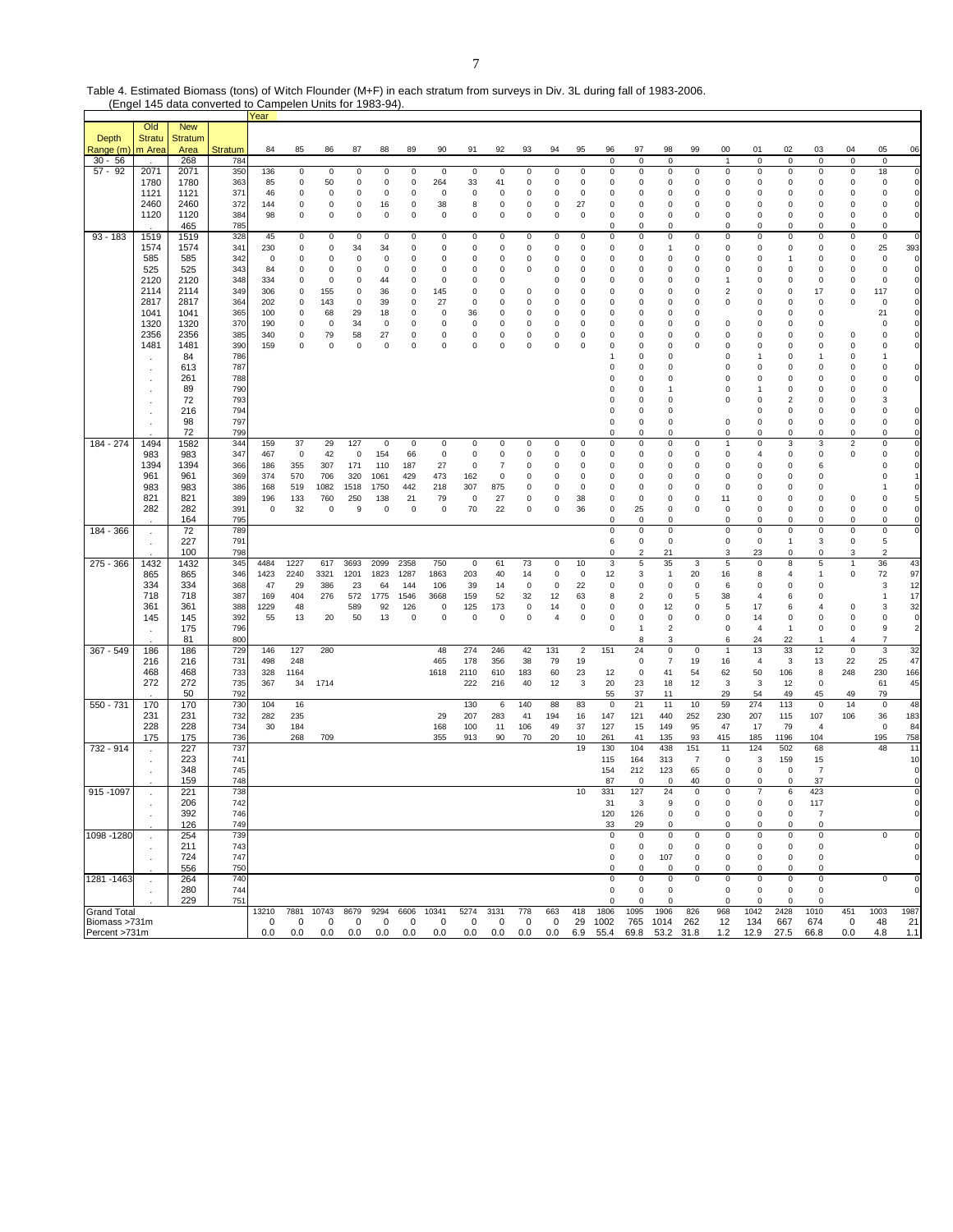| $\frac{6}{8}$ oooo<br><u>o o o g e o go du cruso de la 4 d d a c</u><br>4650<br>460<br>4<br>ត្ត្រូ<br>ខ្លួន<br>$\frac{10}{10}$ 000<br>28000<br><u>៰៷៓ឨ៓៓ឨ៓៓៵៓៓៰៲៰៹៓ឨ៓៓៓៓៓៓៓៓៓៓៓៓</u><br>$\circ$ $\frac{6}{5}$<br>58<br>28<br>59<br>127<br>$rac{6}{1700}$<br>$\frac{1}{20}$   0 0 0 0 0 0 1<br>$\circ \circ \circ$<br>ុ<br>ភូនភ<br>82<br>1461<br>0000<br>$\circ \circ \circ$<br>ౚ<br>731<br>$\circ$ $\circ$ $\circ$ $\circ$ $\circ$<br>$\circ$ $\circ$ $\circ$<br>80<br>。。。。<br>$\sigma$ $\sharp$ $\frac{4}{3}$ $\frac{8}{9}$ $\circ$ $\frac{5}{3}$ $\frac{6}{3}$ $\frac{8}{3}$ $\frac{8}{3}$ $\frac{4}{3}$ $\frac{5}{3}$<br>$\frac{8}{28}$ $\circ$ $\circ$ $\circ$<br>$\circ \circ \circ \circ$<br>$\circ$<br>79<br>868<br>$\frac{30}{5}$ 0 0 0<br>78<br>0000<br>៰ ឆ្លង ខ្លួន និង ១ <mark>០</mark> ខ្លួង ០ និង នៃ ១ និង និង<br>$\circ$ $\frac{8}{5}$<br>000<br>2147<br>Stratur<br>ន្ត<br>និន្តិភី ភី ភី និន្តី និន្តិ<br><b>ភូ</b> ឌី និងនាំង ដូន ដូន ដូ<br>ភ្នំ នី នី នី នី នី<br>Stratur | $\circ$<br>$\circ$<br>$\circ$<br><b>Stratum</b> | 000<br>$\circ \circ \circ$<br>$\circ$<br>$\circ \circ \circ$<br>25<br>0<br>$\circ$<br>25<br>23<br>23 | 0<br>00 | $\circ$<br>ន្ត្រីន្ត្រីន្ត្រីន្ត |
|--------------------------------------------------------------------------------------------------------------------------------------------------------------------------------------------------------------------------------------------------------------------------------------------------------------------------------------------------------------------------------------------------------------------------------------------------------------------------------------------------------------------------------------------------------------------------------------------------------------------------------------------------------------------------------------------------------------------------------------------------------------------------------------------------------------------------------------------------------------------------------------------------------------------------------------------------------------------------------------------|-------------------------------------------------|------------------------------------------------------------------------------------------------------|---------|----------------------------------|
|                                                                                                                                                                                                                                                                                                                                                                                                                                                                                                                                                                                                                                                                                                                                                                                                                                                                                                                                                                                            |                                                 |                                                                                                      |         |                                  |
| $\frac{1}{8}$  0000<br>$\frac{8}{3}$ $\frac{8}{3}$ $\frac{6}{3}$ $\frac{6}{3}$                                                                                                                                                                                                                                                                                                                                                                                                                                                                                                                                                                                                                                                                                                                                                                                                                                                                                                             |                                                 | 000                                                                                                  |         |                                  |
|                                                                                                                                                                                                                                                                                                                                                                                                                                                                                                                                                                                                                                                                                                                                                                                                                                                                                                                                                                                            |                                                 |                                                                                                      |         |                                  |
|                                                                                                                                                                                                                                                                                                                                                                                                                                                                                                                                                                                                                                                                                                                                                                                                                                                                                                                                                                                            |                                                 |                                                                                                      |         |                                  |
|                                                                                                                                                                                                                                                                                                                                                                                                                                                                                                                                                                                                                                                                                                                                                                                                                                                                                                                                                                                            |                                                 |                                                                                                      |         |                                  |
|                                                                                                                                                                                                                                                                                                                                                                                                                                                                                                                                                                                                                                                                                                                                                                                                                                                                                                                                                                                            |                                                 |                                                                                                      |         |                                  |
|                                                                                                                                                                                                                                                                                                                                                                                                                                                                                                                                                                                                                                                                                                                                                                                                                                                                                                                                                                                            |                                                 |                                                                                                      |         |                                  |
|                                                                                                                                                                                                                                                                                                                                                                                                                                                                                                                                                                                                                                                                                                                                                                                                                                                                                                                                                                                            |                                                 |                                                                                                      |         |                                  |
|                                                                                                                                                                                                                                                                                                                                                                                                                                                                                                                                                                                                                                                                                                                                                                                                                                                                                                                                                                                            |                                                 |                                                                                                      |         |                                  |
| <u>oognogoloooggglerdd</u> o                                                                                                                                                                                                                                                                                                                                                                                                                                                                                                                                                                                                                                                                                                                                                                                                                                                                                                                                                               |                                                 |                                                                                                      |         |                                  |
|                                                                                                                                                                                                                                                                                                                                                                                                                                                                                                                                                                                                                                                                                                                                                                                                                                                                                                                                                                                            |                                                 |                                                                                                      |         |                                  |
|                                                                                                                                                                                                                                                                                                                                                                                                                                                                                                                                                                                                                                                                                                                                                                                                                                                                                                                                                                                            |                                                 |                                                                                                      |         |                                  |
|                                                                                                                                                                                                                                                                                                                                                                                                                                                                                                                                                                                                                                                                                                                                                                                                                                                                                                                                                                                            |                                                 |                                                                                                      |         |                                  |
|                                                                                                                                                                                                                                                                                                                                                                                                                                                                                                                                                                                                                                                                                                                                                                                                                                                                                                                                                                                            |                                                 |                                                                                                      |         |                                  |
|                                                                                                                                                                                                                                                                                                                                                                                                                                                                                                                                                                                                                                                                                                                                                                                                                                                                                                                                                                                            |                                                 |                                                                                                      |         |                                  |
|                                                                                                                                                                                                                                                                                                                                                                                                                                                                                                                                                                                                                                                                                                                                                                                                                                                                                                                                                                                            |                                                 |                                                                                                      |         |                                  |
|                                                                                                                                                                                                                                                                                                                                                                                                                                                                                                                                                                                                                                                                                                                                                                                                                                                                                                                                                                                            |                                                 |                                                                                                      |         |                                  |
|                                                                                                                                                                                                                                                                                                                                                                                                                                                                                                                                                                                                                                                                                                                                                                                                                                                                                                                                                                                            |                                                 |                                                                                                      |         |                                  |
|                                                                                                                                                                                                                                                                                                                                                                                                                                                                                                                                                                                                                                                                                                                                                                                                                                                                                                                                                                                            |                                                 |                                                                                                      |         |                                  |
|                                                                                                                                                                                                                                                                                                                                                                                                                                                                                                                                                                                                                                                                                                                                                                                                                                                                                                                                                                                            |                                                 |                                                                                                      |         |                                  |
|                                                                                                                                                                                                                                                                                                                                                                                                                                                                                                                                                                                                                                                                                                                                                                                                                                                                                                                                                                                            |                                                 |                                                                                                      |         |                                  |
|                                                                                                                                                                                                                                                                                                                                                                                                                                                                                                                                                                                                                                                                                                                                                                                                                                                                                                                                                                                            |                                                 |                                                                                                      |         |                                  |
|                                                                                                                                                                                                                                                                                                                                                                                                                                                                                                                                                                                                                                                                                                                                                                                                                                                                                                                                                                                            |                                                 |                                                                                                      |         |                                  |
|                                                                                                                                                                                                                                                                                                                                                                                                                                                                                                                                                                                                                                                                                                                                                                                                                                                                                                                                                                                            |                                                 |                                                                                                      |         |                                  |
|                                                                                                                                                                                                                                                                                                                                                                                                                                                                                                                                                                                                                                                                                                                                                                                                                                                                                                                                                                                            |                                                 |                                                                                                      |         |                                  |
|                                                                                                                                                                                                                                                                                                                                                                                                                                                                                                                                                                                                                                                                                                                                                                                                                                                                                                                                                                                            |                                                 |                                                                                                      |         |                                  |

Table 5. Abundance (000s) per stratum of Witch Flounder (M+F) from surveys in Div. 2J during fall of 1977-2006. Engel 145 data converted to Campelen Table 5. Abundance (000s) per stratum of Witch Flounder (M+F) from surveys in Div. 2J during fall of 1977-2006. Engel 145 data converted to Campelen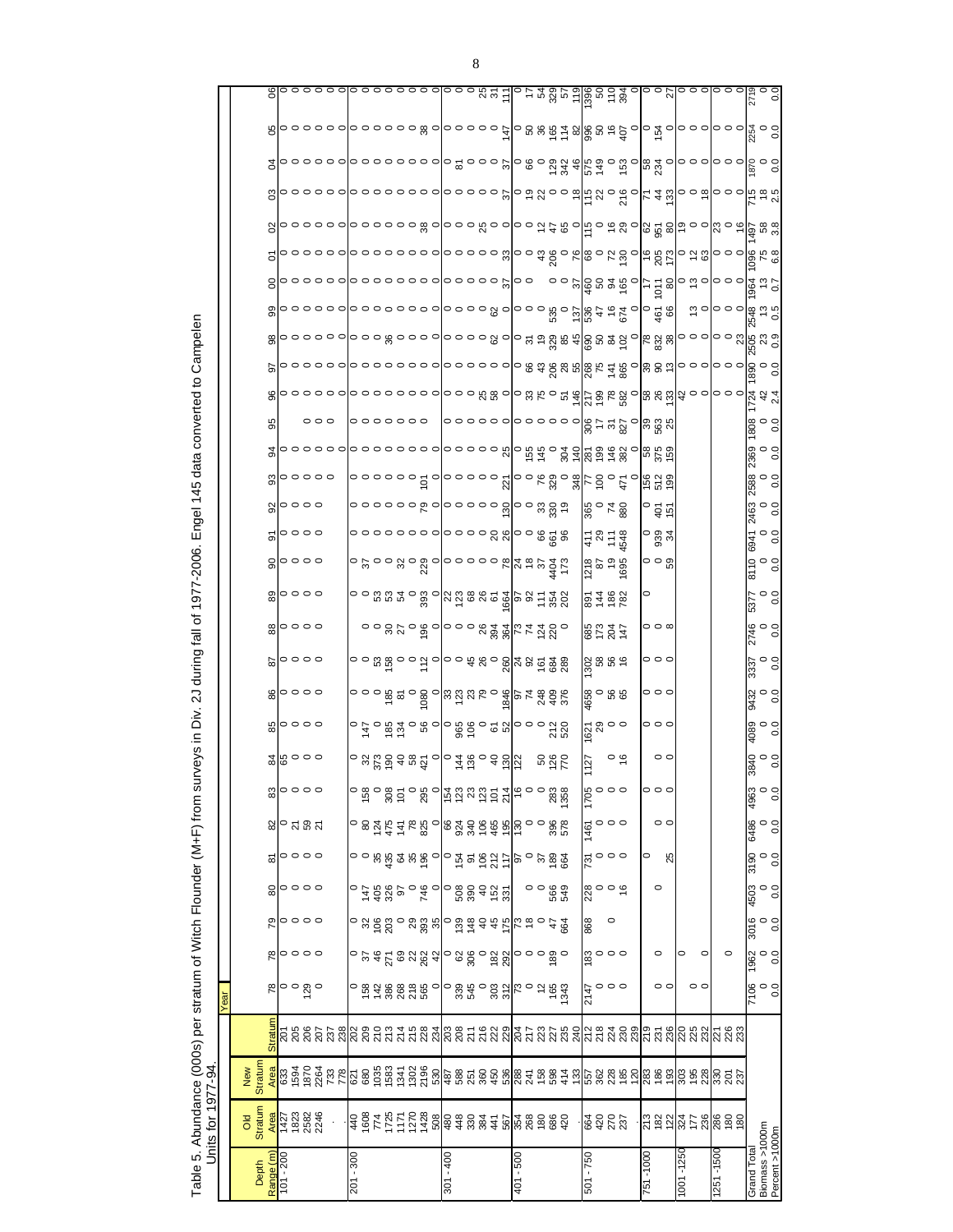|                                  | Units for 1978-94                                  |                                                                                                                    |                    | Year                                     |                             |                                         |                                                             |                       |                                                                                                                               |                                                                 |                                                                                             |                                                                    |                           |                                                                                                                                                                                                                                                                                              |                                                         |                                                                                                    |                                                                                         |                                                                                                                                               |                                                                                                                                                                                                                                                                                                                     |                                                                                                                                                                                                                                                                                                                                                                                |                                                                                                                                                                                                                                                                                                                     |                                                                                                                                                                                                                                                                                                                     |                                                                                        |                                                                                                                  |               |                         |                                                  |
|----------------------------------|----------------------------------------------------|--------------------------------------------------------------------------------------------------------------------|--------------------|------------------------------------------|-----------------------------|-----------------------------------------|-------------------------------------------------------------|-----------------------|-------------------------------------------------------------------------------------------------------------------------------|-----------------------------------------------------------------|---------------------------------------------------------------------------------------------|--------------------------------------------------------------------|---------------------------|----------------------------------------------------------------------------------------------------------------------------------------------------------------------------------------------------------------------------------------------------------------------------------------------|---------------------------------------------------------|----------------------------------------------------------------------------------------------------|-----------------------------------------------------------------------------------------|-----------------------------------------------------------------------------------------------------------------------------------------------|---------------------------------------------------------------------------------------------------------------------------------------------------------------------------------------------------------------------------------------------------------------------------------------------------------------------|--------------------------------------------------------------------------------------------------------------------------------------------------------------------------------------------------------------------------------------------------------------------------------------------------------------------------------------------------------------------------------|---------------------------------------------------------------------------------------------------------------------------------------------------------------------------------------------------------------------------------------------------------------------------------------------------------------------|---------------------------------------------------------------------------------------------------------------------------------------------------------------------------------------------------------------------------------------------------------------------------------------------------------------------|----------------------------------------------------------------------------------------|------------------------------------------------------------------------------------------------------------------|---------------|-------------------------|--------------------------------------------------|
| Depth                            | <b>Stratum</b><br>ទ<br>5                           | Stratum<br>New                                                                                                     |                    |                                          |                             |                                         |                                                             |                       |                                                                                                                               |                                                                 |                                                                                             |                                                                    |                           |                                                                                                                                                                                                                                                                                              |                                                         |                                                                                                    |                                                                                         |                                                                                                                                               |                                                                                                                                                                                                                                                                                                                     |                                                                                                                                                                                                                                                                                                                                                                                |                                                                                                                                                                                                                                                                                                                     |                                                                                                                                                                                                                                                                                                                     |                                                                                        |                                                                                                                  |               |                         |                                                  |
| Range (m)<br>101 - 200           | Area                                               |                                                                                                                    | <b>Stratum</b>     | 78                                       | 79                          | 80                                      | 5                                                           | 82                    | 83                                                                                                                            | \$                                                              | 85                                                                                          | 2<br>86                                                            | $_{88}$                   | 89                                                                                                                                                                                                                                                                                           | 8                                                       | ଚ                                                                                                  | $\overline{9}$                                                                          | 93                                                                                                                                            | 3                                                                                                                                                                                                                                                                                                                   | 95                                                                                                                                                                                                                                                                                                                                                                             |                                                                                                                                                                                                                                                                                                                     |                                                                                                                                                                                                                                                                                                                     |                                                                                        |                                                                                                                  |               |                         |                                                  |
|                                  |                                                    |                                                                                                                    | 808<br>612<br>616  |                                          |                             |                                         |                                                             |                       |                                                                                                                               |                                                                 |                                                                                             |                                                                    |                           |                                                                                                                                                                                                                                                                                              |                                                         |                                                                                                    |                                                                                         |                                                                                                                                               |                                                                                                                                                                                                                                                                                                                     |                                                                                                                                                                                                                                                                                                                                                                                |                                                                                                                                                                                                                                                                                                                     |                                                                                                                                                                                                                                                                                                                     |                                                                                        |                                                                                                                  |               |                         |                                                  |
|                                  | 1455<br>1588                                       | <mark>វ</mark> ី២ ៖ ១ ភូមិ ដូង ប្លូង ប្លូង ប្លូង ប្លូង ប្លូង ប្លូង ប្លូង ប្លូង ប្លូង ប្លូង ប្លូង ប្អូង ប្អូង ប្អូង | 619<br>618         |                                          |                             |                                         |                                                             |                       |                                                                                                                               | $\circ$ $\circ$                                                 | $\circ$ $\circ$                                                                             | $\circ$                                                            | $\circ$                   | $\circ$ $\circ$                                                                                                                                                                                                                                                                              | $\circ$ $\circ$<br>$\circ$ $\circ$                      | $\circ$ $\circ$                                                                                    | $\circ$ $\circ$                                                                         | $\circ$ $\circ$                                                                                                                               | $\circ$ $\circ$                                                                                                                                                                                                                                                                                                     | ం ౫                                                                                                                                                                                                                                                                                                                                                                            | ००००० ००००० २०१ ५ ५                                                                                                                                                                                                                                                                                                 | $\circ$ $\circ$                                                                                                                                                                                                                                                                                                     | $8 \degree$ $\degree$ $\degree$ $\degree$ $\degree$ $\degree$ $\degree$ $\degree$      | $\frac{1}{2}$                                                                                                    | $\frac{1}{2}$ | Roo ဝဝဝမီဝဝဝဝ 2 0 3 4 2 | ဖွေးခြဝေဝဝဝ မွေးမှာ မွေးမှာ မွေးမှာ မွေးမှာ မွေး |
|                                  |                                                    |                                                                                                                    |                    |                                          |                             |                                         |                                                             |                       |                                                                                                                               |                                                                 |                                                                                             |                                                                    |                           |                                                                                                                                                                                                                                                                                              |                                                         |                                                                                                    |                                                                                         |                                                                                                                                               |                                                                                                                                                                                                                                                                                                                     |                                                                                                                                                                                                                                                                                                                                                                                |                                                                                                                                                                                                                                                                                                                     |                                                                                                                                                                                                                                                                                                                     |                                                                                        |                                                                                                                  |               |                         |                                                  |
| 201 - 300                        |                                                    |                                                                                                                    | 85<br>85<br>80     |                                          |                             |                                         |                                                             |                       |                                                                                                                               |                                                                 |                                                                                             |                                                                    |                           |                                                                                                                                                                                                                                                                                              |                                                         |                                                                                                    |                                                                                         |                                                                                                                                               |                                                                                                                                                                                                                                                                                                                     |                                                                                                                                                                                                                                                                                                                                                                                |                                                                                                                                                                                                                                                                                                                     |                                                                                                                                                                                                                                                                                                                     |                                                                                        |                                                                                                                  |               |                         |                                                  |
|                                  |                                                    |                                                                                                                    |                    |                                          |                             |                                         |                                                             |                       |                                                                                                                               |                                                                 |                                                                                             |                                                                    |                           |                                                                                                                                                                                                                                                                                              |                                                         |                                                                                                    |                                                                                         |                                                                                                                                               |                                                                                                                                                                                                                                                                                                                     |                                                                                                                                                                                                                                                                                                                                                                                |                                                                                                                                                                                                                                                                                                                     |                                                                                                                                                                                                                                                                                                                     |                                                                                        |                                                                                                                  |               |                         |                                                  |
|                                  |                                                    |                                                                                                                    | 62 J               |                                          |                             |                                         |                                                             |                       |                                                                                                                               |                                                                 |                                                                                             |                                                                    |                           |                                                                                                                                                                                                                                                                                              |                                                         |                                                                                                    |                                                                                         |                                                                                                                                               |                                                                                                                                                                                                                                                                                                                     |                                                                                                                                                                                                                                                                                                                                                                                |                                                                                                                                                                                                                                                                                                                     |                                                                                                                                                                                                                                                                                                                     |                                                                                        |                                                                                                                  |               |                         |                                                  |
|                                  |                                                    |                                                                                                                    |                    |                                          |                             | 621<br>696                              |                                                             | $\frac{166}{169}$     | $112$ 688                                                                                                                     |                                                                 |                                                                                             |                                                                    |                           |                                                                                                                                                                                                                                                                                              |                                                         |                                                                                                    |                                                                                         |                                                                                                                                               |                                                                                                                                                                                                                                                                                                                     |                                                                                                                                                                                                                                                                                                                                                                                |                                                                                                                                                                                                                                                                                                                     |                                                                                                                                                                                                                                                                                                                     |                                                                                        |                                                                                                                  |               |                         |                                                  |
|                                  |                                                    |                                                                                                                    | 624                |                                          |                             | 161                                     |                                                             |                       |                                                                                                                               |                                                                 |                                                                                             |                                                                    |                           |                                                                                                                                                                                                                                                                                              |                                                         |                                                                                                    |                                                                                         |                                                                                                                                               |                                                                                                                                                                                                                                                                                                                     |                                                                                                                                                                                                                                                                                                                                                                                |                                                                                                                                                                                                                                                                                                                     |                                                                                                                                                                                                                                                                                                                     |                                                                                        |                                                                                                                  |               |                         |                                                  |
|                                  |                                                    |                                                                                                                    | <b>2222</b><br>222 |                                          |                             |                                         |                                                             |                       |                                                                                                                               | 1.588883788                                                     |                                                                                             |                                                                    |                           |                                                                                                                                                                                                                                                                                              |                                                         |                                                                                                    |                                                                                         |                                                                                                                                               | $\circ \circ \circ \circ \circ \circ \circ$                                                                                                                                                                                                                                                                         | ०००० २ २०                                                                                                                                                                                                                                                                                                                                                                      |                                                                                                                                                                                                                                                                                                                     | $\frac{a}{r}$ $\circ$ $\circ$ $\circ$ $\frac{a}{a}$ $\circ$                                                                                                                                                                                                                                                         |                                                                                        |                                                                                                                  |               |                         |                                                  |
|                                  |                                                    |                                                                                                                    |                    |                                          |                             |                                         |                                                             |                       |                                                                                                                               |                                                                 |                                                                                             |                                                                    |                           |                                                                                                                                                                                                                                                                                              |                                                         |                                                                                                    |                                                                                         |                                                                                                                                               |                                                                                                                                                                                                                                                                                                                     |                                                                                                                                                                                                                                                                                                                                                                                |                                                                                                                                                                                                                                                                                                                     |                                                                                                                                                                                                                                                                                                                     |                                                                                        |                                                                                                                  |               |                         |                                                  |
|                                  | 2709<br>2859<br>668<br>167<br>17<br>17<br>17<br>17 |                                                                                                                    | 632                | $8888750$<br>$88750$<br>$58750$<br>$583$ |                             | $\frac{272}{1782}$<br>$\frac{887}{952}$ |                                                             | 45.868825             | $\frac{3}{2}$ $\frac{3}{2}$ $\frac{3}{2}$ $\frac{3}{2}$ $\frac{3}{2}$ $\frac{3}{2}$ $\frac{3}{2}$ $\frac{3}{2}$ $\frac{3}{2}$ |                                                                 | $88851778888$                                                                               | $8.588885$<br><u>ង</u> ឌ ន ន្ថ ឌ ន្ទ ខ ន                           | <b>000 ងួ ង៉ូ</b> ងួ ងួ ង | <b>ូ</b> ឌូ ុ ដូ ក្នុ អូ ទូ ទ                                                                                                                                                                                                                                                                |                                                         | $^{\circ}$ $^{\circ}$ $^{\circ}$ $^{\circ}$ $^{\circ}$ $^{\circ}$ $^{\circ}$ $^{\circ}$ $^{\circ}$ | $\circ$ $\circ$ $\circ$ $\frac{6}{3}$ $\frac{8}{3}$ $\circ$ $\frac{6}{3}$ $\frac{5}{3}$ |                                                                                                                                               |                                                                                                                                                                                                                                                                                                                     |                                                                                                                                                                                                                                                                                                                                                                                |                                                                                                                                                                                                                                                                                                                     |                                                                                                                                                                                                                                                                                                                     |                                                                                        |                                                                                                                  |               |                         |                                                  |
| $301 - 400$                      |                                                    |                                                                                                                    |                    |                                          |                             |                                         |                                                             |                       |                                                                                                                               |                                                                 |                                                                                             |                                                                    |                           |                                                                                                                                                                                                                                                                                              |                                                         |                                                                                                    |                                                                                         |                                                                                                                                               |                                                                                                                                                                                                                                                                                                                     |                                                                                                                                                                                                                                                                                                                                                                                |                                                                                                                                                                                                                                                                                                                     |                                                                                                                                                                                                                                                                                                                     |                                                                                        |                                                                                                                  |               |                         |                                                  |
|                                  |                                                    |                                                                                                                    |                    |                                          |                             |                                         |                                                             |                       |                                                                                                                               |                                                                 |                                                                                             |                                                                    |                           |                                                                                                                                                                                                                                                                                              |                                                         |                                                                                                    |                                                                                         |                                                                                                                                               |                                                                                                                                                                                                                                                                                                                     |                                                                                                                                                                                                                                                                                                                                                                                |                                                                                                                                                                                                                                                                                                                     |                                                                                                                                                                                                                                                                                                                     |                                                                                        |                                                                                                                  |               |                         |                                                  |
|                                  |                                                    |                                                                                                                    |                    |                                          |                             |                                         |                                                             |                       |                                                                                                                               |                                                                 |                                                                                             |                                                                    |                           |                                                                                                                                                                                                                                                                                              |                                                         |                                                                                                    |                                                                                         |                                                                                                                                               |                                                                                                                                                                                                                                                                                                                     |                                                                                                                                                                                                                                                                                                                                                                                |                                                                                                                                                                                                                                                                                                                     |                                                                                                                                                                                                                                                                                                                     |                                                                                        |                                                                                                                  |               |                         |                                                  |
|                                  |                                                    |                                                                                                                    |                    |                                          |                             |                                         |                                                             | 480<br>585            |                                                                                                                               |                                                                 |                                                                                             |                                                                    |                           |                                                                                                                                                                                                                                                                                              |                                                         |                                                                                                    |                                                                                         |                                                                                                                                               |                                                                                                                                                                                                                                                                                                                     |                                                                                                                                                                                                                                                                                                                                                                                |                                                                                                                                                                                                                                                                                                                     |                                                                                                                                                                                                                                                                                                                     |                                                                                        |                                                                                                                  |               |                         |                                                  |
|                                  |                                                    |                                                                                                                    |                    |                                          | 989<br>3976<br>11251        | 871<br>1464<br>1484<br>1485             | 742<br>2572<br>1934<br>2791                                 |                       | $\frac{25}{22}$<br>$\frac{22}{4}$<br>$\frac{25}{4}$<br>$\frac{25}{4}$<br>$\frac{25}{4}$<br>$\frac{25}{4}$                     |                                                                 |                                                                                             |                                                                    |                           |                                                                                                                                                                                                                                                                                              |                                                         |                                                                                                    |                                                                                         |                                                                                                                                               |                                                                                                                                                                                                                                                                                                                     |                                                                                                                                                                                                                                                                                                                                                                                |                                                                                                                                                                                                                                                                                                                     |                                                                                                                                                                                                                                                                                                                     |                                                                                        |                                                                                                                  |               |                         |                                                  |
|                                  |                                                    |                                                                                                                    |                    |                                          |                             |                                         |                                                             | 6928<br>3433<br>1476  |                                                                                                                               |                                                                 |                                                                                             |                                                                    |                           |                                                                                                                                                                                                                                                                                              |                                                         |                                                                                                    |                                                                                         |                                                                                                                                               |                                                                                                                                                                                                                                                                                                                     |                                                                                                                                                                                                                                                                                                                                                                                |                                                                                                                                                                                                                                                                                                                     |                                                                                                                                                                                                                                                                                                                     |                                                                                        |                                                                                                                  |               |                         |                                                  |
|                                  |                                                    |                                                                                                                    |                    |                                          | 8358<br>3672                |                                         |                                                             |                       |                                                                                                                               |                                                                 |                                                                                             |                                                                    |                           |                                                                                                                                                                                                                                                                                              |                                                         |                                                                                                    |                                                                                         |                                                                                                                                               |                                                                                                                                                                                                                                                                                                                     |                                                                                                                                                                                                                                                                                                                                                                                |                                                                                                                                                                                                                                                                                                                     |                                                                                                                                                                                                                                                                                                                     |                                                                                        |                                                                                                                  |               |                         |                                                  |
|                                  |                                                    |                                                                                                                    |                    |                                          |                             |                                         |                                                             |                       |                                                                                                                               |                                                                 |                                                                                             |                                                                    |                           |                                                                                                                                                                                                                                                                                              |                                                         |                                                                                                    |                                                                                         |                                                                                                                                               |                                                                                                                                                                                                                                                                                                                     |                                                                                                                                                                                                                                                                                                                                                                                |                                                                                                                                                                                                                                                                                                                     |                                                                                                                                                                                                                                                                                                                     |                                                                                        |                                                                                                                  |               |                         |                                                  |
|                                  |                                                    |                                                                                                                    |                    |                                          | 1347                        | 1122<br>4526                            |                                                             |                       |                                                                                                                               |                                                                 |                                                                                             |                                                                    |                           |                                                                                                                                                                                                                                                                                              |                                                         |                                                                                                    |                                                                                         |                                                                                                                                               |                                                                                                                                                                                                                                                                                                                     |                                                                                                                                                                                                                                                                                                                                                                                |                                                                                                                                                                                                                                                                                                                     |                                                                                                                                                                                                                                                                                                                     |                                                                                        |                                                                                                                  |               |                         |                                                  |
|                                  |                                                    |                                                                                                                    |                    |                                          |                             |                                         |                                                             | 2955<br>5910          | 89<br>74<br>76<br>88<br>9                                                                                                     |                                                                 |                                                                                             |                                                                    |                           |                                                                                                                                                                                                                                                                                              |                                                         |                                                                                                    |                                                                                         |                                                                                                                                               |                                                                                                                                                                                                                                                                                                                     |                                                                                                                                                                                                                                                                                                                                                                                |                                                                                                                                                                                                                                                                                                                     |                                                                                                                                                                                                                                                                                                                     |                                                                                        |                                                                                                                  |               |                         |                                                  |
|                                  |                                                    |                                                                                                                    |                    |                                          | 15200<br>15200<br>1157      | 9725<br>2650                            | $\begin{array}{l} 1310 \\ 2098 \\ 9559 \\ 2013 \end{array}$ | 1429                  | 4025                                                                                                                          | 565<br>2008 2008 2017<br>2008 2017<br>2018 2017<br>3017<br>3017 | 35<br>1982<br>1983<br>1988<br>1982<br>1982<br>1982                                          | 5388825688<br>5388255688                                           |                           | $\begin{array}{l} 4\  \  \, 8\  \  \, 8\  \  \, 8\  \  \, 8\  \  \, 8\  \  \, 8\  \  \, 8\  \  \, 8\  \  \, 8\  \  \, 8\  \  \, 8\  \  \, 8\  \  \, 8\  \  \, 8\  \  \, 8\  \  \, 8\  \  \, 8\  \  \, 8\  \  \, 8\  \  \, 8\  \  \, 8\  \  \, 8\  \  \, 8\  \  \, 8\  \  \, 8\  \  \, 8\  \$ |                                                         |                                                                                                    | 0 9 4 9 6 8 1 1 1                                                                       | $\begin{array}{r}\n\circ\circ\circ\circ\circ\circ\circ\circ\\ \n\circ\circ\circ\circ\circ\\ \n\circ\circ\circ\circ\circ\circ\circ\end{array}$ | 0 0 0 0 0 0 0 0 0 0 0 0 0 0                                                                                                                                                                                                                                                                                         | $t_{0}$ $t_{0}$ $t_{0}$ $t_{0}$ $t_{0}$ $t_{0}$ $t_{0}$ $t_{0}$                                                                                                                                                                                                                                                                                                                |                                                                                                                                                                                                                                                                                                                     |                                                                                                                                                                                                                                                                                                                     | <u>ង ឆ្នួ ០ ០ ១ ឌុ ឌុ ឌុ ឌុ ទី ១ ខ</u> ី <mark>១ ខ្ញុំ</mark> នូ នី ឌី ភូ <sub>ឌ</sub> |                                                                                                                  |               |                         |                                                  |
| 009 - 10                         |                                                    |                                                                                                                    |                    |                                          |                             |                                         |                                                             |                       |                                                                                                                               |                                                                 |                                                                                             |                                                                    |                           |                                                                                                                                                                                                                                                                                              |                                                         |                                                                                                    |                                                                                         |                                                                                                                                               |                                                                                                                                                                                                                                                                                                                     |                                                                                                                                                                                                                                                                                                                                                                                |                                                                                                                                                                                                                                                                                                                     |                                                                                                                                                                                                                                                                                                                     |                                                                                        |                                                                                                                  |               |                         |                                                  |
|                                  | $-3340288$                                         |                                                                                                                    |                    |                                          |                             |                                         |                                                             |                       | 2260                                                                                                                          |                                                                 |                                                                                             |                                                                    |                           |                                                                                                                                                                                                                                                                                              |                                                         |                                                                                                    |                                                                                         |                                                                                                                                               |                                                                                                                                                                                                                                                                                                                     |                                                                                                                                                                                                                                                                                                                                                                                |                                                                                                                                                                                                                                                                                                                     |                                                                                                                                                                                                                                                                                                                     |                                                                                        |                                                                                                                  |               |                         |                                                  |
|                                  |                                                    |                                                                                                                    |                    | 2652<br>6026<br>8515                     | $1942$<br>$11618$<br>$5677$ | 3347<br>12948<br>6338                   | 1608<br>22938<br>13261                                      | 1130<br>18544         | 22232                                                                                                                         |                                                                 |                                                                                             |                                                                    |                           |                                                                                                                                                                                                                                                                                              |                                                         |                                                                                                    |                                                                                         |                                                                                                                                               |                                                                                                                                                                                                                                                                                                                     |                                                                                                                                                                                                                                                                                                                                                                                |                                                                                                                                                                                                                                                                                                                     |                                                                                                                                                                                                                                                                                                                     |                                                                                        |                                                                                                                  |               |                         |                                                  |
|                                  |                                                    |                                                                                                                    |                    |                                          |                             |                                         |                                                             | 1819                  | 8863                                                                                                                          | 978<br>1869<br>1266<br>172<br>2020                              | 696<br>7753<br>2465<br>$\begin{array}{r} 1934 \\ 1911 \\ 1912 \\ 193 \\ 196 \\ \end{array}$ | $\begin{array}{r} 1478 \\ 382 \\ 417 \\ 491 \\ 583 \\ \end{array}$ | 88<br>888<br>788<br>78    | $\frac{8}{6}$ $\frac{5}{6}$ $\frac{1}{6}$ $\frac{3}{6}$ $\frac{4}{6}$ $\frac{3}{6}$                                                                                                                                                                                                          | <u>ទន្ធ័ ដូ ដូ ដូ</u>                                   | 848888                                                                                             |                                                                                         |                                                                                                                                               |                                                                                                                                                                                                                                                                                                                     |                                                                                                                                                                                                                                                                                                                                                                                |                                                                                                                                                                                                                                                                                                                     |                                                                                                                                                                                                                                                                                                                     |                                                                                        |                                                                                                                  |               |                         |                                                  |
|                                  |                                                    |                                                                                                                    |                    | $rac{10}{2}$                             |                             | 232                                     | $\frac{82}{4}$                                              | $463$<br>$412$        |                                                                                                                               |                                                                 |                                                                                             |                                                                    |                           |                                                                                                                                                                                                                                                                                              |                                                         |                                                                                                    |                                                                                         |                                                                                                                                               |                                                                                                                                                                                                                                                                                                                     |                                                                                                                                                                                                                                                                                                                                                                                |                                                                                                                                                                                                                                                                                                                     |                                                                                                                                                                                                                                                                                                                     |                                                                                        |                                                                                                                  |               |                         |                                                  |
|                                  |                                                    |                                                                                                                    |                    |                                          |                             |                                         |                                                             |                       | 295                                                                                                                           |                                                                 |                                                                                             |                                                                    |                           |                                                                                                                                                                                                                                                                                              |                                                         |                                                                                                    |                                                                                         | ន្លន្លន្ត ១ ឌុន្ទ ឌុ <mark>ន្ទ ឌុន្ទ</mark> ឌុន្ទ ឌុន្ទ                                                                                       | $\frac{1}{2}$ $\frac{1}{2}$ $\frac{1}{2}$ $\frac{1}{2}$ $\frac{1}{2}$ $\frac{1}{2}$ $\frac{1}{2}$ $\frac{1}{2}$ $\frac{1}{2}$ $\frac{1}{2}$ $\frac{1}{2}$ $\frac{1}{2}$ $\frac{1}{2}$ $\frac{1}{2}$ $\frac{1}{2}$ $\frac{1}{2}$ $\frac{1}{2}$ $\frac{1}{2}$ $\frac{1}{2}$ $\frac{1}{2}$ $\frac{1}{2}$ $\frac{1}{2}$ | $\left  \begin{array}{ccc} \frac{1}{2} & \frac{1}{2} & \frac{1}{2} & \frac{1}{2} \\ \frac{1}{2} & \frac{1}{2} & \frac{1}{2} & \frac{1}{2} & \frac{1}{2} \\ \frac{1}{2} & \frac{1}{2} & \frac{1}{2} & \frac{1}{2} & \frac{1}{2} \\ \frac{1}{2} & \frac{1}{2} & \frac{1}{2} & \frac{1}{2} & \frac{1}{2} \end{array} \right $<br>ឌ ខ្លួ ខ្លួ ១ ១ <mark>២ ឌ ឌ ឌ ឌ ឌ ឌ ឌ ឌ ឌ</mark> | $\frac{1}{6}$ $\frac{1}{6}$ $\frac{1}{6}$ $\frac{1}{6}$ $\frac{1}{6}$ $\frac{1}{6}$ $\frac{1}{6}$ $\frac{1}{6}$ $\frac{1}{6}$ $\frac{1}{6}$ $\frac{1}{6}$ $\frac{1}{6}$ $\frac{1}{6}$ $\frac{1}{6}$ $\frac{1}{6}$ $\frac{1}{6}$ $\frac{1}{6}$ $\frac{1}{6}$ $\frac{1}{6}$ $\frac{1}{6}$ $\frac{1}{6}$ $\frac{1}{6}$ | $\frac{1}{2}$ $\frac{1}{2}$ $\frac{1}{2}$ $\frac{1}{2}$ $\frac{1}{2}$ $\frac{1}{2}$ $\frac{1}{2}$ $\frac{1}{2}$ $\frac{1}{2}$ $\frac{1}{2}$ $\frac{1}{2}$ $\frac{1}{2}$ $\frac{1}{2}$ $\frac{1}{2}$ $\frac{1}{2}$ $\frac{1}{2}$ $\frac{1}{2}$ $\frac{1}{2}$ $\frac{1}{2}$ $\frac{1}{2}$ $\frac{1}{2}$ $\frac{1}{2}$ |                                                                                        | စ္ပြဲ ေစာေပးပါ အဆိုင္ရာ ေန႔ ေဆးေက်ာ္ေတြ ေတြ ေတြ ေတြ ေတြ ေတြ<br>ေတြ ေစာေပးပါ အဆိုင္ရာ ေန႔ ေဆးေက်ာ္ေတြ ေတြ ေတြ ေတြ |               |                         |                                                  |
| 501 - 750                        | 584<br>333                                         |                                                                                                                    |                    | ၁ ဝ                                      | $\circ$ $\circ$             | <b>8 \$</b>                             | គ្រូ<br>23                                                  | 8 \$                  | 241<br>710                                                                                                                    | ം ജ                                                             | $\frac{64}{122}$                                                                            | 2437<br>115                                                        |                           |                                                                                                                                                                                                                                                                                              | $\frac{1}{2}$                                           | 1366<br>366                                                                                        | $\degree$ 0 $\degree$                                                                   |                                                                                                                                               |                                                                                                                                                                                                                                                                                                                     |                                                                                                                                                                                                                                                                                                                                                                                |                                                                                                                                                                                                                                                                                                                     |                                                                                                                                                                                                                                                                                                                     |                                                                                        |                                                                                                                  |               |                         |                                                  |
|                                  |                                                    |                                                                                                                    |                    |                                          |                             |                                         |                                                             |                       |                                                                                                                               |                                                                 |                                                                                             |                                                                    |                           |                                                                                                                                                                                                                                                                                              |                                                         |                                                                                                    |                                                                                         |                                                                                                                                               |                                                                                                                                                                                                                                                                                                                     |                                                                                                                                                                                                                                                                                                                                                                                |                                                                                                                                                                                                                                                                                                                     |                                                                                                                                                                                                                                                                                                                     | <u>162</u>                                                                             |                                                                                                                  |               |                         |                                                  |
| 751-1000                         |                                                    |                                                                                                                    |                    |                                          |                             |                                         |                                                             |                       |                                                                                                                               | 128                                                             |                                                                                             | 128                                                                |                           |                                                                                                                                                                                                                                                                                              |                                                         |                                                                                                    |                                                                                         |                                                                                                                                               |                                                                                                                                                                                                                                                                                                                     |                                                                                                                                                                                                                                                                                                                                                                                |                                                                                                                                                                                                                                                                                                                     |                                                                                                                                                                                                                                                                                                                     |                                                                                        |                                                                                                                  |               |                         |                                                  |
|                                  | 80<br>186                                          |                                                                                                                    |                    | 。。                                       | $\circ$                     | $\frac{6}{4}$                           | $\circ$ $\circ$                                             | ಳಿ ∘                  |                                                                                                                               |                                                                 | $\frac{8}{28}$                                                                              |                                                                    |                           |                                                                                                                                                                                                                                                                                              | 4013<br>534                                             | 2177<br>1594                                                                                       | 1089<br>506                                                                             |                                                                                                                                               |                                                                                                                                                                                                                                                                                                                     |                                                                                                                                                                                                                                                                                                                                                                                |                                                                                                                                                                                                                                                                                                                     |                                                                                                                                                                                                                                                                                                                     |                                                                                        |                                                                                                                  |               |                         |                                                  |
|                                  |                                                    |                                                                                                                    |                    |                                          |                             |                                         |                                                             |                       |                                                                                                                               |                                                                 |                                                                                             |                                                                    |                           |                                                                                                                                                                                                                                                                                              |                                                         |                                                                                                    |                                                                                         |                                                                                                                                               |                                                                                                                                                                                                                                                                                                                     |                                                                                                                                                                                                                                                                                                                                                                                |                                                                                                                                                                                                                                                                                                                     |                                                                                                                                                                                                                                                                                                                     |                                                                                        |                                                                                                                  |               |                         |                                                  |
| 1001 - 1250                      | 1266<br>232                                        |                                                                                                                    |                    | 。。                                       | $\circ$                     |                                         |                                                             |                       |                                                                                                                               |                                                                 |                                                                                             |                                                                    |                           |                                                                                                                                                                                                                                                                                              |                                                         |                                                                                                    |                                                                                         |                                                                                                                                               |                                                                                                                                                                                                                                                                                                                     |                                                                                                                                                                                                                                                                                                                                                                                |                                                                                                                                                                                                                                                                                                                     |                                                                                                                                                                                                                                                                                                                     |                                                                                        |                                                                                                                  |               |                         |                                                  |
|                                  |                                                    |                                                                                                                    |                    |                                          |                             |                                         |                                                             |                       |                                                                                                                               |                                                                 |                                                                                             |                                                                    |                           |                                                                                                                                                                                                                                                                                              |                                                         |                                                                                                    |                                                                                         |                                                                                                                                               |                                                                                                                                                                                                                                                                                                                     |                                                                                                                                                                                                                                                                                                                                                                                |                                                                                                                                                                                                                                                                                                                     |                                                                                                                                                                                                                                                                                                                     |                                                                                        |                                                                                                                  |               |                         |                                                  |
| 1251-1500                        |                                                    |                                                                                                                    |                    |                                          | $\circ$                     |                                         |                                                             |                       |                                                                                                                               |                                                                 |                                                                                             |                                                                    |                           |                                                                                                                                                                                                                                                                                              |                                                         |                                                                                                    |                                                                                         | 974                                                                                                                                           |                                                                                                                                                                                                                                                                                                                     | 256                                                                                                                                                                                                                                                                                                                                                                            |                                                                                                                                                                                                                                                                                                                     |                                                                                                                                                                                                                                                                                                                     |                                                                                        |                                                                                                                  |               |                         |                                                  |
|                                  | 954<br>263                                         |                                                                                                                    |                    | 。。                                       |                             |                                         |                                                             |                       |                                                                                                                               |                                                                 |                                                                                             |                                                                    |                           |                                                                                                                                                                                                                                                                                              |                                                         |                                                                                                    |                                                                                         |                                                                                                                                               |                                                                                                                                                                                                                                                                                                                     |                                                                                                                                                                                                                                                                                                                                                                                |                                                                                                                                                                                                                                                                                                                     |                                                                                                                                                                                                                                                                                                                     |                                                                                        |                                                                                                                  |               |                         |                                                  |
|                                  |                                                    |                                                                                                                    |                    |                                          |                             |                                         |                                                             |                       |                                                                                                                               |                                                                 |                                                                                             |                                                                    |                           |                                                                                                                                                                                                                                                                                              |                                                         |                                                                                                    |                                                                                         |                                                                                                                                               |                                                                                                                                                                                                                                                                                                                     |                                                                                                                                                                                                                                                                                                                                                                                |                                                                                                                                                                                                                                                                                                                     |                                                                                                                                                                                                                                                                                                                     | <b>5</b> 0 2 4 0 0 0 0 0 3 4 0 0                                                       |                                                                                                                  |               |                         |                                                  |
| Grand Total                      |                                                    |                                                                                                                    |                    | 59729                                    | 84955                       | 72872                                   | 70058                                                       | 52146                 | 75267                                                                                                                         | 79553<br>0<br>0.0                                               | 40917<br>$\frac{0}{1000}$                                                                   | $\begin{array}{c} 0.0 \\ 0.0 \end{array}$                          | 35486                     | 27734<br>0.0                                                                                                                                                                                                                                                                                 | $\begin{bmatrix} 0 & 0 \\ 0 & 0 \\ 0 & 0 \end{bmatrix}$ | 10045                                                                                              |                                                                                         | 8918                                                                                                                                          | $4815$<br>0.0                                                                                                                                                                                                                                                                                                       | 500<br>0.0<br>3546<br>491<br>13.8                                                                                                                                                                                                                                                                                                                                              |                                                                                                                                                                                                                                                                                                                     |                                                                                                                                                                                                                                                                                                                     |                                                                                        |                                                                                                                  |               |                         |                                                  |
| Biomass >1000m<br>Percent >1000m |                                                    |                                                                                                                    |                    | $\circ$ $\circ$                          | $\circ$ $\circ$             | $\circ$ $\circ$                         | $\circ$ <sub>o</sub>                                        | $\circ$ $\frac{0}{0}$ | $\circ$ <sub>o</sub>                                                                                                          |                                                                 |                                                                                             | $\circ$ $\circ$                                                    | $\frac{0}{0}$             |                                                                                                                                                                                                                                                                                              |                                                         | $\degree$                                                                                          | $\circ$ <sub>0</sub> .0                                                                 | 974<br>10.9                                                                                                                                   |                                                                                                                                                                                                                                                                                                                     |                                                                                                                                                                                                                                                                                                                                                                                |                                                                                                                                                                                                                                                                                                                     |                                                                                                                                                                                                                                                                                                                     |                                                                                        |                                                                                                                  |               |                         |                                                  |
|                                  |                                                    |                                                                                                                    |                    |                                          |                             |                                         |                                                             |                       |                                                                                                                               |                                                                 |                                                                                             |                                                                    |                           |                                                                                                                                                                                                                                                                                              |                                                         |                                                                                                    |                                                                                         |                                                                                                                                               |                                                                                                                                                                                                                                                                                                                     |                                                                                                                                                                                                                                                                                                                                                                                |                                                                                                                                                                                                                                                                                                                     |                                                                                                                                                                                                                                                                                                                     |                                                                                        |                                                                                                                  |               |                         |                                                  |

Table 6. Abundance (000s) per stratum of Witch Flounder (M+F) from surveys in Div. 3K during fall of 1978-2006. Engel 145 data converted to Campelen Table 6. Abundance (000s) per stratum of Witch Flounder (M+F) from surveys in Div. 3K during fall of 1978-2006. Engel 145 data converted to Campelen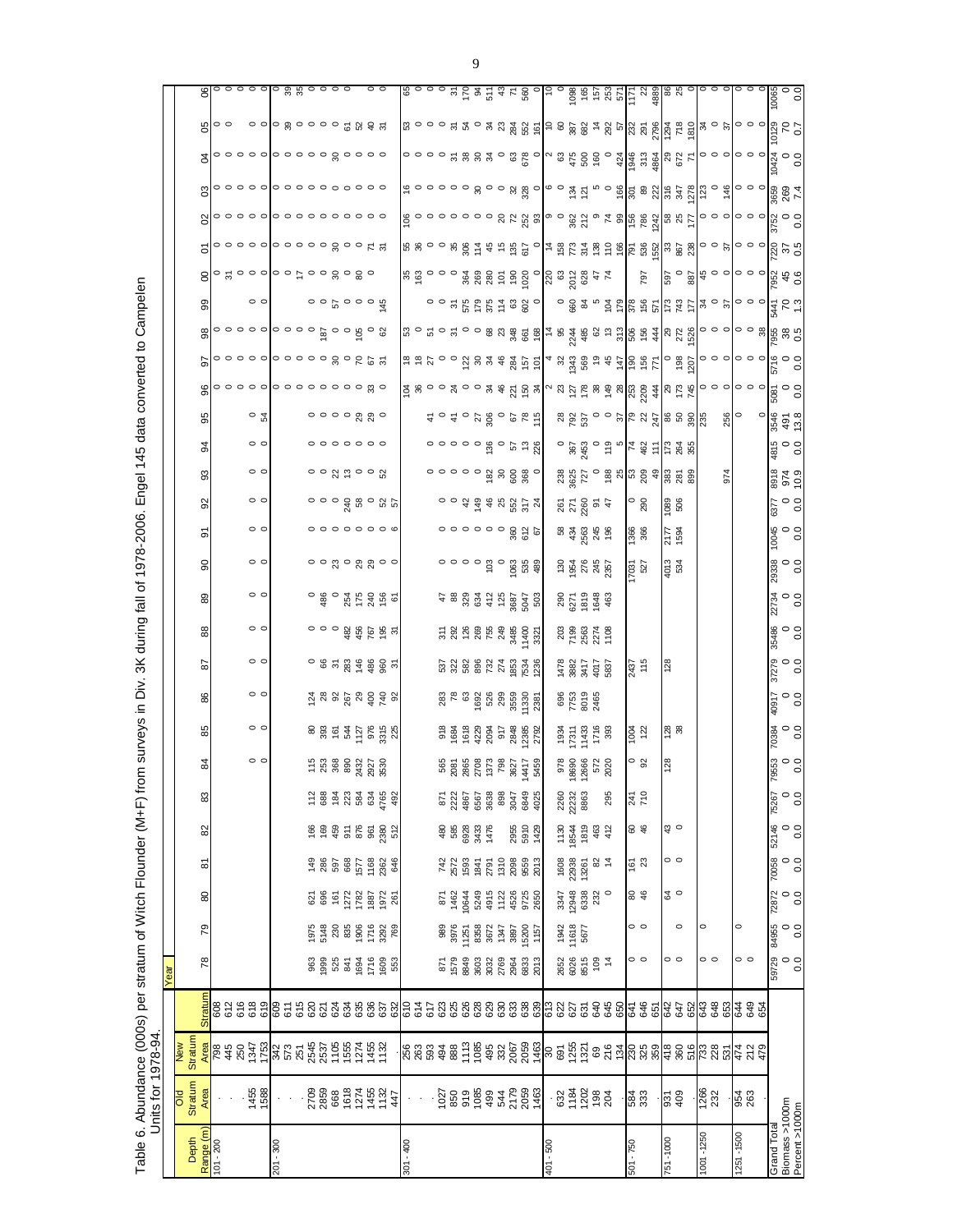Table 7. Abundance (000s) per stratum of Witch Flounder (M+F) from surveys in Div. 3L during fall of 1983-2006.

|                       |               |                | (Engel 145 data converted to Campelen Units for 1983-94). |            |             |                   |             |             |                  |             |            |             |                            |                  |                 |                            |                          |                   |                   |                   |                  |             |                   |                           |                          |                  |
|-----------------------|---------------|----------------|-----------------------------------------------------------|------------|-------------|-------------------|-------------|-------------|------------------|-------------|------------|-------------|----------------------------|------------------|-----------------|----------------------------|--------------------------|-------------------|-------------------|-------------------|------------------|-------------|-------------------|---------------------------|--------------------------|------------------|
|                       |               |                |                                                           | Year       |             |                   |             |             |                  |             |            |             |                            |                  |                 |                            |                          |                   |                   |                   |                  |             |                   |                           |                          |                  |
|                       | Old           | <b>New</b>     |                                                           |            |             |                   |             |             |                  |             |            |             |                            |                  |                 |                            |                          |                   |                   |                   |                  |             |                   |                           |                          |                  |
| Depth                 | <b>Stratu</b> | <b>Stratum</b> |                                                           |            |             |                   |             |             |                  |             |            |             |                            |                  |                 |                            |                          |                   |                   | 00                | 01               |             |                   | 04                        |                          |                  |
| Range (m<br>$30 - 56$ | m Area        | Area<br>268    | Stratum<br>784                                            | 84         | 85          | 86                | 87          | 88          | 89               | 90          | 91         | 92          | 93                         | 94               | 95              | 96<br>$\mathbf 0$          | 97<br>$\mathsf 0$        | 98<br>0           | 99                | 74                | $\mathsf 0$      | 02<br>0     | 03<br>0           | $\mathbf 0$               | 05<br>$\mathsf 0$        | 06               |
| $57 - 92$             | 2071          | 2071           | 350                                                       | 166        | 0           | $\mathbf 0$       | $\pmb{0}$   | $\pmb{0}$   | $\pmb{0}$        | $\pmb{0}$   | 0          | $\mathsf 0$ | $\pmb{0}$                  | $\pmb{0}$        | $\,0\,$         | 0                          | $\mathsf 0$              | 0                 | $\mathsf 0$       | $\,0\,$           | $\pmb{0}$        | 0           | 0                 | $\pmb{0}$                 | 41                       | O                |
|                       | 1780          | 1780           | 363                                                       | 92         | 0           | 35                | $\pmb{0}$   | $\pmb{0}$   | $\pmb{0}$        | 306         | 43         | 39          | $\pmb{0}$                  | $\pmb{0}$        | $\pmb{0}$       | $\mathbf 0$                | $\pmb{0}$                | 0                 | $\pmb{0}$         | $\pmb{0}$         | $\pmb{0}$        | 0           | 0                 | $\pmb{0}$                 | $\mathbf 0$              | O                |
|                       | 1121          | 1121           | 371                                                       | 44         | 0           | 0                 | 0           | 0           | 0                | 0           | 0          | 0           | 0                          | 0                | 0               | $\mathbf 0$                | 44                       | 0                 | 0                 | $\overline{0}$    | 0                | 0           | 0                 | 0                         | 0                        | O                |
|                       | 2460          | 2460           | 372                                                       | 182        | 0           | $\pmb{0}$         | $\pmb{0}$   | 26          | $\pmb{0}$        | 34          | 13         | 0           | $\pmb{0}$                  | 0                | 34              | $\mathbf 0$                | $\pmb{0}$                | 0                 | 0                 | $\pmb{0}$         | $\pmb{0}$        | 0           | 0                 | 0                         | $\mathsf 0$              | O                |
|                       | 1120          | 1120           | 384                                                       | 128        | 0           | $\mathbf 0$       | $\pmb{0}$   | $\pmb{0}$   | $\mathbf 0$      | $\mathsf 0$ | 0          | 0           | $\pmb{0}$                  | $\mathbf 0$      | $\overline{0}$  | $\mathbf 0$                | $\pmb{0}$                | 0                 | 0                 | 0                 | $\mathsf 0$      | 0           | 0                 | $\pmb{0}$                 | $\mathsf 0$              | O                |
|                       |               | 465            | 785                                                       |            |             |                   |             |             |                  |             |            |             |                            |                  |                 | $\mathbf 0$                | $\mathbf 0$              | 0                 |                   | 0                 | 32               | 0           | 0                 | 0                         | 37                       |                  |
| $93 - 183$            | 1519          | 1519           | 328                                                       | 52         | 0           | $\mathbf 0$       | 0           | 0           | $\pmb{0}$        | 0           | 0          | 0           | 0                          | 0                | 0               | 0                          | 0                        | 0                 | $\mathsf 0$       | 0                 | 0                | 0           | 0                 | $\mathsf 0$               | $\mathbf 0$              | O                |
|                       | 1574          | 1574           | 341                                                       | 217        | 0           | 0                 | 24          | 27          | $\mathbf 0$      | 0           | 0          | 0           | 0                          | 0                | 0               | 0                          | 0                        | 43                | $\mathsf 0$       | 0                 | 0                | 0           | 0                 | 0                         | 49                       | 606              |
|                       | 585           | 585            | 342                                                       | 0          | 0           | 0                 | 0           | $\pmb{0}$   | $\pmb{0}$        | 0           | 0          | 0           | $\pmb{0}$                  | 0                | 0               | $\mathbf 0$                | 0                        | 0                 | 40                | $\mathsf 0$       | 0                | 40          | 0                 | 0                         | $\mathbf 0$              | O                |
|                       | 525           | 525            | 343                                                       | 90         | 0           | $\mathbf 0$       | $\pmb{0}$   | $\mathbf 0$ | $\mathbf 0$      | 0           | 0          | 0           | $\mathbf 0$                | 0                | $\mathbf 0$     | $\mathbf 0$                | $\mathbf 0$              | 0                 | $\mathbf 0$       | $\pmb{0}$         | $\pmb{0}$        | $\Omega$    | 0                 | $\mathbf 0$               | $\mathsf 0$              | O                |
|                       | 2120<br>2114  | 2120           | 348                                                       | 292        | 0           | $\mathbf 0$       | 0           | 58          | $\mathbf 0$      | 0           | 0          | 0           |                            | $\mathbf 0$      | 0               | $\mathbf 0$                | $\mathbf 0$              | 49                | $\mathbf 0$       | 73                | $\mathsf 0$      | 0           | 0                 | 48                        | 42                       | 42               |
|                       | 2817          | 2114<br>2817   | 349<br>364                                                | 291<br>271 | 0<br>0      | 162<br>155        | 0<br>0      | 32<br>55    | 0<br>$\mathbf 0$ | 166<br>32   | 0<br>0     | 0<br>0      | $\mathbf 0$<br>$\mathbf 0$ | $\mathbf 0$<br>0 | $^{\circ}$<br>0 | $\mathbf 0$<br>$\mathbf 0$ | 42<br>$\mathbf 0$        | 0<br>43           | 0<br>43           | 42<br>$\pmb{0}$   | 0<br>43          | 0<br>0      | 125<br>0          | 42<br>$\mathbf 0$         | 148<br>$\mathbf 0$       | O<br>O           |
|                       | 1041          | 1041           | 365                                                       | 143        | 0           | 57                | 48          | 29          | 0                | 0           | 48         | 0           | $\mathbf 0$                | $\mathbf 0$      | 0               | $\mathbf 0$                | 0                        | 0                 | $\mathbf 0$       |                   | 0                | 0           | 0                 |                           | 48                       | O                |
|                       | 1320          | 1320           | 37C                                                       | 233        | 0           | 0                 | 30          | 0           | 0                | 0           | 0          | 0           | 0                          | 0                | 0               | 0                          | 0                        | 0                 | 0                 | $\overline{0}$    | 0                | 0           | 0                 |                           | 0                        | $\mathbf 0$      |
|                       | 2356          | 2356           | 385                                                       | 324        | 0           | 122               | 36          | 25          | $\pmb{0}$        | 0           | 0          | 0           | $\pmb{0}$                  | $\pmb{0}$        | $\pmb{0}$       | $\Omega$                   | $\mathbf 0$              | 0                 | $\mathbf 0$       | $\mathbf 0$       | $\mathsf 0$      | $\Omega$    | 0                 | $\mathbf 0$               | 0                        | O                |
|                       | 1481          | 1481           | 390                                                       | 136        | 0           | $\pmb{0}$         | 0           | $\mathbf 0$ | $\pmb{0}$        | 0           | 0          | 0           | $\mathbf 0$                | $\mathbf 0$      | $\mathbf 0$     | $\mathbf 0$                | 0                        | 0                 | 0                 | $\mathbf 0$       | $\mathsf 0$      | 0           | 0                 | 0                         | $\mathbf 0$              |                  |
|                       |               | 84             | 786                                                       |            |             |                   |             |             |                  |             |            |             |                            |                  |                 | 90                         | 36                       | 23                |                   | 40                | 164              | 29          | 64                | 40                        | 204                      |                  |
|                       |               | 613            | 787                                                       |            |             |                   |             |             |                  |             |            |             |                            |                  |                 | $\mathbf 0$                | $^{\circ}$               | $\mathsf 0$       |                   | $\mathbf 0$       | 0                | 0           | 0                 | 0                         | $\mathbf 0$              | 0                |
|                       | $\cdot$       | 261            | 788                                                       |            |             |                   |             |             |                  |             |            |             |                            |                  |                 | 0                          | 0                        | 18                |                   | 18                | 0                | 0           | 0                 | $^{\circ}$                | 0                        | O                |
|                       |               | 89             | 790                                                       |            |             |                   |             |             |                  |             |            |             |                            |                  |                 | 6                          | 18                       | 55                |                   | $\pmb{0}$         | 37               | 6           | 0                 | 0                         | $\mathbf 0$              |                  |
|                       |               | 72             | 793                                                       |            |             |                   |             |             |                  |             |            |             |                            |                  |                 | 0                          | $^{\circ}$               | 0                 |                   | $\mathbf 0$       | 0                | 50          | 0                 | $\overline{7}$            | 6                        |                  |
|                       | $\cdot$       | 216<br>98      | 794<br>797                                                |            |             |                   |             |             |                  |             |            |             |                            |                  |                 | 0<br>$\overline{7}$        | $\mathbf 0$<br>$\pmb{0}$ | 0<br>0            |                   | $\mathbf 0$       | 0<br>$\pmb{0}$   | 0<br>0      | 0<br>0            | $^{\circ}$<br>$\mathsf 0$ | $\mathbf 0$<br>$\pmb{0}$ | O<br>$\mathbf 0$ |
|                       |               | 72             | 799                                                       |            |             |                   |             |             |                  |             |            |             |                            |                  |                 | $\Omega$                   | 0                        | 0                 |                   | $\mathbf 0$       | $\mathbf 0$      | 6           | $\mathbf 0$       | 0                         | $\mathbf 0$              | O                |
| $184 - 274$           | 1494          | 1582           | 344                                                       | 206        | 46          | 117               | 154         | $\pmb{0}$   | $\pmb{0}$        | $\pmb{0}$   | 0          | 0           | 0                          | $\pmb{0}$        | $\,0\,$         | $\mathbf 0$                | 0                        | 0                 | $\mathsf 0$       | 64                | $\pmb{0}$        | 87          | 131               | 50                        | $\mathbf 0$              | 44               |
|                       | 983           | 983            | 347                                                       | 586        | $\mathbf 0$ | 34                | $\mathbf 0$ | 135         | 108              | $\mathsf 0$ | 0          | 0           | $\pmb{0}$                  | $\pmb{0}$        | $\,0\,$         | 0                          | $\pmb{0}$                | 0                 | $\pmb{0}$         | $\pmb{0}$         | 45               | 0           | $\mathsf 0$       | $\pmb{0}$                 | $\mathsf 0$              | $\mathbf 0$      |
|                       | 1394          | 1394           | 366                                                       | 157        | 362         | 431               | 219         | 110         | 164              | 32          | 0          | 8           | 0                          | 0                | $\mathbf 0$     | $\mathbf 0$                | 38                       | 0                 | 38                | $\overline{0}$    | 0                | 0           | 77                |                           | 34                       | $\mathbf 0$      |
|                       | 961           | 961            | 369                                                       | 359        | 507         | 661               | 330         | 1348        | 529              | 463         | 162        | 0           | $\mathbf 0$                | 0                | 39              | $\Omega$                   | $\mathbf 0$              | 0                 | $\mathbf 0$       | $\mathbf 0$       | 0                | 0           | 0                 |                           | 32                       | 39               |
|                       | 983           | 983            | 386                                                       | 186        | 568         | 1082              | 1792        | 1974        | 352              | 237         | 270        | 1262        | $\mathbf 0$                | 0                | $^{\circ}$      | $\mathbf 0$                | $\mathbf 0$              | 0                 | $\mathbf 0$       | $\mathbf 0$       | 0                | 80          | 0                 |                           | 52                       | $\mathbf 0$      |
|                       | 821           | 821            | 389                                                       | 169        | 158         | 875               | 226         | 169         | 28               | 75          | 0          | 38          | 0                          | $\mathbf 0$      | 33              | $\mathbf 0$                | 0                        | 0                 | 0                 | 301               | 0                | 0           | 0                 | 38                        | $\pmb{0}$                | 151              |
|                       | 282           | 282            | 391                                                       | 0          | 39          | $\mathbf 0$       | 19          | $\mathbf 0$ | $\mathbf 0$      | $\pmb{0}$   | 91         | 26          | 0                          | $\pmb{0}$        | 34              | $\mathbf 0$                | 19                       | 0                 | $\mathbf 0$       | $\mathbf 0$       | 0                | 0           | 0                 | $\mathbf 0$               | $\mathbf 0$              | $\circ$          |
|                       |               | 164            | 795                                                       |            |             |                   |             |             |                  |             |            |             |                            |                  |                 | $\mathbf 0$                | 0                        | 0                 |                   | 56                | $\mathsf 0$      | 0           | 0                 | 0                         | $\mathbf 0$              | 10               |
| 184 - 366             | $\sim$        | 72<br>227      | 789<br>791                                                |            |             |                   |             |             |                  |             |            |             |                            |                  |                 | $\mathsf 0$<br>42          | $\,$ 5 $\,$<br>62        | 5<br>0            |                   | 22<br>$\mathbf 0$ | $\sqrt{5}$<br>28 | 24<br>10    | $\mathbf 5$<br>16 | 20<br>$\mathbf 0$         | 12<br>45                 | 25               |
|                       | $\cdot$       | 100            | 798                                                       |            |             |                   |             |             |                  |             |            |             |                            |                  |                 | 7                          | $\overline{7}$           | 172               |                   | 135               | 530              | 21          | 0                 | 123                       | 41                       |                  |
| $275 - 366$           | 1432          | 1432           | 345                                                       | 6895       | 1488        | 739               | 4531        | 2589        | 3180             | 2088        | $\pmb{0}$  | 345         | 394                        | 0                | 113             | 70                         | 223                      | 439               | 149               | 117               | 79               | 468         | 184               | 105                       | 569                      | 214              |
|                       | 865           | 865            | 346                                                       | 2380       | 3498        | 3927              | 1487        | 2427        | 1606             | 2340        | 389        | 170         | 76                         | $\mathbf 0$      | $\overline{0}$  | 35                         | 317                      | 178               | 282               | 119               | 278              | 326         | 59                | 40                        | 357                      | 326              |
|                       | 334           | 334            | 368                                                       | 46         | 46          | 459               | 23          | 69          | 207              | 115         | 69         | 14          | 0                          | 0                | 23              | 0                          | 23                       | 0                 | 20                | 23                | 0                | 0           | 23                |                           | 138                      | 20               |
|                       | 718           | 718            | 387                                                       | 165        | 444         | 247               | 691         | 2025        | 1679             | 4971        | 198        | 66          | 33                         | 77               | 99              | 49                         | 44                       | 0                 | 44                | 593               | 44               | 93          | 0                 |                           | 56                       | 176              |
|                       | 361           | 361            | 388                                                       | 1440       | 50          |                   | 819         | 149         | 149              | 0           | 116        | 199         | $\mathbf 0$                | 14               | $\mathbf 0$     | 0                          | $\mathbf 0$              | 149               | $\mathbf 0$       | 124               | 309              | 44          | 94                | 0                         | 174                      | 50               |
|                       | 145           | 145            | 392                                                       | 80         | 20          | 20                | 70          | 20          | 0                | 0           | 0          | 0           | $\pmb{0}$                  | $\overline{7}$   | 0               | $\mathbf 0$                | $\mathbf 0$              | 0                 | 0                 | $\mathbf 0$       | 16               | $\mathbf 0$ | 0                 | 0                         | 27                       | $\mathbf 0$      |
|                       |               | 175            | 796                                                       |            |             |                   |             |             |                  |             |            |             |                            |                  |                 | $\mathbf 0$                | 107                      | 24                |                   | 21                | 638              | 96          | 0                 | $\pmb{0}$                 | 385                      | 120              |
| $367 - 549$           | 186           | 81             | 800                                                       |            |             |                   |             |             |                  | 64          |            |             |                            |                  |                 |                            | 156                      | 178               |                   | 136<br>34         | 953              | 574         | 28                | 166                       | 195                      |                  |
|                       | 216           | 186<br>216     | 729<br>731                                                | 217<br>877 | 192<br>371  | 409               |             |             |                  | 520         | 341<br>248 | 422<br>604  | 51<br>99                   | 290<br>200       | 34<br>45        | 375                        | 115<br>$\pmb{0}$         | $\mathbf 0$<br>74 | $\mathbf 0$<br>56 | 59                | 13<br>15         | 80<br>40    | 26<br>116         | $\mathbf 0$<br>187        | 23<br>94                 | 102<br>178       |
|                       | 468           | 468            | 733                                                       | 338        | 1609        |                   |             |             |                  | 2221        | 2983       | 665         | 258                        | 136              | 32              | 19                         | $\mathsf 0$              | 114               | 129               | 170               | 109              | 433         | 61                | 1506                      | 869                      | 526              |
|                       | 272           | 272            | 735                                                       | 661        | 37          | 2320              |             |             |                  |             | 349        | 249         | 37                         | 14               | 75              | 58                         | 75                       | 168               | 50                | 17                | 19               | 17          | $\mathsf 0$       |                           | 151                      | 133              |
|                       |               | 50             | 792                                                       |            |             |                   |             |             |                  |             |            |             |                            |                  |                 | 901                        | 423                      | 279               |                   | 915               | 1829             | 2887        | 2298              | 1331                      | 2368                     |                  |
| 550 - 731             | 170           | 170            | 730                                                       | 105        | 23          |                   |             |             |                  |             | 117        | 12          | 195                        | 171              | 108             | 0                          | 47                       | 19                | 21                | 58                | 509              | 222         | 10                | 42                        | 0                        | 79               |
|                       | 231           | 231            | 732                                                       | 365        | 302         |                   |             |             |                  | 32          | 270        | 397         | 48                         | 339              | 78              | 280                        | 413                      | 969               | 508               | 524               | 565              | 233         | 229               | 249                       | 89                       | 381              |
|                       | 228           | 228            | 734                                                       | 21         | 267         |                   |             |             |                  | 251         | 110        | 16          | 141                        | 146              | 44              | 467                        | 70                       | 380               | 173               | 125               | 28               | 265         | 25                |                           | $\mathbf 0$              | 200              |
|                       | 175           | 175            | 736                                                       |            | 373         | 987               |             |             |                  | 506         | 1613       | 217         | 241                        | 34               | 75              | 782                        | 277                      | 1037              | 433               | 1432              | 681              | 3295        | 631               |                           | 614                      | 1637             |
| 732 - 914             | $\cdot$       | 227            | 737                                                       |            |             |                   |             |             |                  |             |            |             |                            |                  | 78              | 468                        | 297                      | 1109              | 390               | 16                | 281              | 1028        | 390               |                           | 125                      | 16               |
|                       | $\cdot$       | 223<br>348     | 741<br>745                                                |            |             |                   |             |             |                  |             |            |             |                            |                  |                 | 291<br>311                 | 460<br>479               | 892<br>168        | 14<br>202         | $\mathbf 0$<br>24 | 31<br>24         | 291<br>0    | 70<br>48          |                           |                          | 15               |
|                       |               | 159            | 748                                                       |            |             |                   |             |             |                  |             |            |             |                            |                  |                 | 186                        | $\mathbf 0$              | $\mathbf 0$       | 50                | $\mathbf 0$       | $\mathbf 0$      | $\mathbf 0$ | 55                |                           |                          | O                |
| 915 - 1097            |               | 221            | 738                                                       |            |             |                   |             |             |                  |             |            |             |                            |                  | 61              | 532                        | 347                      | 56                | $\mathbf 0$       | $\mathbf 0$       | 14               | 30          | 1049              |                           |                          | O                |
|                       |               | 206            | 742                                                       |            |             |                   |             |             |                  |             |            |             |                            |                  |                 | 43                         | 14                       | 14                | 13                | 0                 | 0                | 0           | 264               |                           |                          |                  |
|                       |               | 392            | 746                                                       |            |             |                   |             |             |                  |             |            |             |                            |                  |                 | 216                        | 168                      | 0                 | $\mathsf 0$       | 27                | 0                | $\mathsf 0$ | 13                |                           |                          | O                |
|                       |               | 126            | 749                                                       |            |             |                   |             |             |                  |             |            |             |                            |                  |                 | 61                         | 43                       | 0                 |                   | $\mathbf 0$       | 0                | 0           | 0                 |                           |                          |                  |
| 1098 - 1280           |               | 254            | 739                                                       |            |             |                   |             |             |                  |             |            |             |                            |                  |                 | $\mathbf 0$                | $\pmb{0}$                | 0                 | 0                 | 0                 | $\pmb{0}$        | 0           | 0                 |                           | $\Omega$                 | O                |
|                       |               | 211            | 743                                                       |            |             |                   |             |             |                  |             |            |             |                            |                  |                 | 0                          | 0                        | 0                 | 0                 | $\mathbf 0$       | 0                | 0           | 0                 |                           |                          | $\mathbf 0$      |
|                       |               | 724            | 747                                                       |            |             |                   |             |             |                  |             |            |             |                            |                  |                 | 0                          | 0                        | 100               | 0                 | 0                 | 0                | 0           | 0                 |                           |                          | $\mathbf 0$      |
| 1281 - 1463           |               | 556<br>264     | 750<br>740                                                |            |             |                   |             |             |                  |             |            |             |                            |                  |                 | 0<br>0                     | 0<br>0                   | 0<br>0            | 0<br>0            | 0<br>$\mathbf 0$  | 0<br>$\pmb{0}$   | 0<br>0      | 0<br>0            |                           | 0                        | O                |
|                       |               | 280            | 744                                                       |            |             |                   |             |             |                  |             |            |             |                            |                  |                 | 0                          | 0                        | 0                 |                   | $\mathbf 0$       | 0                | 0           | 0                 |                           |                          | $\mathbf 0$      |
|                       |               | 229            | 751                                                       |            |             |                   |             |             |                  |             |            |             |                            |                  |                 | $\Omega$                   | 14                       | $\Omega$          |                   | $\Omega$          | $\Omega$         | $\Omega$    | $\Omega$          |                           |                          |                  |
| <b>Grand Total</b>    |               |                |                                                           | 17914      | 10401       | 12839 10500 11269 |             |             | 8002             | 14453       | 7428       | 4748        | 1572                       | 1428             | 1004            | 5297                       | 4383                     | 6755              | 2655              | 5361              | 7316             | 10776       | 6090              | 3990                      | 7023                     | 5091             |
| Biomass >731m         |               |                |                                                           | 0          | 0           | 0                 | 0           | 0           | 0                | 0           | 0          | 0           | 0                          | 0                | 139             | 2108                       | 1821                     | 2337              | 669               | 67                | 349              | 1350        | 1890              | 0                         | 125                      | 31               |
| Percent >731m         |               |                |                                                           | $0.0\,$    | 0.0         | 0.0               | 0.0         | 0.0         | 0.0              | 0.0         | 0.0        | 0.0         | 0.0                        | $0.0$ 13.8       |                 | 39.8                       | 41.6                     | 34.6 25.2         |                   | $1.2$             | 4.8              | 12.5        | 31.0              | 0.0                       | 1.8                      | 0.6              |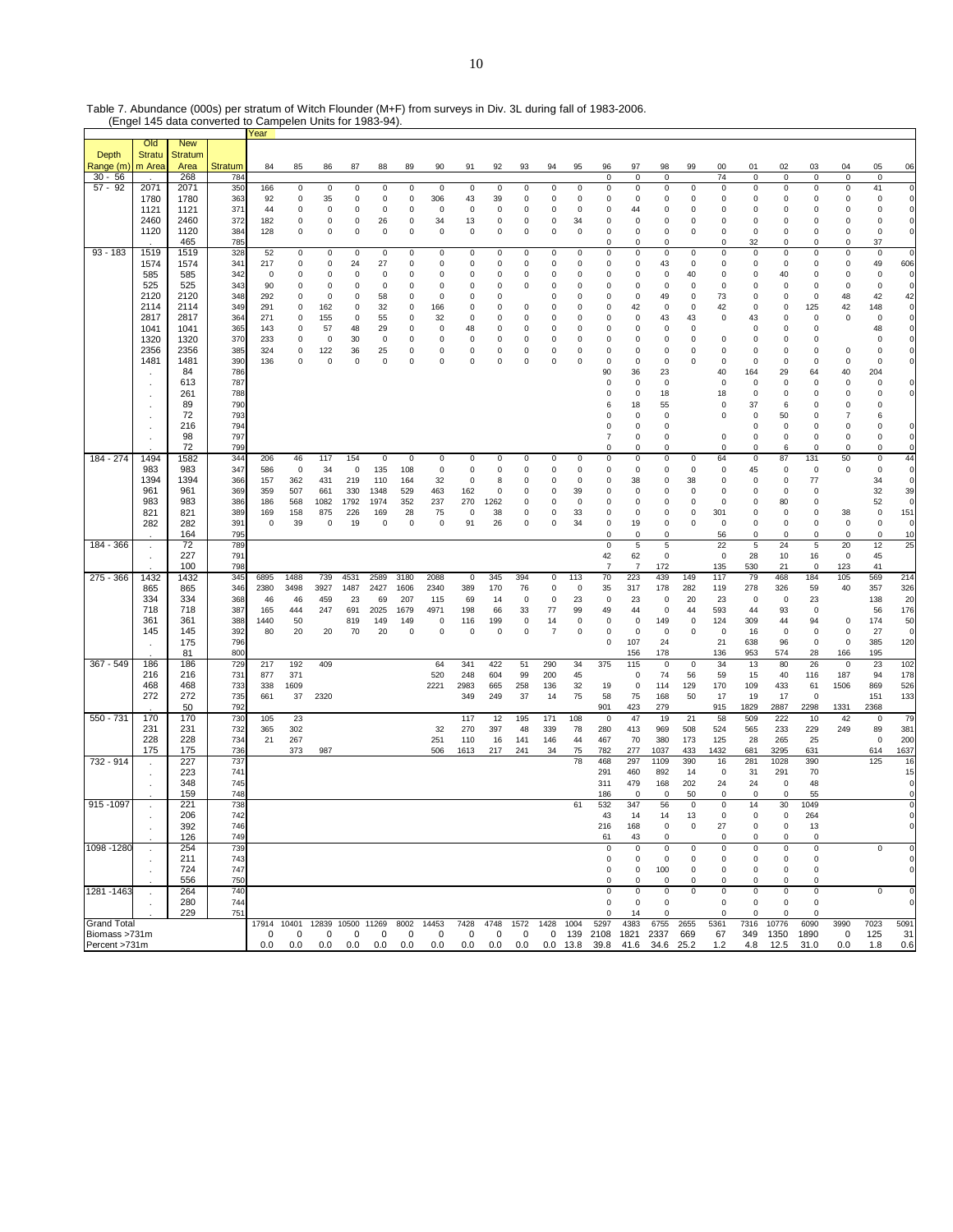|    |                |           |                        |  |  |               |  |  |  |               |  |  | ०००    ०००००००    ०००००० ०००००० ४०-५ १० -४० <br>८८८    ८८८८८८८    ८८८८८४ ८८४८४८ ८ १५८४ १८८                                                                                                                                      |  |              |  |                             |      |  |                   |                               |           |        |           |                                                                                                                                                                                  |            |  |
|----|----------------|-----------|------------------------|--|--|---------------|--|--|--|---------------|--|--|---------------------------------------------------------------------------------------------------------------------------------------------------------------------------------------------------------------------------------|--|--------------|--|-----------------------------|------|--|-------------------|-------------------------------|-----------|--------|-----------|----------------------------------------------------------------------------------------------------------------------------------------------------------------------------------|------------|--|
|    |                |           |                        |  |  |               |  |  |  |               |  |  |                                                                                                                                                                                                                                 |  |              |  |                             |      |  |                   |                               |           |        |           |                                                                                                                                                                                  | 0.72       |  |
|    |                |           | စ္ပိုင္တင္လင္လင္လ      |  |  |               |  |  |  |               |  |  |                                                                                                                                                                                                                                 |  |              |  |                             |      |  |                   |                               |           |        |           |                                                                                                                                                                                  | 0.82       |  |
|    |                |           | algege<br>algege       |  |  |               |  |  |  |               |  |  |                                                                                                                                                                                                                                 |  |              |  |                             |      |  |                   | 0.00<br>16.00                 |           |        |           |                                                                                                                                                                                  |            |  |
|    |                |           | elecce                 |  |  |               |  |  |  |               |  |  |                                                                                                                                                                                                                                 |  |              |  | ដូ ដូ ដូ ដូ<br>4 0 0 0 0    |      |  |                   | $\frac{0.00}{37.50}$          |           |        |           |                                                                                                                                                                                  | 2.13       |  |
|    |                |           | als s s s<br>als s s s |  |  |               |  |  |  |               |  |  |                                                                                                                                                                                                                                 |  |              |  | 13.33<br>1.50<br>22.00      |      |  |                   | $0.000$<br>$0.000$            |           |        |           |                                                                                                                                                                                  | 2.49       |  |
|    |                |           |                        |  |  |               |  |  |  |               |  |  |                                                                                                                                                                                                                                 |  |              |  | 0<br>0 0 0 0 0<br>0 0 0 0 0 |      |  | $\overline{0.00}$ |                               |           |        |           |                                                                                                                                                                                  | 1.67       |  |
|    |                |           |                        |  |  |               |  |  |  |               |  |  | 8885688888886888888<br>888568888888868888                                                                                                                                                                                       |  |              |  | ន្ត្រី និង<br>និង និង       |      |  |                   | 0.00<br>0.00<br>0.0           |           |        |           |                                                                                                                                                                                  | 0.86       |  |
|    |                |           |                        |  |  |               |  |  |  |               |  |  | ខខិន្និនិទ្ធិ ខ្ញុំ ខ្ញុំ ខ្ញុំ ខ្ញុំ ខ្ញុំ ខ្ញុំ ខ្ញុំ ខ្ញុំ ខ្ញុំ ខ្ញុំ ខ្ញុំ ខ្ញុំ ខ្ញុំ ខ្ញុំ ខ្ញុំ ខ្ញុំ<br>ខ្ញុំ ខ្ញុំ ខ្ញុំ ខ្ញុំ ខ្ញុំ ខ្ញុំ ខ្ញុំ ខ្ញុំ ខ្ញុំ ខ្ញុំ ខ្ញុំ ខ្ញុំ ខ្ញុំ ខ្ញុំ ខ្ញុំ ខ្ញុំ ខ្ញុំ ខ្ញុំ ខ្ |  |              |  | $4.888$<br>$4.588$          |      |  |                   | 0.00<br>0.00<br>0.0           |           |        |           |                                                                                                                                                                                  | 1.03       |  |
|    |                |           |                        |  |  |               |  |  |  |               |  |  |                                                                                                                                                                                                                                 |  |              |  | ដូមដូម<br>ដូច។ «            |      |  |                   | 00000                         |           |        |           |                                                                                                                                                                                  | 2.90       |  |
|    |                |           |                        |  |  |               |  |  |  |               |  |  |                                                                                                                                                                                                                                 |  |              |  |                             |      |  |                   |                               |           |        |           |                                                                                                                                                                                  |            |  |
|    |                |           |                        |  |  |               |  |  |  |               |  |  |                                                                                                                                                                                                                                 |  |              |  | 0000<br>0000<br>27.75       |      |  |                   | 000<br>000<br>000<br>0.000000 |           |        |           |                                                                                                                                                                                  |            |  |
|    |                |           |                        |  |  |               |  |  |  |               |  |  | o o w o o o y o o y w o o o -  v<br>O o w o o o y o o y w o o o -  v<br>O s r r g g y w s o o c o v w o o c i ly                                                                                                                |  |              |  | $\frac{33}{200}$            |      |  |                   |                               |           |        |           |                                                                                                                                                                                  |            |  |
|    |                |           | 88888                  |  |  |               |  |  |  |               |  |  |                                                                                                                                                                                                                                 |  |              |  | 8888<br>1888<br>188         |      |  |                   | 0.00<br>0.00<br>0.0           |           |        |           |                                                                                                                                                                                  | 1.52       |  |
|    |                |           |                        |  |  |               |  |  |  |               |  |  |                                                                                                                                                                                                                                 |  |              |  | 8888<br>gooo                |      |  |                   | 0.00                          |           |        |           |                                                                                                                                                                                  | 2.01       |  |
|    |                |           |                        |  |  |               |  |  |  |               |  |  |                                                                                                                                                                                                                                 |  |              |  | 00<br>00<br>00<br>00<br>00  |      |  | 0.00              | 1.50                          |           |        |           |                                                                                                                                                                                  | 0.99       |  |
|    |                |           | $\frac{8}{6}$          |  |  |               |  |  |  |               |  |  |                                                                                                                                                                                                                                 |  | 8888<br>8888 |  | 0300<br>0000<br>0.50        |      |  |                   | 0.00                          |           |        |           |                                                                                                                                                                                  | 1.42       |  |
|    |                |           | <b>R</b><br>88888      |  |  |               |  |  |  |               |  |  | ៰៰៹៹៰៰៰៸៰ <mark>៰៸៷៰៰៸៷៰៰៸៲</mark> ៹៰៰៰៹៹៓៰៰៹៹                                                                                                                                                                                  |  |              |  | 9.50                        | 0.00 |  |                   |                               |           |        |           |                                                                                                                                                                                  | 76.0       |  |
|    |                |           | $\frac{8888}{80000}$   |  |  |               |  |  |  |               |  |  |                                                                                                                                                                                                                                 |  |              |  | 8888<br>No.00               |      |  |                   | 0.00                          | 0.00      | 0.00   |           | 0.00                                                                                                                                                                             | 0.59       |  |
| ēā |                |           | $8888$<br>$687$        |  |  |               |  |  |  |               |  |  |                                                                                                                                                                                                                                 |  |              |  |                             |      |  |                   | 0.00                          |           | 0.0000 |           |                                                                                                                                                                                  | 2.16       |  |
|    |                |           |                        |  |  |               |  |  |  |               |  |  |                                                                                                                                                                                                                                 |  |              |  |                             |      |  |                   |                               |           |        |           |                                                                                                                                                                                  |            |  |
|    |                |           |                        |  |  |               |  |  |  |               |  |  |                                                                                                                                                                                                                                 |  |              |  |                             |      |  |                   |                               |           |        |           | <mark>៖</mark> 588558888885555588888555888 <mark>355888</mark> 555888 <mark>65588</mark>                                                                                         |            |  |
|    | Stratum<br>New |           |                        |  |  |               |  |  |  |               |  |  |                                                                                                                                                                                                                                 |  |              |  |                             |      |  |                   |                               |           |        |           |                                                                                                                                                                                  |            |  |
|    | $\frac{8}{3}$  |           |                        |  |  |               |  |  |  |               |  |  |                                                                                                                                                                                                                                 |  |              |  | $\frac{1}{6}$ 8222          |      |  |                   |                               |           |        |           | $ \frac{10}{10}$ $\frac{10}{10}$ $\frac{10}{10}$ $\frac{10}{10}$ $\frac{10}{10}$ $\frac{10}{10}$ $\frac{10}{10}$ $\frac{10}{10}$ $\frac{10}{10}$ $\frac{10}{10}$ $\frac{10}{10}$ |            |  |
|    |                |           |                        |  |  |               |  |  |  |               |  |  |                                                                                                                                                                                                                                 |  |              |  |                             |      |  |                   |                               |           |        |           |                                                                                                                                                                                  |            |  |
|    | Depth          | Range (m) | $101 - 200$            |  |  | $-300$<br>201 |  |  |  | $-400$<br>301 |  |  | $-500$<br>401                                                                                                                                                                                                                   |  |              |  | 501 - 750                   |      |  | 751-1000          |                               | 1001-1250 |        | 1251-1500 |                                                                                                                                                                                  | All strata |  |
|    |                |           |                        |  |  |               |  |  |  |               |  |  |                                                                                                                                                                                                                                 |  |              |  |                             |      |  |                   |                               |           |        |           |                                                                                                                                                                                  |            |  |

Table 8. Mean Numbers per Tow of Witch Flounder (M+F) in each stratum from surveys in Div. 2J during fall of 1977-2006. Engel 145 data converted to Campelen Units for 1977-94. Table 8.Mean Numbers per Tow of Witch Flounder (M+F) in each stratum from surveys in Div. 2J during fall of 1977-2006. Engel 145 data converted to Campelen Units for 1977-94.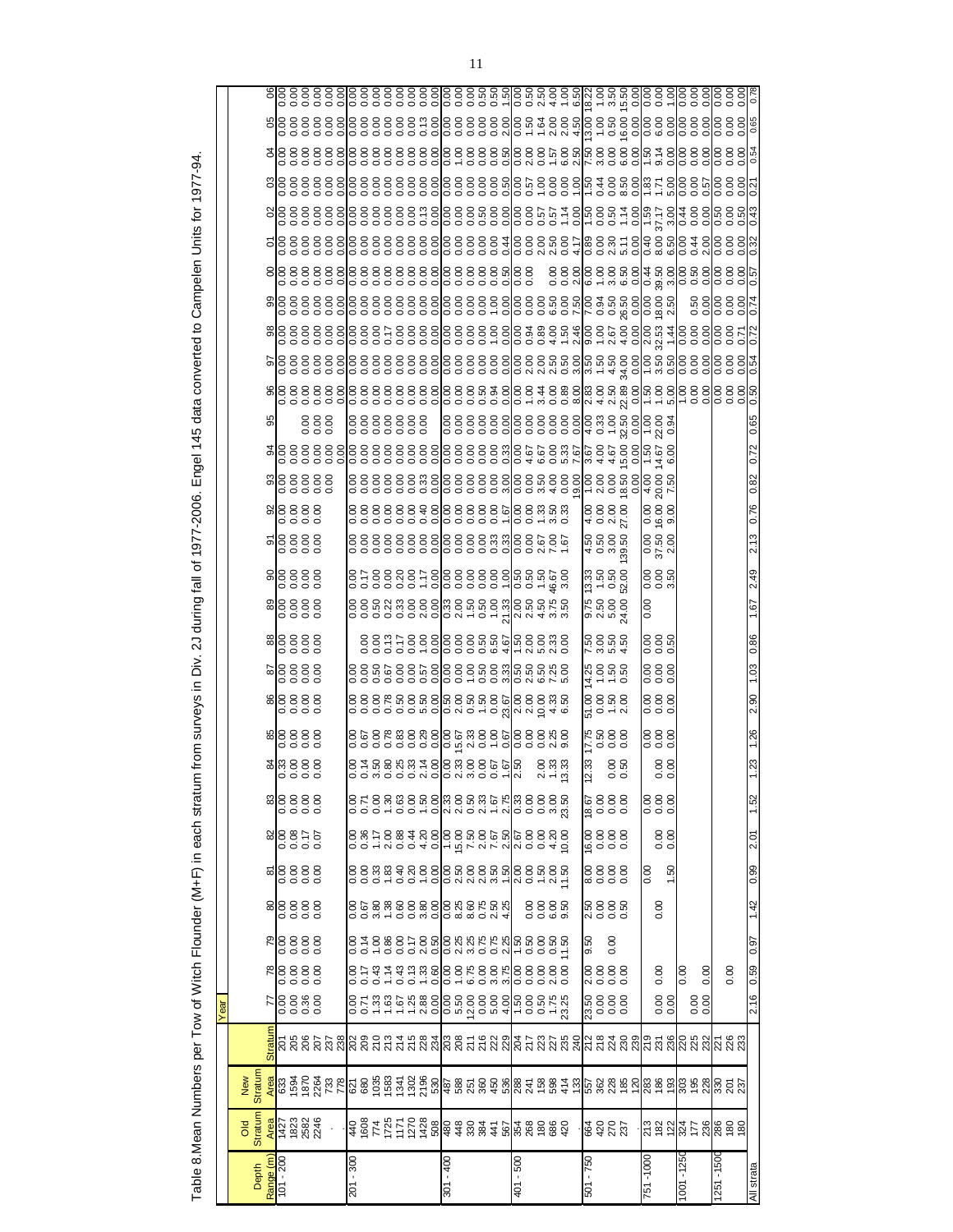| ۱                                                |
|--------------------------------------------------|
|                                                  |
|                                                  |
|                                                  |
| ֚֚֚֬                                             |
|                                                  |
|                                                  |
| $\vdots$                                         |
|                                                  |
|                                                  |
|                                                  |
|                                                  |
|                                                  |
| ļ                                                |
|                                                  |
|                                                  |
| í                                                |
|                                                  |
| $\vdots$                                         |
| י<br>י                                           |
|                                                  |
|                                                  |
|                                                  |
| $\overline{\phantom{a}}$                         |
|                                                  |
|                                                  |
|                                                  |
|                                                  |
| i                                                |
| $\vdots$                                         |
|                                                  |
|                                                  |
|                                                  |
|                                                  |
| $\vdots$                                         |
|                                                  |
|                                                  |
| さこ                                               |
|                                                  |
|                                                  |
| l<br>ı                                           |
|                                                  |
|                                                  |
|                                                  |
| $\frac{1}{2}$                                    |
|                                                  |
|                                                  |
|                                                  |
|                                                  |
|                                                  |
|                                                  |
|                                                  |
|                                                  |
|                                                  |
|                                                  |
|                                                  |
|                                                  |
| .<br>גונה :<br>גונה :                            |
|                                                  |
|                                                  |
| autens stratum<br>;<br>)<br>;<br>ׇ֖֖֖֖֚֚֚֚֚֚֚֚֚֡ |
|                                                  |
| ı<br>ĺ                                           |
|                                                  |
|                                                  |
|                                                  |
|                                                  |
| l                                                |
|                                                  |
|                                                  |
| l                                                |
|                                                  |
| j                                                |
|                                                  |
|                                                  |
|                                                  |
|                                                  |
|                                                  |
|                                                  |
|                                                  |
|                                                  |
|                                                  |
|                                                  |
|                                                  |
|                                                  |
| ļ                                                |
| ׇ֬֡                                              |
|                                                  |
|                                                  |
|                                                  |
|                                                  |
|                                                  |
|                                                  |
|                                                  |
|                                                  |
| l                                                |
| $\overline{1}$<br>I                              |

|      |                                      |                        | 888888888888<br>  888888888888<br>$rac{8}{9}$                                                                                                                                                                                                                                                                 |                                                                                                                                                                                                                               |                                   |                         |       |                                                                                                                                                                                                                                            |           |                                                                                                                                                                                                                                                                                                             |       |                      |                                                                    |             |                 |                                |                   |
|------|--------------------------------------|------------------------|---------------------------------------------------------------------------------------------------------------------------------------------------------------------------------------------------------------------------------------------------------------------------------------------------------------|-------------------------------------------------------------------------------------------------------------------------------------------------------------------------------------------------------------------------------|-----------------------------------|-------------------------|-------|--------------------------------------------------------------------------------------------------------------------------------------------------------------------------------------------------------------------------------------------|-----------|-------------------------------------------------------------------------------------------------------------------------------------------------------------------------------------------------------------------------------------------------------------------------------------------------------------|-------|----------------------|--------------------------------------------------------------------|-------------|-----------------|--------------------------------|-------------------|
|      |                                      |                        |                                                                                                                                                                                                                                                                                                               | k o o o o o o o o - - o v o v v - e v lk @ @k 4 říje o olo o olv<br> - o o o o o o o o - - o v o v v - e w k @ @k 4 říje o olo o olv                                                                                          |                                   |                         |       |                                                                                                                                                                                                                                            |           |                                                                                                                                                                                                                                                                                                             |       |                      |                                                                    |             |                 |                                |                   |
|      |                                      |                        |                                                                                                                                                                                                                                                                                                               |                                                                                                                                                                                                                               |                                   |                         |       |                                                                                                                                                                                                                                            |           |                                                                                                                                                                                                                                                                                                             |       |                      |                                                                    |             |                 |                                |                   |
|      |                                      |                        |                                                                                                                                                                                                                                                                                                               | ०००००००००००-० -००००००  ० ५ 4  ० ८ ७  - ० ५  ०<br>३८८८८८४८८२-८८  ३८८७८८८  ७८ ७  ७८८  ४८८                                                                                                                                       |                                   |                         |       |                                                                                                                                                                                                                                            |           |                                                                                                                                                                                                                                                                                                             |       |                      |                                                                    |             |                 |                                |                   |
|      |                                      |                        |                                                                                                                                                                                                                                                                                                               | u o o o o o o o o o o o o d o o e e e e u na e e e e e e e e e o o o o<br>8 8 8 8 8 8 8 8 4 11 18 4 18 8 5 1- 8 12 18 19 19 19 19 19 19 19 19 19 19 19 19 1                                                                   |                                   |                         |       |                                                                                                                                                                                                                                            |           |                                                                                                                                                                                                                                                                                                             |       |                      |                                                                    |             |                 |                                |                   |
|      |                                      |                        |                                                                                                                                                                                                                                                                                                               | L – 0 0 0 1 0 0 0 0 1 0 0 1 + 4 - 4 0 0 1 0 1 0 1 0 1 0 0 0 0 0 0 0<br>L – 0 0 0 1 0 0 0 0 1 0 0 1 + 4 - 4 0 0 1 0 1 0 1 0 1 0 0 0 0 0 0 0<br>L – 0 0 0 1 0 2 0 2 0 0 1 0 4 1 0 4 1 0 2 2 0 0 0 3 4 1 0 1 0 1 0 2 0 0 0 0 0 0 |                                   |                         |       |                                                                                                                                                                                                                                            |           |                                                                                                                                                                                                                                                                                                             |       |                      |                                                                    |             |                 |                                |                   |
|      |                                      |                        |                                                                                                                                                                                                                                                                                                               | ត្តិ ខេត្តិការ មិន ខេត្តិការ មិន មិន និង<br>ខេត្តិការ មិន មិន មិន មិន មិន មិន មិន និង                                                                                                                                         |                                   |                         |       |                                                                                                                                                                                                                                            |           |                                                                                                                                                                                                                                                                                                             |       |                      | 5 6 0 5 6 6 9 9 9 9 9 4<br>5 9 9 9 9 4 9 9 9 9 9 9 9 9 9 9 4       |             |                 |                                |                   |
|      |                                      | $\frac{0.00}{0.00}$    | 8888888<br>9998888                                                                                                                                                                                                                                                                                            |                                                                                                                                                                                                                               |                                   |                         |       |                                                                                                                                                                                                                                            |           |                                                                                                                                                                                                                                                                                                             |       |                      |                                                                    |             |                 |                                |                   |
|      |                                      |                        |                                                                                                                                                                                                                                                                                                               | မှ ၁၉၀၁၁၁၁၁ မှ ၁၉၀၁၁ ခု ၁၉၀၁ ခု ၁၉၀၁၁ ခု ၁၉၀၁<br>မြစ် ၁၉၀၁၁ ခု ၁၉၀၁ ခု ၁၉၀၁ ခု ၁၉၀၁ ခု ၁၉၀၁ ခု ၁၉၀၁                                                                                                                           |                                   |                         |       |                                                                                                                                                                                                                                            |           |                                                                                                                                                                                                                                                                                                             |       |                      |                                                                    |             |                 |                                |                   |
|      |                                      |                        | ិន្ត្រី ខ្លួន ខ្លួន ខ្លួន ខ្លួន ខ្លួន ខ្លួន<br>តាំន្ត្រី ខ្លួន ខ្លួន ខ្លួន ខ្លួន ខ្លួន ខ្លួន                                                                                                                                                                                                                  |                                                                                                                                                                                                                               |                                   |                         |       |                                                                                                                                                                                                                                            |           |                                                                                                                                                                                                                                                                                                             |       |                      |                                                                    |             |                 |                                |                   |
|      |                                      |                        |                                                                                                                                                                                                                                                                                                               |                                                                                                                                                                                                                               |                                   |                         |       |                                                                                                                                                                                                                                            |           |                                                                                                                                                                                                                                                                                                             |       |                      |                                                                    |             |                 |                                |                   |
|      | န္တ                                  | 8.22                   | 8888578<br>8888578                                                                                                                                                                                                                                                                                            |                                                                                                                                                                                                                               |                                   |                         |       | 8888888886<br>888888888                                                                                                                                                                                                                    |           |                                                                                                                                                                                                                                                                                                             |       |                      |                                                                    |             | $rac{50}{0.00}$ |                                |                   |
|      | 92                                   | $\frac{80}{0.00}$      | 8888888<br>9888888                                                                                                                                                                                                                                                                                            |                                                                                                                                                                                                                               |                                   |                         |       | 888888888.7<br>888888888                                                                                                                                                                                                                   |           |                                                                                                                                                                                                                                                                                                             |       |                      | ខ្លះ ក្លូខ ខ្លះ មួយ ដូច មួយ មួយ<br>ខ្លះ ក្លូខ ខ្លះ មួយ មួយ មួយ ខ្ល |             |                 |                                |                   |
|      | ္တ                                   | 0.0000                 |                                                                                                                                                                                                                                                                                                               |                                                                                                                                                                                                                               |                                   |                         |       |                                                                                                                                                                                                                                            |           |                                                                                                                                                                                                                                                                                                             |       |                      |                                                                    |             |                 |                                |                   |
|      | ္တ                                   | $\frac{0.00}{0.00}$    |                                                                                                                                                                                                                                                                                                               |                                                                                                                                                                                                                               |                                   |                         |       |                                                                                                                                                                                                                                            |           |                                                                                                                                                                                                                                                                                                             |       | $\frac{88}{6}$       | 8.50<br>9.00                                                       |             |                 |                                |                   |
|      | ò                                    | 0.00                   | 88888889<br>88888889                                                                                                                                                                                                                                                                                          |                                                                                                                                                                                                                               |                                   |                         |       | 88888882.83                                                                                                                                                                                                                                |           | <b>ទី</b><br>កូនី<br>កូនី មី មី                                                                                                                                                                                                                                                                             |       | $\frac{17.00}{8.00}$ | 17.00<br>28.33                                                     |             |                 |                                |                   |
|      | ခ္တ                                  | 0.00                   |                                                                                                                                                                                                                                                                                                               |                                                                                                                                                                                                                               |                                   |                         |       |                                                                                                                                                                                                                                            |           |                                                                                                                                                                                                                                                                                                             |       | 212.00<br>11.50      | 31.33<br>9.50                                                      |             |                 |                                |                   |
|      | 8                                    | $\frac{80}{0.00}$      | 0.78788888                                                                                                                                                                                                                                                                                                    |                                                                                                                                                                                                                               |                                   |                         |       | 8 5 6 7 8 7 9 7 9 8 9<br>8 7 8 7 9 9 9 9 9 9 9                                                                                                                                                                                             |           | និង<br>មាន ខេត្ត<br>ដូច គ្ន                                                                                                                                                                                                                                                                                 |       |                      |                                                                    |             |                 |                                |                   |
|      |                                      | 0.0000                 |                                                                                                                                                                                                                                                                                                               |                                                                                                                                                                                                                               |                                   |                         |       | 2<br>2020 2020 2020<br>2020 2020 2020                                                                                                                                                                                                      |           | ង វី កុំ នួង<br>ប្លូវ<br>ប្រភព្តុន្ទ                                                                                                                                                                                                                                                                        |       |                      |                                                                    |             |                 |                                |                   |
|      | ౚ                                    | 0.00                   |                                                                                                                                                                                                                                                                                                               |                                                                                                                                                                                                                               |                                   |                         |       |                                                                                                                                                                                                                                            |           | $\begin{array}{l} 12.00 \\ 14.00 \\ 14.00 \\ 14.00 \\ 14.00 \\ 14.00 \\ 14.00 \\ 14.00 \\ 15.0 \\ 16.0 \\ 17.0 \\ 18.0 \\ 19.0 \\ 19.0 \\ 19.0 \\ 19.0 \\ 19.0 \\ 19.0 \\ 19.0 \\ 19.0 \\ 19.0 \\ 19.0 \\ 19.0 \\ 19.0 \\ 19.0 \\ 19.0 \\ 19.0 \\ 19.0 \\ 19.0 \\ 19.0 \\ 19.0 \\ 19.0 \\ 19.0 \\ 19.0 \\ $ |       | 30.33<br>2.50        | 00.1                                                               |             |                 |                                |                   |
|      | 8                                    | 0.0000                 |                                                                                                                                                                                                                                                                                                               |                                                                                                                                                                                                                               |                                   |                         |       |                                                                                                                                                                                                                                            |           |                                                                                                                                                                                                                                                                                                             |       |                      |                                                                    |             |                 |                                |                   |
|      |                                      | 0.0000                 | 0 – – v ® 4 <sup>21</sup> %<br>2 6 6 4 <del>4</del> 6 % % %                                                                                                                                                                                                                                                   |                                                                                                                                                                                                                               |                                   |                         |       | ទី មិន ដូច ដូច ដូច ដូច<br>កូដ ដូន មិន ដូច ដូច ដូច                                                                                                                                                                                          |           | 201208<br>201208<br>201208                                                                                                                                                                                                                                                                                  |       | $12.50$<br>$2.67$    | $rac{0.67}{0.67}$                                                  |             |                 |                                |                   |
|      |                                      |                        |                                                                                                                                                                                                                                                                                                               |                                                                                                                                                                                                                               |                                   |                         |       |                                                                                                                                                                                                                                            |           |                                                                                                                                                                                                                                                                                                             |       |                      |                                                                    |             |                 |                                |                   |
|      | 83                                   | 0.00                   | 00440520                                                                                                                                                                                                                                                                                                      |                                                                                                                                                                                                                               |                                   |                         |       |                                                                                                                                                                                                                                            |           | 14.760<br>14.760<br>14.7600                                                                                                                                                                                                                                                                                 |       | $\frac{50}{200}$     | 1.00                                                               |             |                 |                                |                   |
|      |                                      |                        | $0.7800$<br>$-2.7800$<br>$-2.7800$<br>$-2.7800$<br>$-2.7800$                                                                                                                                                                                                                                                  |                                                                                                                                                                                                                               |                                   |                         |       | $6984822482$<br>$698482243$                                                                                                                                                                                                                |           | 26.00<br>136.50<br>53.60                                                                                                                                                                                                                                                                                    | 10.50 | 3.00<br>15.50        |                                                                    |             |                 |                                | 20.32             |
|      | 82                                   |                        | 00040469<br>44896883                                                                                                                                                                                                                                                                                          |                                                                                                                                                                                                                               | 9 მ<br>თა                         | 54.80<br>23.50<br>21.50 |       | 9.86<br>70.02<br>7.10                                                                                                                                                                                                                      |           | $\begin{array}{c} 13.00 \\ 13.86 \\ 14.00 \\ 17.00 \\ 14.67 \end{array}$                                                                                                                                                                                                                                    |       | 0.75<br>87.0         | 0.33                                                               |             |                 |                                | 13.58             |
|      | စ်                                   |                        |                                                                                                                                                                                                                                                                                                               |                                                                                                                                                                                                                               |                                   |                         |       |                                                                                                                                                                                                                                            |           | $\begin{array}{c} 18.50 \\ 18.33 \\ 140.30 \\ 80.30 \\ 0.50 \\ \end{array}$                                                                                                                                                                                                                                 |       | 2.50<br>0.50         | 88<br>0.0                                                          |             |                 |                                | 17.89             |
|      | 80                                   |                        | $\begin{array}{c} 1.67 \\ 1.78 \\ 1.79 \\ 1.79 \\ 1.79 \\ 1.79 \\ 1.79 \\ 1.79 \\ 1.79 \\ 1.79 \\ 1.79 \\ 1.79 \\ 1.79 \\ 1.79 \\ 1.79 \\ 1.79 \\ 1.79 \\ 1.79 \\ 1.79 \\ 1.79 \\ 1.79 \\ 1.79 \\ 1.79 \\ 1.79 \\ 1.79 \\ 1.79 \\ 1.79 \\ 1.79 \\ 1.79 \\ 1.79 \\ 1.79 \\ 1.79 \\ 1.79 \\ 1.79 \\ 1.79 \\ 1.$ |                                                                                                                                                                                                                               |                                   |                         |       |                                                                                                                                                                                                                                            |           |                                                                                                                                                                                                                                                                                                             |       | 00<br>00<br>1        | $0.50$<br>0.00                                                     |             |                 |                                |                   |
|      | 79                                   |                        | $\begin{array}{c} 13.09 \\ 2.50 \\ 3.78 \\ 9.68 \\ 1.4 \\ 2.50 \\ 2.50 \\ 12.50 \\ \end{array}$<br>5.30                                                                                                                                                                                                       |                                                                                                                                                                                                                               |                                   |                         |       | $\begin{array}{l} 7.00\  \  \, 6.17 \\ 7.00\  \  \, 6.17 \\ 34.00\  \  \, 04.20 \\ 88.00\  \  35.17 \\ 85.00\  \  35.17 \\ 85.00\  \  35.17 \\ 93.00\  \  15.00 \\ 93.00\  \  15.00 \\ 15.00\  \  15.13 \\ 5.01\  \  13.17 \\ \end{array}$ |           | $[71.33 \t38.50\t71.33 \t79.50\t9.33 \t38.33\t8.50\t0.00$                                                                                                                                                                                                                                                   |       | 8.00<br>0.00         | 0.00                                                               | 0.00        |                 | 0.00                           |                   |
| Year | 78                                   |                        | 88<br>887865638<br>28786588                                                                                                                                                                                                                                                                                   |                                                                                                                                                                                                                               | $6.70041$<br>$6.50041$<br>$6.441$ |                         | 37.00 | $9.89$<br>$24.13$<br>10.00                                                                                                                                                                                                                 |           | 8888888888888                                                                                                                                                                                                                                                                                               |       | 0.00                 | 0.00                                                               | 0.00        |                 | 0.00                           | 13.93 21.04 18.61 |
|      | <b>Stratum</b>                       |                        |                                                                                                                                                                                                                                                                                                               |                                                                                                                                                                                                                               |                                   |                         |       |                                                                                                                                                                                                                                            |           |                                                                                                                                                                                                                                                                                                             |       |                      |                                                                    |             |                 |                                |                   |
|      |                                      |                        |                                                                                                                                                                                                                                                                                                               |                                                                                                                                                                                                                               |                                   |                         |       |                                                                                                                                                                                                                                            |           |                                                                                                                                                                                                                                                                                                             |       |                      |                                                                    |             |                 |                                |                   |
|      | Stratum<br>New<br>Area               |                        | ន្ត្រី<br>និងខ្លួន ដូង ជូន ដូង ខ្លួន ដូង និង<br>និង ប្លង់ ដូង ដូង មិន ដូង និង                                                                                                                                                                                                                                 |                                                                                                                                                                                                                               |                                   |                         |       |                                                                                                                                                                                                                                            |           |                                                                                                                                                                                                                                                                                                             |       |                      |                                                                    |             |                 | n 2014<br>2015<br>2014<br>2015 |                   |
|      | <b>Stratum</b><br><b>DIO</b><br>Area | 1455<br>1588           |                                                                                                                                                                                                                                                                                                               |                                                                                                                                                                                                                               |                                   |                         |       | $-5.8588847888$                                                                                                                                                                                                                            |           | $-8.8888$                                                                                                                                                                                                                                                                                                   |       | 584<br>333           | 931<br>409                                                         | 1266<br>232 |                 | 954<br>263                     |                   |
|      |                                      |                        |                                                                                                                                                                                                                                                                                                               |                                                                                                                                                                                                                               |                                   |                         |       |                                                                                                                                                                                                                                            |           |                                                                                                                                                                                                                                                                                                             |       |                      |                                                                    |             |                 |                                |                   |
|      | Depth                                | Range (m)<br>101 - 200 | 008 - 102                                                                                                                                                                                                                                                                                                     | $301 - 400$                                                                                                                                                                                                                   |                                   |                         |       |                                                                                                                                                                                                                                            | 101 - 500 |                                                                                                                                                                                                                                                                                                             |       | 501 - 750            | 751-1000                                                           | 001-1250    |                 | 1251 - 1500                    | All strata        |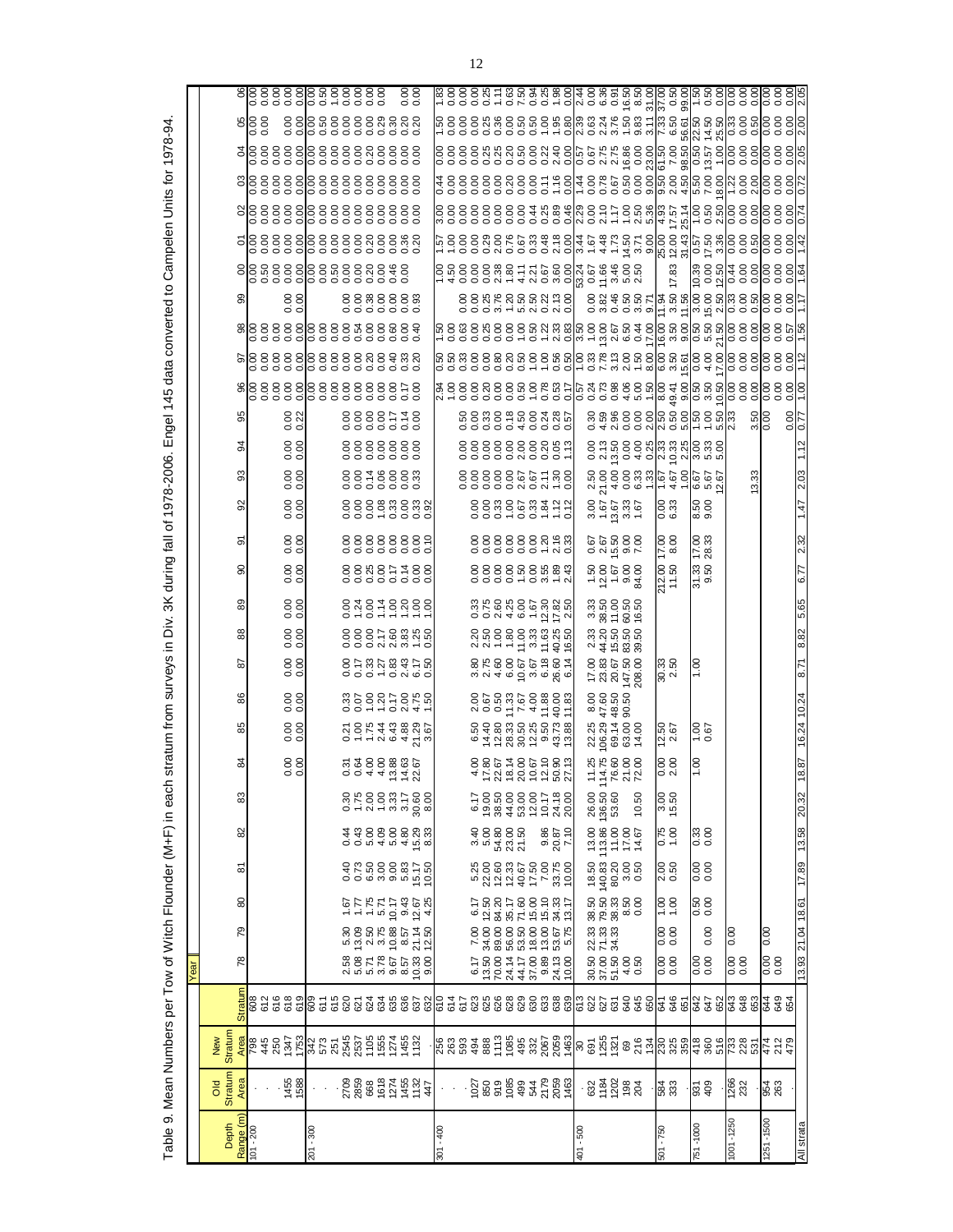Table 10. Mean Numbers per Tow of Witch Flounder (M+F) in each stratum from surveys in Div. 3L during fall of 1983-2006.

|             |                      | (Engel 145 data converted to Campelen Units for 1983-94) |            |               |              |              |               |              |              |               |              |              |              |              |              |                |               |               |              |                |                  |                |                |              |                |              |
|-------------|----------------------|----------------------------------------------------------|------------|---------------|--------------|--------------|---------------|--------------|--------------|---------------|--------------|--------------|--------------|--------------|--------------|----------------|---------------|---------------|--------------|----------------|------------------|----------------|----------------|--------------|----------------|--------------|
|             |                      |                                                          |            | Year          |              |              |               |              |              |               |              |              |              |              |              |                |               |               |              |                |                  |                |                |              |                |              |
| Depth       | Old<br><b>Stratu</b> | <b>New</b><br><b>Stratum</b>                             |            |               |              |              |               |              |              |               |              |              |              |              |              |                |               |               |              |                |                  |                |                |              |                |              |
| Range (m)   | m Area               | Area                                                     | Stratum    | 84            | 85           | 86           | 87            | 88           | 89           | 90            | 91           | 92           | 93           | 94           | 95           | 96             | 97            | 98            | 99           | 00             | 01               | 02             | 03             | 04           | 05             | 06           |
| $30 - 56$   |                      | 268                                                      | 784        |               |              |              |               |              |              |               |              |              |              |              |              | 0.00           | 0.00          | 0.00          |              | 2.00           | 0.00             | 0.00           | 0.00           | 0.00         | 0.00           |              |
| $57 - 92$   | 2071                 | 2071                                                     | 350        | 0.58          | 0.00         | 0.00         | 0.00          | 0.00         | 0.00         | 0.00          | 0.00         | 0.00         | 0.00         | 0.00         | 0.00         | 0.00           | 0.00          | 0.00          | 0.00         | 0.00           | 0.00             | 0.00           | 0.00           | 0.00         | 0.14           | 0.00         |
|             | 1780                 | 1780                                                     | 363        | 0.38          | 0.00         | 0.14         | 0.00          | 0.00         | 0.00         | 1.25          | 0.18         | 0.16         | 0.00         | 0.00         | 0.00         | 0.00           | 0.00          | 0.00          | 0.00         | 0.00           | 0.00             | 0.00           | 0.00           | 0.00         | 0.00           | 0.00         |
|             | 1121                 | 1121                                                     | 371        | 0.29          | 0.00         | 0.00         | 0.00          | 0.00         | 0.00         | 0.00          | 0.00         | 0.00         | 0.00         | 0.00         | 0.00         | 0.00           | 0.29          | 0.00          | 0.00         | 0.00           | 0.00             | 0.00           | 0.00           | 0.00         | 0.00           | 0.00         |
|             | 2460                 | 2460                                                     | 372        | 0.54          | 0.00         | 0.00         | 0.00          | 0.08         | 0.00         | 0.10          | 0.04         | 0.00         | 0.00         | 0.00         | 0.10         | 0.00           | 0.00          | 0.00          | 0.00         | 0.00           | 0.00             | 0.00           | 0.00           | 0.00         | 0.00           | 0.00         |
|             | 1120                 | 1120                                                     | 384        | 0.83          | 0.00         | 0.00         | 0.00          | 0.00         | 0.00         | 0.00          | 0.00         | 0.00         | 0.00         | 0.00         | 0.00         | 0.00           | 0.00          | 0.00          | 0.00         | 0.00           | 0.00             | 0.00           | 0.00           | 0.00         | 0.00           | 0.00         |
| $93 - 183$  | 1519                 | 465<br>1519                                              | 785<br>328 | 0.25          | 0.00         | 0.00         | 0.00          | 0.00         | 0.00         | 0.00          | 0.00         | 0.00         | 0.00         | 0.00         | 0.00         | 0.00<br>0.00   | 0.00<br>0.00  | 0.00<br>0.00  | 0.00         | 0.00<br>0.00   | 0.50<br>0.00     | 0.00<br>0.00   | 0.00<br>0.00   | 0.00<br>0.00 | 0.57<br>0.00   | 0.00         |
|             | 1574                 | 1574                                                     | 341        | 1.00          | 0.00         | 0.00         | 0.11          | 0.13         | 0.00         | 0.00          | 0.00         | 0.00         | 0.00         | 0.00         | 0.00         | 0.00           | 0.00          | 0.20          | 0.00         | 0.00           | 0.00             | 0.00           | 0.00           | 0.00         | 0.23           | 2.80         |
|             | 585                  | 585                                                      | 342        | 0.00          | 0.00         | 0.00         | 0.00          | 0.00         | 0.00         | 0.00          | 0.00         | 0.00         | 0.00         | 0.00         | 0.00         | 0.00           | 0.00          | 0.00          | 0.50         | 0.00           | 0.00             | 0.50           | 0.00           | 0.00         | 0.00           | 0.00         |
|             | 525                  | 525                                                      | 343        | 1.25          | 0.00         | 0.00         | 0.00          | 0.00         | 0.00         | 0.00          | 0.00         | 0.00         | 0.00         | 0.00         | 0.00         | 0.00           | 0.00          | 0.00          | 0.00         | 0.00           | 0.00             | 0.00           | 0.00           | 0.00         | 0.00           | 0.00         |
|             | 2120                 | 2120                                                     | 348        | 1.00          | 0.00         | 0.00         | 0.00          | 0.20         | 0.00         | 0.00          | 0.00         | 0.00         |              | 0.00         | 0.00         | 0.00           | 0.00          | 0.17          | 0.00         | 0.25           | 0.00             | 0.00           | 0.00           | 0.16         | 0.14           | 0.14         |
|             | 2114                 | 2114                                                     | 349        | 1.00          | 0.00         | 0.56         | 0.00          | 0.11         | 0.00         | 0.57          | 0.00         | 0.00         | 0.00         | 0.00         | 0.00         | 0.00           | 0.14          | 0.00          | 0.00         | 0.14           | 0.00             | 0.00           | 0.43           | 0.14         | 0.51           | 0.00         |
|             | 2817                 | 2817                                                     | 364        | 0.70          | 0.00         | 0.40         | 0.00          | 0.14         | 0.00         | 0.08          | 0.00         | 0.00         | 0.00         | 0.00         | 0.00         | 0.00           | 0.00          | 0.11          | 0.11         | 0.00           | 0.11             | 0.00           | 0.00           | 0.00         | 0.00           | 0.00         |
|             | 1041                 | 1041                                                     | 365        | 1.00          | 0.00         | 0.40         | 0.33          | 0.20         | 0.00         | 0.00          | 0.33         | 0.00         | 0.00         | 0.00         | 0.00         | 0.00           | 0.00          | 0.00          | 0.00         |                | 0.00             | 0.00           | 0.00           |              | 0.33           | 0.00         |
|             | 1320<br>2356         | 1320<br>2356                                             | 37C<br>385 | 1.29<br>1.00  | 0.00<br>0.00 | 0.00<br>0.38 | 0.17<br>0.11  | 0.00<br>0.08 | 0.00<br>0.00 | 0.00<br>0.00  | 0.00<br>0.00 | 0.00<br>0.00 | 0.00<br>0.00 | 0.00<br>0.00 | 0.00<br>0.00 | 0.00<br>0.00   | 0.00<br>0.00  | 0.00<br>0.00  | 0.00<br>0.00 | 0.00<br>0.00   | 0.00<br>$0.00\,$ | 0.00<br>0.00   | 0.00<br>0.00   | 0.00         | 0.00<br>0.00   | 0.00<br>0.00 |
|             | 1481                 | 1481                                                     | 390        | 0.67          | 0.00         | 0.00         | 0.00          | 0.00         | 0.00         | 0.00          | 0.00         | 0.00         | 0.00         | 0.00         | 0.00         | 0.00           | 0.00          | 0.00          | 0.00         | 0.00           | 0.00             | 0.00           | 0.00           | 0.00         | 0.00           | 0.00         |
|             |                      | 84                                                       | 786        |               |              |              |               |              |              |               |              |              |              |              |              | 7.79           | 3.14          | 2.00          |              | 3.50           | 14.22            | 2.50           | 5.50           | 3.43         | 17.64          |              |
|             |                      | 613                                                      | 787        |               |              |              |               |              |              |               |              |              |              |              |              | 0.00           | 0.00          | 0.00          |              | 0.00           | 0.00             | 0.00           | 0.00           | 0.00         | 0.00           | 0.00         |
|             |                      | 261                                                      | 788        |               |              |              |               |              |              |               |              |              |              |              |              | 0.00           | 0.00          | 0.50          |              | 0.50           | 0.00             | 0.00           | 0.00           | 0.00         | 0.00           | 0.00         |
|             |                      | 89                                                       | 790        |               |              |              |               |              |              |               |              |              |              |              |              | 0.50           | 1.50          | 4.50          |              | 0.00           | 3.00             | 0.50           | 0.00           | 0.00         | 0.00           |              |
|             |                      | 72                                                       | 793        |               |              |              |               |              |              |               |              |              |              |              |              | 0.00           | 0.00          | 0.00          |              | 0.00           | 0.00             | 5.00           | 0.00           | 0.67         | 0.57           |              |
|             |                      | 216<br>98                                                | 794<br>797 |               |              |              |               |              |              |               |              |              |              |              |              | 0.00           | 0.00          | 0.00          |              |                | 0.00             | 0.00           | 0.00           | 0.00         | 0.00           | 0.00         |
|             |                      | 72                                                       | <b>799</b> |               |              |              |               |              |              |               |              |              |              |              |              | 0.50<br>0.00   | 0.00<br>0.00  | 0.00<br>0.00  |              | 0.00<br>0.00   | 0.00<br>0.00     | 0.00<br>0.57   | 0.00<br>0.00   | 0.00<br>0.00 | 0.00<br>0.00   | 0.00<br>0.00 |
| 184 - 274   | 1494                 | 1582                                                     | 344        | 1.00          | 0.22         | 0.57         | 0.75          | 0.00         | 0.00         | 0.00          | 0.00         | 0.00         | 0.00         | 0.00         | 0.00         | 0.00           | 0.00          | 0.00          | 0.00         | 0.30           | 0.00             | 0.40           | 0.60           | 0.23         | 0.00           | 0.20         |
|             | 983                  | 983                                                      | 347        | 4.33          | 0.00         | 0.25         | 0.00          | 1.00         | 0.80         | 0.00          | 0.00         | 0.00         | 0.00         | 0.00         | 0.00         | 0.00           | 0.00          | 0.00          | 0.00         | 0.00           | 0.33             | 0.00           | 0.00           | 0.00         | 0.00           | 0.00         |
|             | 1394                 | 1394                                                     | 366        | 0.82          | 1.89         | 2.25         | 1.14          | 0.57         | 0.86         | 0.17          | 0.00         | 0.04         | 0.00         | 0.00         | 0.00         | 0.00           | 0.20          | 0.00          | 0.20         | 0.00           | 0.00             | 0.00           | 0.40           |              | 0.18           | 0.00         |
|             | 961                  | 961                                                      | 369        | 2.71          | 3.83         | 5.00         | 2.50          | 10.20        | 4.00         | 3.50          | 1.22         | 0.00         | 0.00         | 0.00         | 0.30         | 0.00           | 0.00          | 0.00          | 0.00         | 0.00           | 0.00             | 0.00           | 0.00           |              | 0.24           | 0.30         |
|             | 983                  | 983                                                      | 386        | 1.38          | 4.20         | 8.00         | 13.25         | 14.60        | 2.60         | 1.75          | 2.00         | 9.33         | 0.00         | 0.00         | 0.00         | 0.00           | 0.00          | 0.00          | 0.00         | 0.00           | 0.00             | 0.59           | 0.00           |              | 0.38           | 0.00         |
|             | 821<br>282           | 821                                                      | 389        | 1.50          | 1.40         | 7.75         | 2.00          | 1.50         | 0.25         | 0.67          | 0.00         | 0.33         | 0.00         | 0.00         | 0.30         | 0.00           | 0.00          | 0.00          | 0.00         | 2.67           | 0.00             | 0.00           | 0.00           | 0.33         | 0.00           | 1.33         |
|             |                      | 282<br>164                                               | 391<br>795 | 0.00          | 1.00         | 0.00         | 0.50          | 0.00         | 0.00         | 0.00          | 2.33         | 0.67         | 0.00         | 0.00         | 0.89         | 0.00           | 0.50          | 0.00          | 0.00         | 0.00           | 0.00             | 0.00           | 0.00<br>0.00   | 0.00         | 0.00           | 0.00         |
| 184 - 366   | $\cdot$              | 72                                                       | 789        |               |              |              |               |              |              |               |              |              |              |              |              | 0.00<br>0.00   | 0.00<br>0.50  | 0.00<br>0.50  |              | 2.50<br>2.22   | 0.00<br>0.50     | 0.00<br>2.44   | 0.50           | 0.00<br>2.00 | 0.00<br>1.17   | 0.44<br>2.50 |
|             |                      | 227                                                      | 791        |               |              |              |               |              |              |               |              |              |              |              |              | 1.00           | 2.00          | 0.00          |              | 0.00           | 0.89             | 0.33           | 0.50           | 0.00         | 1.44           |              |
|             |                      | 100                                                      | 798        |               |              |              |               |              |              |               |              |              |              |              |              | 0.50           | 0.50          | 12.50         |              | 9.78           | 38.50            | 1.50           | 0.00           | 8.94         | 3.00           |              |
| $275 - 366$ | 1432                 | 1432                                                     | 345        | 35.00         | 7.56         | 3.75         | 23.00         | 13.14        | 16.14        | 10.60         | 0.00         | 1.75         | 2.00         | 0.00         | 0.57         | 0.36           | 1.13          | 2.23          | 0.76         | 0.59           | 0.40             | 2.38           | 0.93           | 0.53         | 2.89           | 1.09         |
|             | 865                  | 865                                                      | 346        | 20.00         | 29.40        | 33.00        | 12.50         | 20.40        | 13.50        | 19.67         | 3.27         | 1.43         | 0.64         | 0.00         | 0.00         | 0.30           | 2.67          | 1.50          | 2.37         | 1.00           | 2.33             | 2.74           | 0.50           | 0.33         | 3.00           | 2.74         |
|             | 334                  | 334                                                      | 368        | 1.00          | 1.00         | 10.00        | 0.50          | 1.50         | 4.50         | 2.50          | 1.50         | 0.30         | 0.00         | 0.00         | 0.50         | 0.00           | 0.50          | 0.00          | 0.44         | 0.50           | 0.00             | 0.00           | 0.50           |              | 3.00           | 0.44         |
|             | 718<br>361           | 718<br>361                                               | 387<br>388 | 1.67<br>29.00 | 4.50<br>1.00 | 2.50         | 7.00<br>16.50 | 20.50        | 17.00        | 50.33<br>0.00 | 2.00<br>2.33 | 0.67<br>4.00 | 0.33<br>0.00 | 0.78<br>0.29 | 1.00         | 0.50<br>0.00   | 0.44<br>0.00  | 0.00<br>3.00  | 0.44<br>0.00 | 6.00<br>2.50   | 0.44<br>6.22     | 0.94<br>0.89   | 0.00<br>1.89   | 0.00         | 0.57<br>3.50   | 1.78         |
|             | 145                  | 145                                                      | 392        | 4.00          | 1.00         | 1.00         | 3.50          | 3.00<br>1.00 | 3.00<br>0.00 | 0.00          | 0.00         | 0.00         | 0.00         | 0.33         | 0.00<br>0.00 | 0.00           | 0.00          | 0.00          | 0.00         | 0.00           | 0.80             | 0.00           | 0.00           | 0.00         | 1.33           | 1.00<br>0.00 |
|             |                      | 175                                                      | 796        |               |              |              |               |              |              |               |              |              |              |              |              | 0.00           | 4.44          | 1.00          |              | 0.89           | 26.50            | 4.00           | 0.00           | 0.00         | 16.00          | 5.00         |
|             |                      | 81                                                       | <b>800</b> |               |              |              |               |              |              |               |              |              |              |              |              |                | 14.00         | 16.00         |              | 12.22          | 85.50            | 51.56          | 2.50           | 14.89        | 17.50          |              |
| $367 - 549$ | 186                  | 186                                                      | 729        | 8.50          | 7.50         | 16.00        |               |              |              | 2.50          | 13.33        | 16.50        | 2.00         | 11.33        | 1.33         | 14.67          | 4.50          | 0.00          | 0.00         | 1.33           | 0.50             | 3.11           | 1.00           | 0.00         | 0.89           | 4.00         |
|             | 216                  | 216                                                      | 731        | 29.50         | 12.50        |              |               |              |              | 17.50         | 8.33         | 20.33        | 3.33         | 6.71         | 1.50         |                | 0.00          | 2.50          | 1.89         | 2.00           | 0.50             | 1.33           | 3.91           | 6.29         | 3.17           | 6.00         |
|             | 468                  | 468                                                      | 733        | 5.25          | 25.00        |              |               |              |              | 34.50         | 46.33        | 10.33        | 4.00         | 2.11         | 0.50         | 0.30           | 0.00          | 1.78          | 2.00         | 2.64           | 1.70             | 6.72           | 0.94           | 23.39        | 13.50          | 8.17         |
|             | 272                  | 272                                                      | 735<br>792 | 17.67         | 1.00         | 62.00        |               |              |              |               | 9.33         | 6.67         | 1.00         | 0.36         | 2.00         | 1.54<br>131.00 | 2.00<br>61.50 | 4.50<br>40.50 | 1.33         | 0.44           | 0.50<br>265.86   | 0.44<br>419.68 | 0.00<br>334.10 | 193.50       | 4.04<br>344.29 | 3.56         |
| $550 - 731$ | 170                  | 50<br>170                                                | 730        | 4.50          | 1.00         |              |               |              |              |               | 5.00         | 0.50         | 8.33         | 7.33         | 4.61         | 0.00           | 2.00          | 0.80          | 0.89         | 133.06<br>2.50 | 21.78            | 9.50           | 0.44           | 1.78         | 0.00           | 3.39         |
|             | 231                  | 231                                                      | 732        | 11.50         | 9.50         |              |               |              |              | 1.00          | 8.50         | 12.50        | 1.50         | 10.67        | 2.44         | 8.80           | 13.00         | 30.50         | 16.00        | 16.50          | 17.78            | 7.33           | 7.20           | 7.83         | 2.80           | 12.00        |
|             | 228                  | 228                                                      | 734        | 0.67          | 8.50         |              |               |              |              | 8.00          | 3.50         | 0.50         | 4.50         | 4.67         | 1.40         | 14.90          | 2.22          | 12.11         | 5.50         | 4.00           | 0.89             | 8.44           | 0.80           |              | 0.00           | 6.39         |
|             | 175                  | 175                                                      | 736        |               | 15.50        | 41.00        |               |              |              | 21.00         | 67.00        | 9.00         | 10.00        | 1.43         | 3.11         | 32.50          | 11.50         | 43.07         | 18.00        | 59.50          | 28.28            | 136.89         | 26.22          |              | 25.50          | 68.00        |
| 732 - 914   |                      | 227                                                      | 737        |               |              |              |               |              |              |               |              |              |              |              | 2.50         | 15.00          | 9.50          | 35.50         | 12.50        | 0.50           | 9.00             | 32.93          | 12.50          |              | 4.00           | 0.50         |
|             |                      | 223                                                      | 741        |               |              |              |               |              |              |               |              |              |              |              |              | 9.50           | 15.00         | 29.07         | 0.44         | 0.00           | 1.00             | 9.50           | 2.29           |              |                | 0.50         |
|             |                      | 348<br>159                                               | 745<br>748 |               |              |              |               |              |              |               |              |              |              |              |              | 6.50           | 10.00<br>0.00 | 3.50          | 4.22         | 0.50<br>0.00   | 0.50             | 0.00           | 1.00<br>2.50   |              |                | 0.00         |
| 915 - 1097  |                      | 221                                                      | 738        |               |              |              |               |              |              |               |              |              |              |              | 2.00         | 8.50<br>17.50  | 11.40         | 0.00<br>1.83  | 2.28<br>0.00 | 0.00           | 0.00<br>0.44     | 0.00<br>1.00   | 34.50          |              |                | 0.00<br>0.00 |
|             |                      | 206                                                      | 742        |               |              |              |               |              |              |               |              |              |              |              |              | 1.50           | 0.50          | 0.50          | 0.44         | 0.00           | 0.00             | 0.00           | 9.33           |              |                | 0.00         |
|             |                      | 392                                                      | 746        |               |              |              |               |              |              |               |              |              |              |              |              | 4.00           | 3.11          | 0.00          | 0.00         | 0.50           | 0.00             | 0.00           | 0.25           |              |                | 0.00         |
|             |                      | 126                                                      | 749        |               |              |              |               |              |              |               |              |              |              |              |              | 3.50           | 2.50          | 0.00          |              | 0.00           | 0.00             | 0.00           | 0.00           |              |                |              |
| 1098 - 1280 |                      | 254                                                      | 739        |               |              |              |               |              |              |               |              |              |              |              |              | 0.00           | 0.00          | 0.00          | 0.00         | 0.00           | 0.00             | 0.00           | 0.00           |              | 0.00           | 0.00         |
|             |                      | 211                                                      | 743        |               |              |              |               |              |              |               |              |              |              |              |              | 0.00           | 0.00          | 0.00          | 0.00         | 0.00           | 0.00             | 0.00           | 0.00           |              |                | 0.00         |
|             |                      | 724                                                      | 747        |               |              |              |               |              |              |               |              |              |              |              |              | 0.00           | 0.00          | 1.00          | 0.00         | 0.00           | 0.00             | 0.00           | 0.00           |              |                | 0.00         |
|             |                      | 556                                                      | 750        |               |              |              |               |              |              |               |              |              |              |              |              | 0.00           | 0.00          | 0.00          | 0.00         | 0.00           | 0.00             | 0.00           | 0.00           |              |                |              |
| 1281 - 1463 |                      | 264<br>280                                               | 740<br>744 |               |              |              |               |              |              |               |              |              |              |              |              | 0.00<br>0.00   | 0.00<br>0.00  | 0.00<br>0.00  | 0.00         | 0.00<br>0.00   | 0.00<br>0.00     | 0.00<br>0.00   | 0.00<br>0.00   |              | 0.00           | 0.00<br>0.00 |
|             |                      | 229                                                      | 751        |               |              |              |               |              |              |               |              |              |              |              |              | 0.00           | 0.44          | 0.00          |              | 0.00           | 0.00             | 0.00           | 0.00           |              |                |              |
| All strata  |                      |                                                          |            | 3.38          | 1.95         | 2.52         | 2.08          | 2.23         | 1.58         | 2.74          | 1.39         | 0.89         | 0.31         | 0.27         | 0.19         | 0.83           | 0.69          | 1.06          | 0.45         | 0.86           | 1.15             | 1.69           | 0.96           | 0.84         | 1.20           | 0.84         |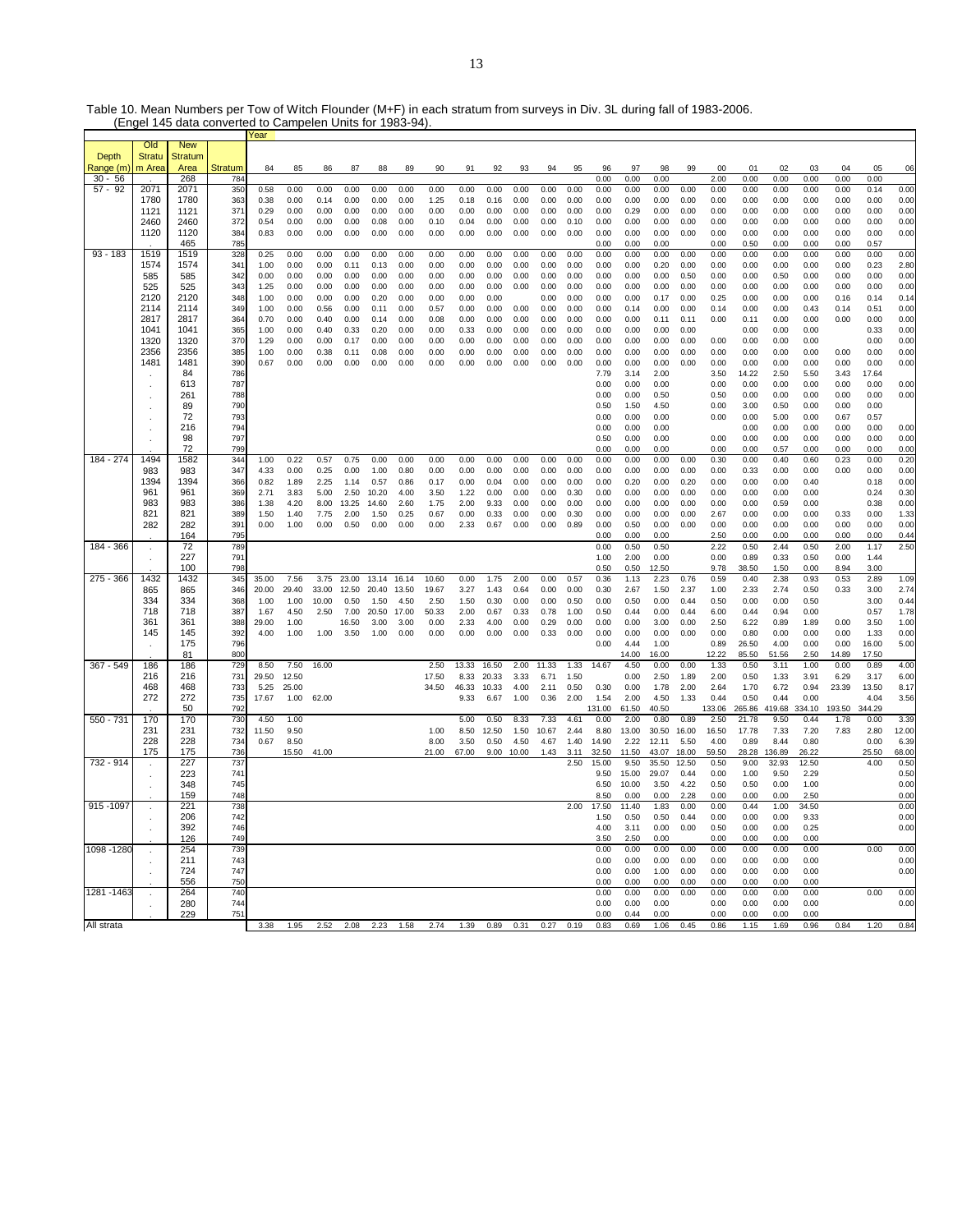|                       | for 1977-94                                                                                                                                                                                                                                                                                                                                                                                                                          |                                                                                                                                            |                     |                               |              |                      |                   |                                            |                     |                     |              |                          |                    |                                                     |                                       |                                                                                                     |                     |                                           |     |                                                                                                                               |                      |        |                                        |                       |      |                                                                                                                                                                                                                                 |  |
|-----------------------|--------------------------------------------------------------------------------------------------------------------------------------------------------------------------------------------------------------------------------------------------------------------------------------------------------------------------------------------------------------------------------------------------------------------------------------|--------------------------------------------------------------------------------------------------------------------------------------------|---------------------|-------------------------------|--------------|----------------------|-------------------|--------------------------------------------|---------------------|---------------------|--------------|--------------------------|--------------------|-----------------------------------------------------|---------------------------------------|-----------------------------------------------------------------------------------------------------|---------------------|-------------------------------------------|-----|-------------------------------------------------------------------------------------------------------------------------------|----------------------|--------|----------------------------------------|-----------------------|------|---------------------------------------------------------------------------------------------------------------------------------------------------------------------------------------------------------------------------------|--|
|                       |                                                                                                                                                                                                                                                                                                                                                                                                                                      |                                                                                                                                            | Year                |                               |              |                      |                   |                                            |                     |                     |              |                          |                    |                                                     |                                       |                                                                                                     |                     |                                           |     |                                                                                                                               |                      |        |                                        |                       |      |                                                                                                                                                                                                                                 |  |
| Range (m<br>Depth     | <b>Stratur</b><br><b>DIO</b>                                                                                                                                                                                                                                                                                                                                                                                                         | <b>Stratum</b><br>New                                                                                                                      |                     |                               |              |                      |                   |                                            |                     |                     |              |                          |                    |                                                     |                                       |                                                                                                     |                     |                                           | 95  |                                                                                                                               |                      |        |                                        |                       |      |                                                                                                                                                                                                                                 |  |
| $101 - 200$           | 123<br>1823<br>1823                                                                                                                                                                                                                                                                                                                                                                                                                  |                                                                                                                                            |                     | 88888                         | $R_{00000}$  | 88888                | <b>z</b><br>28888 |                                            |                     | $rac{26}{3}$        |              | 88888                    |                    | 888888                                              |                                       | 88888                                                                                               | <u>តន្ត្រីខ្លួន</u> | alg 8 8 8 8 8 9<br><b>alg 8 8 8 8 8 9</b> | 888 | $\frac{8}{8}$ $\frac{8}{8}$ $\frac{8}{8}$ $\frac{8}{8}$ $\frac{8}{8}$ $\frac{8}{8}$ $\frac{8}{8}$ $\frac{8}{8}$ $\frac{8}{8}$ |                      |        |                                        |                       |      |                                                                                                                                                                                                                                 |  |
| $201 - 300$           | $\frac{1}{3}$ $\frac{1}{3}$ $\frac{1}{6}$ $\frac{1}{6}$ $\frac{1}{6}$ $\frac{1}{6}$ $\frac{1}{6}$ $\frac{1}{6}$ $\frac{1}{6}$ $\frac{1}{6}$ $\frac{1}{6}$ $\frac{1}{6}$ $\frac{1}{6}$ $\frac{1}{6}$ $\frac{1}{6}$ $\frac{1}{6}$ $\frac{1}{6}$ $\frac{1}{6}$ $\frac{1}{6}$ $\frac{1}{6}$ $\frac{1}{6}$ $\frac{1}{6}$                                                                                                                  | <mark>ද</mark> ී සි මි මි මී හි සු <mark>ය</mark> සි මි මි මි මි මි මී මී මී ජි මී මී මේ මේ වී සි මි මී පි හි මී මී මේ මේ මේ මී මී මී මේ ම |                     | $388458728585885872725352535$ |              |                      |                   |                                            |                     |                     |              | ००००००००००० २०२००० २ २   |                    |                                                     |                                       | ่<br>8 ซี 8 8 ชี 8 ติ 8 8 8 8 8 8 5 4 1 ต 2 ชี 5 ชี<br>8 ซี 8 8 ชี 8 ติ 8 8 8 8 8 5 4 1 ต 2 ชี 4 ซี |                     |                                           |     |                                                                                                                               |                      |        |                                        |                       |      | alo 8 8 8 8 8 8 8 8 8 8 8 9 8 9 8 8 8 8 9 8 9 8 9 8 9 8 9 8 9 8 9 8 9 8 9 8 9 8 9 8 9 8 9 9 9 9 9 9 9 9 9 9 9<br>Protected a contract of the contract of the contract of the contract of the contract of the contract of the co |  |
| 007 - 108             |                                                                                                                                                                                                                                                                                                                                                                                                                                      |                                                                                                                                            |                     |                               |              |                      |                   |                                            |                     |                     |              |                          |                    |                                                     |                                       |                                                                                                     |                     |                                           |     |                                                                                                                               |                      |        |                                        |                       |      |                                                                                                                                                                                                                                 |  |
| $401 - 500$           |                                                                                                                                                                                                                                                                                                                                                                                                                                      |                                                                                                                                            |                     |                               |              | 0.0014               |                   |                                            |                     | 7.888               |              |                          |                    |                                                     |                                       |                                                                                                     |                     |                                           |     |                                                                                                                               |                      |        |                                        |                       |      |                                                                                                                                                                                                                                 |  |
| $501 - 750$           | <b>RESES</b>                                                                                                                                                                                                                                                                                                                                                                                                                         |                                                                                                                                            | 0000<br>0000<br>217 | 0000<br>0000<br>1.1 <b>6</b>  | 0.00<br>7.01 | 2.10<br>0.00<br>2.17 |                   | 1<br>10000<br>1000                         | 22<br>00000<br>0000 | 00.6<br>0.53<br>០.5 | 2888<br>2888 | ತ್ತ ರ<br> <br> ಸ್ವಂ ಲಕ್ಷ | តូន មុន<br>ដូច មុន | 8<br>8<br>8<br>8<br>8<br>8<br>8<br>8<br>8<br>8<br>8 | $6 + 384$<br>$4884$<br>$4884$<br>$44$ | 8<br>6 5 4 8<br>6 - 0 8                                                                             | 23<br>2333<br>2333  |                                           |     |                                                                                                                               |                      |        | 88888438888888888<br>88888438888888888 |                       |      |                                                                                                                                                                                                                                 |  |
| 1001-1250<br>751-1000 | $ \mathcal{Z} \nabla \mathcal{Z} \nabla \mathcal{Z} \nabla \mathcal{Z} \nabla \mathcal{Z} \nabla \mathcal{Z} \nabla \mathcal{Z} \nabla \mathcal{Z} \nabla \mathcal{Z} \nabla \mathcal{Z} \nabla \mathcal{Z} \nabla \mathcal{Z} \nabla \mathcal{Z} \nabla \mathcal{Z} \nabla \mathcal{Z} \nabla \mathcal{Z} \nabla \mathcal{Z} \nabla \mathcal{Z} \nabla \mathcal{Z} \nabla \mathcal{Z} \nabla \mathcal{Z} \nabla \mathcal{Z} \nabla$ |                                                                                                                                            | $\frac{8}{30}$      | 0.00<br>0.00                  |              | 0.00                 | 0.86<br>0.00      | $\begin{matrix} 0.00 \\ 0.00 \end{matrix}$ | 888<br>000          | $\frac{8}{0}$       | 888<br>000   | 888<br>000               | 888<br>000         | 0.00<br>0.00<br>0.00                                | 0.00                                  | 0.00<br>0.00<br>1.36                                                                                | 18.25<br>0.00       |                                           |     |                                                                                                                               | 0.12                 |        |                                        |                       |      |                                                                                                                                                                                                                                 |  |
|                       |                                                                                                                                                                                                                                                                                                                                                                                                                                      |                                                                                                                                            | $\frac{80}{00}$     | 0.00                          |              |                      |                   |                                            |                     |                     |              |                          |                    |                                                     |                                       |                                                                                                     |                     |                                           |     |                                                                                                                               | 0.00<br>0.00<br>0.00 |        |                                        | 882  888<br> 892  898 |      |                                                                                                                                                                                                                                 |  |
| 1251 - 1500           |                                                                                                                                                                                                                                                                                                                                                                                                                                      |                                                                                                                                            |                     | 0.00                          |              |                      |                   |                                            |                     |                     |              |                          |                    |                                                     |                                       |                                                                                                     |                     |                                           |     |                                                                                                                               |                      | 888888 | 888<br> 888                            |                       |      |                                                                                                                                                                                                                                 |  |
| All strata            |                                                                                                                                                                                                                                                                                                                                                                                                                                      |                                                                                                                                            | 1.56                | 0.39                          | 0.72         | 1.11                 | 0.80              | 1.52                                       |                     | 0.93                | 0.93         | 1.82                     | 0.63 0.49          |                                                     | 0.83                                  |                                                                                                     |                     |                                           |     | $\frac{1}{2}$                                                                                                                 |                      |        |                                        |                       | 0.14 |                                                                                                                                                                                                                                 |  |

Table 11. Mean Weight (kg) per Tow of Witch Flounder (M+F) in each stratum from surveys in Div. 2J during fall of 1977-2006. Engel 145 data converted to Campelen Table 11. Mean Weight (kg) per Tow of Witch Flounder (M+F) in each stratum from surveys in Div. 2J during fall of 1977-2006. Engel 145 data converted to Campelen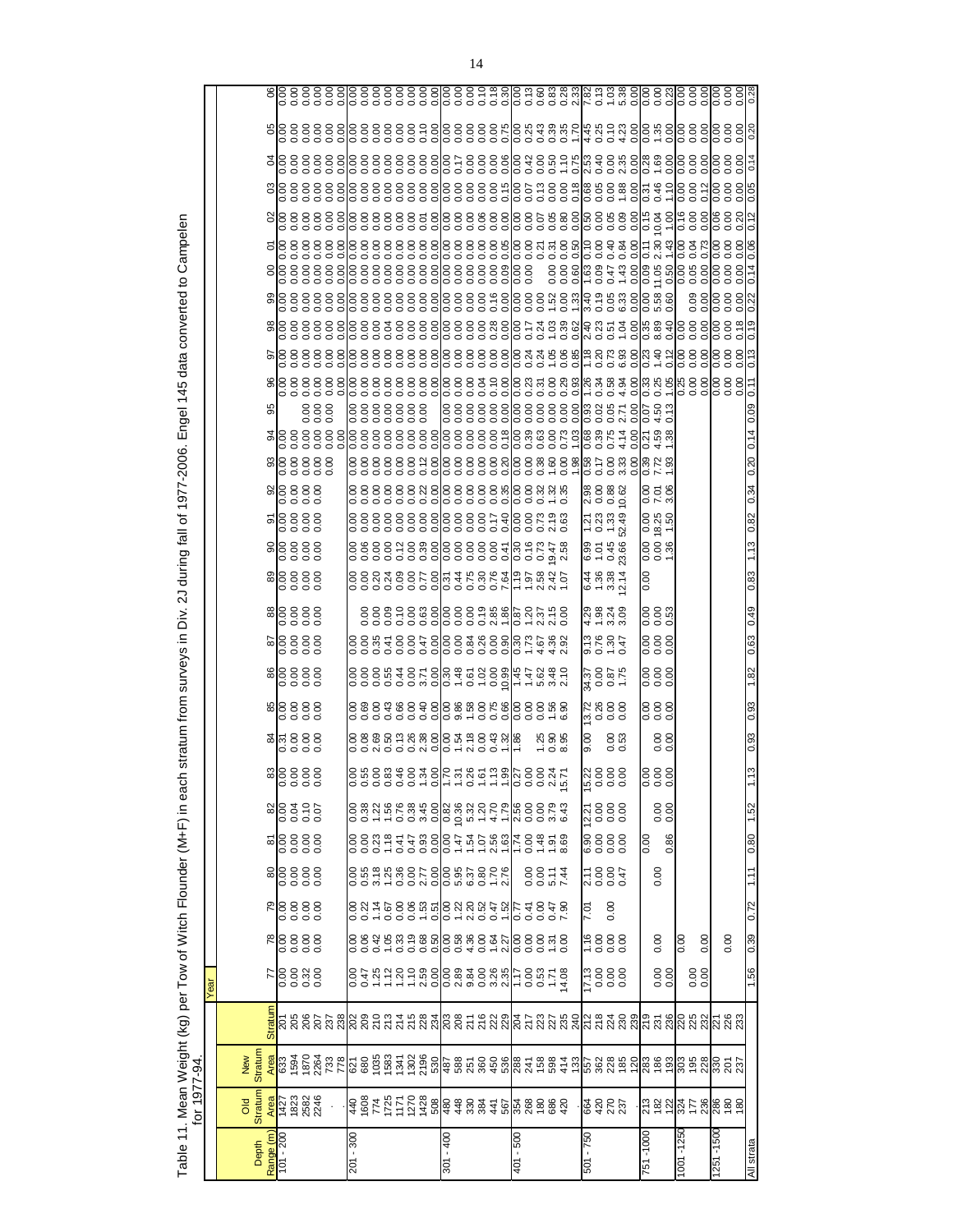Table 12. Mean Weight (kg) per Tow of Witch Flounder (M+F) in each stratum from surveys in Div. 3K during fall of 1978-2006. Engel 145 data converted to<br>Units for 1978-94. Table 12. Mean Weight (kg) per Tow of Witch Flounder (M+F) in each stratum from surveys in Div. 3K during fall of 1978-2006. Engel 145 data converted to Units for 1978-94.

|                          |                                                                                                                                                                                                                                                                                                                     |                |                | Year                                       |                                         |                                                                 |                                             |                                |                                                                    |                                                 |                                                                  |                   |                                                                                                                                                                                    |                                                |                                     |                                       |                                                   |                                                           |                           |                         |                                                                                                                                          |                   |      |                                      |  |                                  |                              |
|--------------------------|---------------------------------------------------------------------------------------------------------------------------------------------------------------------------------------------------------------------------------------------------------------------------------------------------------------------|----------------|----------------|--------------------------------------------|-----------------------------------------|-----------------------------------------------------------------|---------------------------------------------|--------------------------------|--------------------------------------------------------------------|-------------------------------------------------|------------------------------------------------------------------|-------------------|------------------------------------------------------------------------------------------------------------------------------------------------------------------------------------|------------------------------------------------|-------------------------------------|---------------------------------------|---------------------------------------------------|-----------------------------------------------------------|---------------------------|-------------------------|------------------------------------------------------------------------------------------------------------------------------------------|-------------------|------|--------------------------------------|--|----------------------------------|------------------------------|
|                          |                                                                                                                                                                                                                                                                                                                     |                |                |                                            |                                         |                                                                 |                                             |                                |                                                                    |                                                 |                                                                  |                   |                                                                                                                                                                                    |                                                |                                     |                                       |                                                   |                                                           |                           |                         |                                                                                                                                          |                   |      |                                      |  |                                  |                              |
| Depth                    | <b>Stratum</b><br><b>ao</b>                                                                                                                                                                                                                                                                                         | Stratum<br>New |                |                                            |                                         |                                                                 |                                             |                                |                                                                    |                                                 |                                                                  |                   |                                                                                                                                                                                    |                                                |                                     |                                       |                                                   |                                                           |                           |                         |                                                                                                                                          |                   |      |                                      |  |                                  |                              |
| Range (m)<br>  101 - 200 |                                                                                                                                                                                                                                                                                                                     |                | <b>Stratun</b> | 78                                         | 79                                      | 80                                                              | ౚ                                           | 82                             |                                                                    |                                                 |                                                                  |                   |                                                                                                                                                                                    |                                                |                                     |                                       | စ်                                                |                                                           |                           |                         |                                                                                                                                          |                   |      |                                      |  |                                  |                              |
|                          |                                                                                                                                                                                                                                                                                                                     |                |                |                                            |                                         |                                                                 |                                             |                                |                                                                    |                                                 |                                                                  |                   |                                                                                                                                                                                    |                                                |                                     |                                       |                                                   |                                                           |                           |                         |                                                                                                                                          |                   |      |                                      |  |                                  |                              |
|                          |                                                                                                                                                                                                                                                                                                                     |                |                |                                            |                                         |                                                                 |                                             |                                |                                                                    |                                                 |                                                                  |                   |                                                                                                                                                                                    |                                                |                                     |                                       |                                                   |                                                           |                           |                         |                                                                                                                                          |                   |      |                                      |  |                                  |                              |
|                          |                                                                                                                                                                                                                                                                                                                     |                |                |                                            |                                         |                                                                 |                                             |                                |                                                                    |                                                 |                                                                  |                   |                                                                                                                                                                                    |                                                |                                     |                                       |                                                   |                                                           |                           |                         |                                                                                                                                          |                   |      |                                      |  |                                  |                              |
|                          | 1455<br>1588                                                                                                                                                                                                                                                                                                        |                |                |                                            |                                         |                                                                 |                                             |                                |                                                                    | $\frac{000}{000}$                               | 0.00000                                                          | 0.00000           | 0.0000                                                                                                                                                                             | 0.00                                           | 0.00000                             | 0.0000                                | 0.00<br>0.00                                      | 0.0000                                                    |                           | $\frac{0.00}{0.00}$     |                                                                                                                                          | $\frac{000}{000}$ |      |                                      |  |                                  | 888888888888<br>888888888888 |
| $201 - 300$              |                                                                                                                                                                                                                                                                                                                     |                |                |                                            |                                         |                                                                 |                                             |                                |                                                                    |                                                 |                                                                  |                   |                                                                                                                                                                                    |                                                |                                     |                                       |                                                   |                                                           |                           |                         |                                                                                                                                          |                   |      |                                      |  |                                  |                              |
|                          |                                                                                                                                                                                                                                                                                                                     |                |                |                                            |                                         |                                                                 |                                             |                                |                                                                    |                                                 |                                                                  |                   |                                                                                                                                                                                    |                                                |                                     |                                       |                                                   |                                                           |                           |                         |                                                                                                                                          |                   |      |                                      |  |                                  |                              |
|                          |                                                                                                                                                                                                                                                                                                                     |                |                |                                            |                                         |                                                                 |                                             |                                |                                                                    |                                                 |                                                                  |                   |                                                                                                                                                                                    |                                                |                                     |                                       |                                                   |                                                           |                           |                         |                                                                                                                                          |                   |      |                                      |  |                                  |                              |
|                          |                                                                                                                                                                                                                                                                                                                     |                |                |                                            |                                         |                                                                 |                                             |                                |                                                                    |                                                 |                                                                  |                   |                                                                                                                                                                                    |                                                |                                     |                                       |                                                   |                                                           |                           |                         |                                                                                                                                          |                   |      |                                      |  |                                  |                              |
|                          |                                                                                                                                                                                                                                                                                                                     |                |                |                                            |                                         |                                                                 |                                             |                                |                                                                    |                                                 |                                                                  |                   |                                                                                                                                                                                    |                                                |                                     |                                       |                                                   |                                                           |                           |                         |                                                                                                                                          |                   |      |                                      |  |                                  |                              |
|                          |                                                                                                                                                                                                                                                                                                                     |                |                |                                            |                                         |                                                                 |                                             |                                |                                                                    |                                                 |                                                                  |                   |                                                                                                                                                                                    |                                                |                                     |                                       |                                                   |                                                           |                           |                         |                                                                                                                                          |                   |      |                                      |  |                                  |                              |
|                          |                                                                                                                                                                                                                                                                                                                     |                |                |                                            |                                         |                                                                 |                                             |                                |                                                                    |                                                 |                                                                  |                   |                                                                                                                                                                                    |                                                |                                     |                                       |                                                   |                                                           |                           |                         |                                                                                                                                          |                   |      |                                      |  |                                  |                              |
|                          |                                                                                                                                                                                                                                                                                                                     |                |                |                                            |                                         |                                                                 |                                             |                                |                                                                    |                                                 |                                                                  |                   |                                                                                                                                                                                    |                                                |                                     |                                       |                                                   |                                                           |                           |                         |                                                                                                                                          |                   |      |                                      |  |                                  |                              |
|                          | $\frac{2709}{2850}$<br>$\frac{868}{271}$<br>$\frac{868}{271}$<br>$\frac{867}{271}$                                                                                                                                                                                                                                  |                |                | ក្តួន ឆ្នួង មិន មិន<br>ក្តួន ឆ្នួង មិន មិន | 82482779951<br>8462779956<br>8462779956 | 5 7 7 8 9 9 9 9 9 9<br>5 7 7 8 9 9 9 9 9 9<br>6 7 7 9 9 9 9 9 9 |                                             | 00444406<br>00444406           | 80020705857<br>002070558577                                        | 004 w V 4 L<br>9 2 3 8 0 4 4<br>9 4 9 8 0 4 3 9 | 0 - 0 - 4 4 5 6 9<br>C - 0 - 4 4 6 9 4                           | 0001907441        | ខ្លួន មិន ខ្លួន មិន<br>ខ្លួន ខ្លួន ខ្លួន មិន                                                                                                                                       |                                                |                                     | 0000023000<br>0000000000              | 88888888<br>0000000000                            | 88888855                                                  | 8888888                   | 8888558<br>8888558      |                                                                                                                                          | 8838885<br>888888 |      | 5888888888848888<br>5888888888884888 |  | 88888888888888<br>88888888888888 | $\frac{000}{000}$            |
|                          |                                                                                                                                                                                                                                                                                                                     |                |                |                                            |                                         |                                                                 |                                             |                                |                                                                    |                                                 |                                                                  |                   |                                                                                                                                                                                    |                                                |                                     |                                       |                                                   |                                                           |                           |                         |                                                                                                                                          |                   |      |                                      |  |                                  |                              |
| $301 - 400$              | $\gamma$ )                                                                                                                                                                                                                                                                                                          |                |                |                                            |                                         |                                                                 |                                             |                                |                                                                    |                                                 |                                                                  |                   |                                                                                                                                                                                    |                                                |                                     |                                       |                                                   |                                                           |                           |                         |                                                                                                                                          |                   |      |                                      |  |                                  |                              |
|                          |                                                                                                                                                                                                                                                                                                                     |                |                |                                            |                                         |                                                                 |                                             |                                |                                                                    |                                                 |                                                                  |                   |                                                                                                                                                                                    |                                                |                                     |                                       |                                                   |                                                           |                           |                         |                                                                                                                                          |                   |      |                                      |  |                                  |                              |
|                          |                                                                                                                                                                                                                                                                                                                     |                |                |                                            |                                         |                                                                 |                                             |                                |                                                                    |                                                 |                                                                  |                   |                                                                                                                                                                                    |                                                |                                     |                                       |                                                   |                                                           |                           |                         |                                                                                                                                          |                   |      |                                      |  |                                  |                              |
|                          |                                                                                                                                                                                                                                                                                                                     |                |                |                                            |                                         |                                                                 |                                             |                                |                                                                    |                                                 |                                                                  |                   |                                                                                                                                                                                    |                                                |                                     |                                       |                                                   |                                                           |                           |                         |                                                                                                                                          |                   |      |                                      |  |                                  |                              |
|                          |                                                                                                                                                                                                                                                                                                                     |                |                |                                            |                                         |                                                                 |                                             |                                |                                                                    |                                                 |                                                                  |                   |                                                                                                                                                                                    |                                                |                                     |                                       |                                                   |                                                           |                           |                         |                                                                                                                                          |                   |      |                                      |  |                                  |                              |
|                          |                                                                                                                                                                                                                                                                                                                     |                |                |                                            |                                         |                                                                 |                                             |                                |                                                                    |                                                 |                                                                  |                   |                                                                                                                                                                                    |                                                |                                     |                                       |                                                   |                                                           |                           |                         |                                                                                                                                          |                   |      |                                      |  |                                  |                              |
|                          |                                                                                                                                                                                                                                                                                                                     |                |                |                                            |                                         |                                                                 |                                             |                                |                                                                    |                                                 |                                                                  |                   |                                                                                                                                                                                    |                                                |                                     |                                       |                                                   |                                                           |                           |                         |                                                                                                                                          |                   |      |                                      |  |                                  |                              |
|                          |                                                                                                                                                                                                                                                                                                                     |                |                |                                            |                                         |                                                                 |                                             |                                |                                                                    |                                                 |                                                                  |                   |                                                                                                                                                                                    |                                                |                                     |                                       |                                                   |                                                           |                           |                         |                                                                                                                                          |                   |      |                                      |  |                                  |                              |
|                          |                                                                                                                                                                                                                                                                                                                     |                |                | s<br>28.8485557587588489555                |                                         |                                                                 |                                             |                                | $488778788747$<br>$497787888747$<br>$49778888747$<br>$49778888747$ |                                                 | 4 ១ ១ ក៍ 4 តុ 6 4 5<br>កូម កូម កូម កូម កូម<br>កូម កូម កូន កូន កូ |                   | $    \sim$ $\vee$ $\vee$ $\cong$ $\frac{3}{2}$ $\cong$ $\frac{3}{2}$ $\cong$ $\frac{3}{2}$ $\cong$ $\frac{3}{2}$ $\cong$ $\frac{3}{2}$ $\cong$ $\frac{3}{2}$ $\cong$ $\frac{3}{2}$ |                                                |                                     |                                       |                                                   | 888883838<br>888883838                                    | 8888888128<br>00000000000 | 588888588<br>5888888588 |                                                                                                                                          |                   |      |                                      |  |                                  |                              |
|                          |                                                                                                                                                                                                                                                                                                                     |                |                |                                            |                                         |                                                                 |                                             | $8.00$<br>$12.10$<br>$5.60$    |                                                                    |                                                 |                                                                  |                   |                                                                                                                                                                                    |                                                |                                     |                                       |                                                   |                                                           |                           |                         |                                                                                                                                          |                   |      |                                      |  |                                  |                              |
|                          |                                                                                                                                                                                                                                                                                                                     |                |                |                                            |                                         |                                                                 |                                             |                                |                                                                    |                                                 |                                                                  |                   |                                                                                                                                                                                    |                                                |                                     |                                       |                                                   |                                                           |                           |                         |                                                                                                                                          |                   |      |                                      |  |                                  |                              |
| 101 - 500                |                                                                                                                                                                                                                                                                                                                     |                |                |                                            |                                         |                                                                 |                                             |                                |                                                                    |                                                 |                                                                  |                   |                                                                                                                                                                                    |                                                |                                     |                                       |                                                   |                                                           |                           |                         |                                                                                                                                          |                   |      |                                      |  |                                  |                              |
|                          |                                                                                                                                                                                                                                                                                                                     |                |                |                                            | 14.13<br>25.42<br>13.69                 |                                                                 |                                             |                                | 10.88<br>64.84<br>35.60                                            |                                                 |                                                                  |                   |                                                                                                                                                                                    |                                                |                                     |                                       |                                                   |                                                           |                           |                         |                                                                                                                                          |                   |      |                                      |  |                                  |                              |
|                          |                                                                                                                                                                                                                                                                                                                     |                |                |                                            |                                         |                                                                 |                                             |                                |                                                                    |                                                 |                                                                  |                   |                                                                                                                                                                                    |                                                |                                     |                                       |                                                   |                                                           |                           |                         |                                                                                                                                          |                   |      |                                      |  |                                  |                              |
|                          | $\frac{1}{2}$ $\frac{5}{2}$ $\frac{5}{2}$ $\frac{3}{2}$ $\frac{3}{2}$ $\frac{4}{2}$ $\frac{3}{2}$ $\frac{3}{2}$ $\frac{4}{2}$ $\frac{3}{2}$ $\frac{4}{2}$ $\frac{3}{2}$ $\frac{4}{2}$ $\frac{3}{2}$ $\frac{4}{2}$ $\frac{3}{2}$ $\frac{4}{2}$ $\frac{3}{2}$ $\frac{4}{2}$ $\frac{3}{2}$ $\frac{4}{2}$ $\frac{3}{2}$ |                |                | 8877834<br>877834<br>8778                  |                                         | 20<br>2003 30<br>2009 20                                        | 1168<br>1168<br>116811                      | ទី១៥<br>ខ្លួន មិន<br>ខ្លួន មិន |                                                                    | 7.37<br>48.00<br>48.00<br>54.12                 | 52<br>122<br>1223<br>123                                         | san<br>San<br>San | 7.88<br>8.88<br>7.89<br>7.89                                                                                                                                                       | 0<br>0 8 9 9 9 9 9<br>0 8 9 9 9 9<br>0 9 9 9 9 | 0 4 5 6 8<br>0 4 5 6 8<br>0 4 5 6 8 | 0 4 9 4 4 3<br>4 4 4 4 3<br>0 4 4 4 3 | 32<br>33<br>33<br>35<br>35<br>3<br>santa<br>Lagra |                                                           |                           |                         |                                                                                                                                          |                   |      |                                      |  |                                  |                              |
|                          |                                                                                                                                                                                                                                                                                                                     |                |                |                                            |                                         |                                                                 |                                             |                                | 10.0 <sup>2</sup>                                                  |                                                 |                                                                  |                   |                                                                                                                                                                                    |                                                |                                     |                                       |                                                   |                                                           |                           |                         |                                                                                                                                          |                   |      |                                      |  |                                  |                              |
|                          |                                                                                                                                                                                                                                                                                                                     |                |                |                                            |                                         |                                                                 |                                             |                                |                                                                    |                                                 |                                                                  |                   |                                                                                                                                                                                    |                                                |                                     |                                       |                                                   |                                                           |                           |                         |                                                                                                                                          |                   |      |                                      |  |                                  |                              |
| 501 - 750                | 584<br>333                                                                                                                                                                                                                                                                                                          |                |                | 0.00                                       | $\frac{00}{00}$                         | 0.50<br>6 <del>7</del> .0                                       | $\begin{array}{c} 1.33 \\ 0.31 \end{array}$ | 0.54                           | ო ო<br>$\frac{21}{13}$                                             | $0.05$<br>2.05                                  | 10.13<br>2.36                                                    |                   | 20.62<br>2.23                                                                                                                                                                      |                                                |                                     | $\frac{11.67}{3.77}$<br>37.81<br>6.00 | $rac{00}{1.07}$                                   |                                                           |                           |                         |                                                                                                                                          |                   | 3.87 |                                      |  |                                  |                              |
|                          |                                                                                                                                                                                                                                                                                                                     |                |                |                                            |                                         |                                                                 |                                             |                                |                                                                    |                                                 |                                                                  |                   |                                                                                                                                                                                    |                                                |                                     |                                       |                                                   |                                                           |                           |                         |                                                                                                                                          |                   |      |                                      |  |                                  |                              |
| 751 - 1000               |                                                                                                                                                                                                                                                                                                                     |                |                |                                            |                                         |                                                                 |                                             |                                |                                                                    | 1.02                                            |                                                                  |                   | 0.65                                                                                                                                                                               |                                                |                                     | 19.49<br>6.93                         |                                                   |                                                           |                           |                         |                                                                                                                                          |                   |      |                                      |  |                                  |                              |
|                          | 931<br>409                                                                                                                                                                                                                                                                                                          |                |                | 0.00                                       | 0.00                                    | 0.62                                                            | 88<br>0.0                                   | 0.28                           |                                                                    |                                                 | 0.45                                                             |                   |                                                                                                                                                                                    |                                                |                                     | 9.47<br>12.87                         | 6.17<br>3.53                                      | 6<br>6 8 8 9 8 6 6 8 9 8 7<br>6 9 8 9 8 6 9 8 9 8 9 8 9 7 |                           |                         | s s 8 8 8 2 8 8 8 7 8 8 9 5 8 8 7 8 8 9 9 9 8 9 8 9 8 9 8 9 8 9 9 9<br>S S 8 8 8 5 8 8 8 7 8 9 5 8 8 7 8 8 9 9 8 9 9 8 9 9 8 9 9 8 9 9 9 |                   |      |                                      |  |                                  |                              |
| $001 - 1250$             |                                                                                                                                                                                                                                                                                                                     |                |                |                                            | 0.00                                    |                                                                 |                                             |                                |                                                                    |                                                 |                                                                  |                   |                                                                                                                                                                                    |                                                |                                     |                                       |                                                   |                                                           |                           |                         |                                                                                                                                          |                   |      |                                      |  |                                  |                              |
|                          | 1266<br>232                                                                                                                                                                                                                                                                                                         |                |                | 0.00                                       |                                         |                                                                 |                                             |                                |                                                                    |                                                 |                                                                  |                   |                                                                                                                                                                                    |                                                |                                     |                                       |                                                   |                                                           |                           |                         |                                                                                                                                          |                   |      |                                      |  |                                  |                              |
|                          |                                                                                                                                                                                                                                                                                                                     |                |                |                                            |                                         |                                                                 |                                             |                                |                                                                    |                                                 |                                                                  |                   |                                                                                                                                                                                    |                                                |                                     |                                       |                                                   |                                                           |                           | $\frac{51}{0.00}$       |                                                                                                                                          |                   |      |                                      |  |                                  |                              |
| 1251-1500                | 954<br>263                                                                                                                                                                                                                                                                                                          |                |                | 0.0000                                     | 0.00                                    |                                                                 |                                             |                                |                                                                    |                                                 |                                                                  |                   |                                                                                                                                                                                    |                                                |                                     |                                       |                                                   |                                                           |                           |                         |                                                                                                                                          |                   |      |                                      |  |                                  |                              |
|                          |                                                                                                                                                                                                                                                                                                                     |                |                |                                            |                                         |                                                                 |                                             |                                |                                                                    |                                                 |                                                                  |                   |                                                                                                                                                                                    |                                                |                                     |                                       |                                                   |                                                           |                           | 8                       |                                                                                                                                          |                   |      |                                      |  |                                  |                              |
| All strata               |                                                                                                                                                                                                                                                                                                                     |                |                | 0.11 84.11 85.21 80.7                      |                                         |                                                                 |                                             | 8.44 13.                       |                                                                    | 11.63                                           | 8.24                                                             | 5.35              | 5.08                                                                                                                                                                               | 4.50                                           | 2.23                                | 3.94                                  | 0.99 0.43 0.30                                    |                                                           | 0.20                      | 0.09                    |                                                                                                                                          |                   |      |                                      |  |                                  |                              |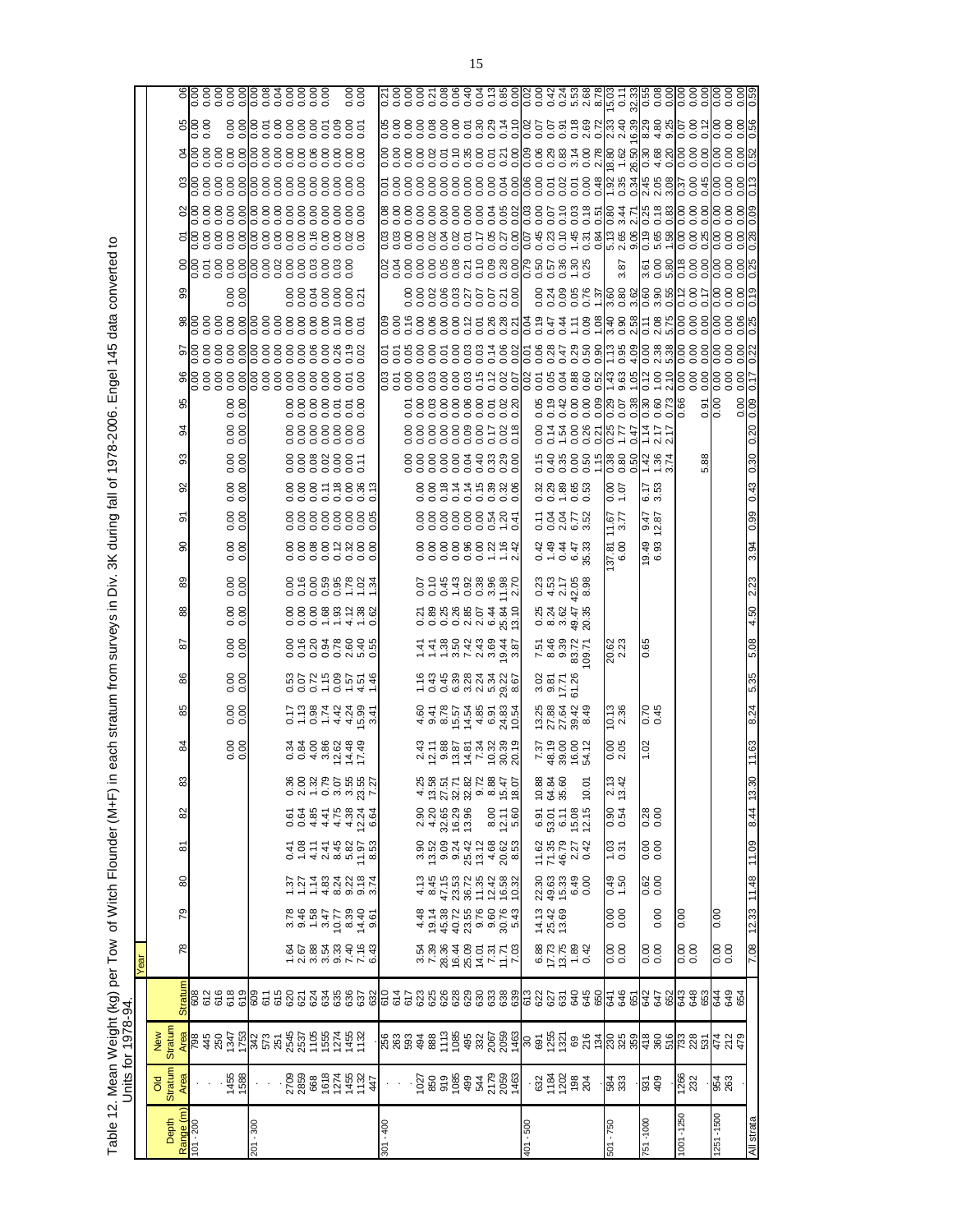|             |               |            |                | Year  |       |             |       |       |       |       |       |       |      |      |      |              |              |              |      |              |              |              |              |              |              |       |
|-------------|---------------|------------|----------------|-------|-------|-------------|-------|-------|-------|-------|-------|-------|------|------|------|--------------|--------------|--------------|------|--------------|--------------|--------------|--------------|--------------|--------------|-------|
|             | Old           | <b>New</b> |                |       |       |             |       |       |       |       |       |       |      |      |      |              |              |              |      |              |              |              |              |              |              |       |
| Depth       | <b>Stratu</b> | Stratum    |                |       |       |             |       |       |       |       |       |       |      |      |      |              |              |              |      |              |              |              |              |              |              |       |
| Range (m    | m Area        | Area       | <b>Stratum</b> | 84    | 85    | 86          | 87    | 88    | 89    | 90    | 91    | 92    | 93   | 94   | 95   | 96           | 97           | 98           | 99   | 00           | 01           | 02           | 03           | 04           | 05           | 06    |
| $30 - 56$   |               | 268        | 784            |       |       |             |       |       |       |       |       |       |      |      |      | 0.00         | 0.00         | 0.00         |      | 0.02         | 0.00         | 0.00         | 0.00         | 0.00         | 0.00         |       |
| $57 - 92$   | 2071          | 2071       | 350            | 0.48  | 0.00  | 0.00        | 0.00  | 0.00  | 0.00  | 0.00  | 0.00  | 0.00  | 0.00 | 0.00 | 0.00 | 0.00         | 0.00         | 0.00         | 0.00 | 0.00         | 0.00         | 0.00         | 0.00         | 0.00         | 0.06         | 0.00  |
|             | 1780          | 1780       | 363            | 0.35  | 0.00  | 0.20        | 0.00  | 0.00  | 0.00  | 1.08  | 0.13  | 0.17  | 0.00 | 0.00 | 0.00 | 0.00         | 0.00         | 0.00         | 0.00 | 0.00         | 0.00         | 0.00         | 0.00         | 0.00         | 0.00         | 0.00  |
|             | 1121          | 1121       | 371            | 0.30  | 0.00  | 0.00        | 0.00  | 0.00  | 0.00  | 0.00  | 0.00  | 0.00  | 0.00 | 0.00 | 0.00 | 0.00         | 0.00         | 0.00         | 0.00 | 0.00         | 0.00         | 0.00         | 0.00         | 0.00         | 0.00         | 0.00  |
|             | 2460          | 2460       | 372            | 0.43  | 0.00  | 0.00        | 0.00  | 0.05  | 0.00  | 0.11  | 0.02  | 0.00  | 0.00 | 0.00 | 0.08 | 0.00         | 0.00         | 0.00         | 0.00 | 0.00         | 0.00         | 0.00         | 0.00         | 0.00         | 0.00         | 0.00  |
|             | 1120          | 1120       | 384            | 0.63  | 0.00  | 0.00        | 0.00  | 0.00  | 0.00  | 0.00  | 0.00  | 0.00  | 0.00 | 0.00 | 0.00 | 0.00         | 0.00         | 0.00         | 0.00 | 0.00         | 0.00         | 0.00         | 0.00         | 0.00         | 0.00         | 0.00  |
|             |               | 465        | 785            |       |       |             |       |       |       |       |       |       |      |      |      | 0.00         | 0.00         | 0.00         |      | 0.00         | 0.01         | 0.00         | 0.00         | 0.00         | 0.01         |       |
| $93 - 183$  | 1519          | 1519       | 328            | 0.22  | 0.00  | 0.00        | 0.00  | 0.00  | 0.00  | 0.00  | 0.00  | 0.00  | 0.00 | 0.00 | 0.00 | 0.00         | 0.00         | 0.00         | 0.00 | 0.00         | 0.00         | 0.00         | 0.00         | 0.00         | 0.00         | 0.00  |
|             | 1574          | 1574       | 341            | 1.06  | 0.00  | 0.00        | 0.16  | 0.16  | 0.00  | 0.00  | 0.00  | 0.00  | 0.00 | 0.00 | 0.00 | 0.00         | 0.00         | 0.01         | 0.00 | 0.00         | 0.00         | 0.00         | 0.00         | 0.00         | 0.11         | 1.81  |
|             | 585           | 585        | 342            | 0.00  | 0.00  | 0.00        | 0.00  | 0.00  | 0.00  | 0.00  | 0.00  | 0.00  | 0.00 | 0.00 | 0.00 | 0.00         | 0.00         | 0.00         | 0.01 | 0.00         | 0.00         | 0.01         | 0.00         | 0.00         | 0.00         | 0.00  |
|             | 525           | 525        | 343            | 1.16  | 0.00  | 0.00        | 0.00  | 0.00  | 0.00  | 0.00  | 0.00  | 0.00  | 0.00 | 0.00 | 0.00 | 0.00         | 0.00         | 0.00         | 0.00 | 0.00         | 0.00         | 0.00         | 0.00         | 0.00         | 0.00         | 0.00  |
|             | 2120          | 2120       | 348            | 1.14  | 0.00  | 0.00        | 0.00  | 0.15  | 0.00  | 0.00  | 0.00  | 0.00  |      | 0.00 | 0.00 | 0.00         | 0.00         | 0.00         | 0.00 | 0.00         | 0.00         | 0.00         | 0.00         | 0.00         | 0.00         | 0.00  |
|             | 2114          | 2114       | 349            | 1.05  | 0.00  | 0.53        | 0.00  | 0.12  | 0.00  | 0.50  | 0.00  | 0.00  | 0.00 | 0.00 | 0.00 | 0.00         | 0.00         | 0.00         | 0.00 | 0.01         | 0.00         | 0.00         | 0.06         | 0.00         | 0.40         | 0.00  |
|             | 2817          | 2817       | 364            | 0.52  | 0.00  | 0.37        | 0.00  | 0.10  | 0.00  | 0.07  | 0.00  | 0.00  | 0.00 | 0.00 | 0.00 | 0.00         | 0.00         | 0.00         | 0.00 | 0.00         | 0.00         | 0.00         | 0.00         | 0.00         | 0.00         | 0.00  |
|             | 1041          | 1041       | 365            | 0.70  | 0.00  | 0.47        | 0.21  | 0.13  | 0.00  | 0.00  | 0.25  | 0.00  | 0.00 | 0.00 | 0.00 | 0.00         | 0.00         | 0.00         | 0.00 |              | 0.00         | 0.00         | 0.00         |              | 0.15         | 0.00  |
|             | 1320          | 1320       | 370            | 1.05  | 0.00  | 0.00        | 0.19  | 0.00  | 0.00  | 0.00  | 0.00  | 0.00  | 0.00 | 0.00 | 0.00 | 0.00         | 0.00         | 0.00         | 0.00 | 0.00         | 0.00         | 0.00         | 0.00         |              | 0.00         | 0.00  |
|             | 2356          | 2356       | 385            | 1.05  | 0.00  | 0.24        | 0.18  | 0.09  | 0.00  | 0.00  | 0.00  | 0.00  | 0.00 | 0.00 | 0.00 | 0.00         | 0.00         | 0.00         | 0.00 | 0.00         | 0.00         | 0.00         | 0.00         | 0.00         | 0.00         | 0.00  |
|             | 1481          | 1481       | 390            | 0.78  | 0.00  | 0.00        | 0.00  | 0.00  | 0.00  | 0.00  | 0.00  | 0.00  | 0.00 | 0.00 | 0.00 | 0.00         | 0.00         | 0.00         | 0.00 | 0.00         | 0.00         | 0.00         | 0.00         | 0.00         | 0.00         | 0.00  |
|             |               | 84         | 786            |       |       |             |       |       |       |       |       |       |      |      |      | 0.05         | 0.02         | 0.03         |      | 0.03         | 0.11         | 0.01         | 0.05         | 0.02         | 0.10         |       |
|             |               | 613        | 787            |       |       |             |       |       |       |       |       |       |      |      |      | 0.00         | 0.00         | 0.00         |      | 0.00         | 0.00         | 0.00         | 0.00         | 0.00         | 0.00         | 0.00  |
|             |               | 261        | 788            |       |       |             |       |       |       |       |       |       |      |      |      | 0.00         | 0.00         | 0.01         |      | 0.01         | 0.00         | 0.00         | 0.00         | 0.00         | 0.00         | 0.00  |
|             |               | 89         | 790            |       |       |             |       |       |       |       |       |       |      |      |      | 0.02         | 0.01         | 0.11         |      | 0.00         | 0.10         | 0.01         | 0.00         | 0.00         | 0.00         |       |
|             |               | 72         | 793            |       |       |             |       |       |       |       |       |       |      |      |      | 0.00         | 0.00         | 0.00         |      | 0.00         | 0.00         | 0.20         | 0.00         | 0.01         | 0.29         |       |
|             |               | 216        | 794            |       |       |             |       |       |       |       |       |       |      |      |      | 0.00         | 0.00         | 0.00         |      |              | 0.00         | 0.00         | 0.00         | 0.00         | 0.00         | 0.00  |
|             |               | 98         | 797            |       |       |             |       |       |       |       |       |       |      |      |      | 0.01         | 0.00         | 0.00         |      | 0.00         | 0.00         | 0.00         | 0.00         | 0.00         | 0.00         | 0.00  |
|             |               | 72         | 799            |       |       |             |       |       |       |       |       |       |      |      |      | 0.00         | 0.00         | 0.00         |      | 0.00         | 0.00         | 0.01         | 0.00         | 0.00         | 0.00         | 0.00  |
| 184 - 274   | 1494          | 1582       | 344            | 0.77  | 0.18  | 0.14        | 0.62  | 0.00  | 0.00  | 0.00  | 0.00  | 0.00  | 0.00 | 0.00 | 0.00 | 0.00         | 0.00         | 0.00         | 0.00 | 0.01         | 0.00         | 0.01         | 0.01         | 0.01         | 0.00         | 0.00  |
|             | 983           | 983        | 347            | 3.45  | 0.00  | 0.31        | 0.00  | 1.14  | 0.49  | 0.00  | 0.00  | 0.00  | 0.00 | 0.00 | 0.00 | 0.00         | 0.00         | 0.00         | 0.00 | 0.00         | 0.03         | 0.00         | 0.00         | 0.00         | 0.00         | 0.00  |
|             | 1394          | 1394       | 366            | 0.97  | 1.85  | 1.60        | 0.89  | 0.57  | 0.97  | 0.14  | 0.00  | 0.04  | 0.00 | 0.00 | 0.00 | 0.00         | 0.00         | 0.00         | 0.00 | 0.00         | 0.00         | 0.00         | 0.03         |              | 0.00         | 0.00  |
|             | 961           | 961        | 369            | 2.83  | 4.31  | 5.34        | 2.42  | 8.02  | 3.25  | 3.58  | 1.23  | 0.00  | 0.00 | 0.00 | 0.00 | 0.00         | 0.00         | 0.00         | 0.00 | 0.00         | 0.00         | 0.00         | 0.00         |              | 0.00         | 0.01  |
|             | 983           | 983        | 386            | 1.24  | 3.84  | 8.00        | 11.23 | 12.94 | 3.27  | 1.61  | 2.27  | 6.47  | 0.00 | 0.00 | 0.00 | 0.00         | 0.00         | 0.00         | 0.00 | 0.00         | 0.00         | 0.00         | 0.00         |              | 0.00         | 0.00  |
|             | 821           | 821        | 389            | 1.74  | 1.17  | 6.73        | 2.22  | 1.22  | 0.19  | 0.70  | 0.00  | 0.24  | 0.00 | 0.00 | 0.34 | 0.00         | 0.00         | 0.00         | 0.00 | 0.09         | 0.00         | 0.00         | 0.00         | 0.00         | 0.00         | 0.04  |
|             | 282           | 282        | 391            | 0.00  | 0.83  | 0.00        | 0.23  | 0.00  | 0.00  | 0.00  | 1.80  | 0.56  | 0.00 | 0.00 | 0.93 | 0.00         | 0.65         | 0.00         | 0.00 | 0.00         | 0.00         | 0.00         | 0.00         | 0.00         | 0.00         | 0.00  |
|             |               | 164        | 795            |       |       |             |       |       |       |       |       |       |      |      |      | 0.00<br>0.00 | 0.00         | 0.00         |      | 0.02         | 0.00         | 0.00         | 0.00         | 0.00         | 0.00         | 0.00  |
| 184 - 366   | $\epsilon$    | 72<br>227  | 789            |       |       |             |       |       |       |       |       |       |      |      |      |              | 0.01         | 0.01         |      | 0.02         | 0.01         | 0.04         | 0.01         | 0.01         | 0.01         | 0.03  |
|             |               | 100        | 791<br>798     |       |       |             |       |       |       |       |       |       |      |      |      | 0.14<br>0.01 | 0.02<br>0.14 | 0.00<br>1.56 |      | 0.00<br>0.24 | 0.01<br>1.65 | 0.02<br>0.02 | 0.10<br>0.00 | 0.00<br>0.25 | 0.15<br>0.13 |       |
| 275 - 366   | 1432          | 1432       | 345            | 22.76 | 6.23  | 3.13        | 18.75 | 10.66 | 11.97 | 3.81  | 0.00  | 0.31  | 0.37 | 0.00 | 0.05 | 0.02         | 0.02         | 0.18         | 0.01 | 0.02         | 0.00         | 0.04         | 0.03         | 0.00         | 0.18         | 0.22  |
|             | 865           | 865        | 346            | 11.96 | 18.82 | 27.91       | 10.09 | 15.32 | 10.81 | 15.66 | 1.70  | 0.34  | 0.12 | 0.00 | 0.00 | 0.10         | 0.03         | 0.01         | 0.17 | 0.14         | 0.06         | 0.03         | 0.01         | 0.00         | 0.61         | 0.81  |
|             | 334           | 334        | 368            | 1.03  | 0.64  | 8.40        | 0.49  | 1.40  | 3.13  | 2.31  | 0.84  | 0.31  | 0.00 | 0.00 | 0.48 | 0.00         | 0.01         | 0.00         | 0.00 | 0.13         | 0.00         | 0.00         | 0.01         |              | 0.08         | 0.27  |
|             | 718           | 718        | 387            | 1.71  | 4.09  | 2.79        | 5.79  | 17.97 | 15.65 | 37.14 | 1.61  | 0.53  | 0.32 | 0.12 | 0.63 | 0.08         | 0.02         | 0.00         | 0.05 | 0.38         | 0.04         | 0.06         | 0.00         |              | 0.01         | 0.17  |
|             | 361           | 361        | 388            | 24.75 | 0.97  |             | 11.87 | 1.85  | 2.54  | 0.00  | 2.51  | 3.48  | 0.00 | 0.28 | 0.00 | 0.00         | 0.00         | 0.25         | 0.00 | 0.11         | 0.34         | 0.13         | 0.07         | 0.00         | 0.06         | 0.65  |
|             | 145           | 145        | 392            | 2.74  | 0.64  | 0.99        | 2.50  | 0.63  | 0.00  | 0.00  | 0.00  | 0.00  | 0.00 | 0.21 | 0.00 | 0.00         | 0.00         | 0.00         | 0.00 | 0.00         | 0.72         | 0.00         | 0.00         | 0.00         | 0.01         | 0.00  |
|             |               | 175        | 796            |       |       |             |       |       |       |       |       |       |      |      |      | 0.00         | 0.04         | 0.08         |      | 0.01         | 0.18         | 0.05         | 0.00         | 0.00         | 0.38         | 0.10  |
|             |               | 81         | 800            |       |       |             |       |       |       |       |       |       |      |      |      |              | 0.71         | 0.24         |      | 0.56         | 2.18         | 2.00         | 0.06         | 0.34         | 0.66         |       |
| 367 - 549   | 186           | 186        | 729            | 5.71  | 4.95  | 10.94       |       |       |       | 1.88  | 10.69 | 9.63  | 1.62 | 5.11 | 0.09 | 5.92         | 0.93         | 0.00         | 0.00 | 0.04         | 0.53         | 1.29         | 0.45         | 0.00         | 0.11         | 1.27  |
|             | 216           | 216        | 731            | 16.75 | 8.34  |             |       |       |       | 15.66 | 5.98  | 11.98 | 1.28 | 2.67 | 0.63 |              | 0.00         | 0.25         | 0.62 | 0.55         | 0.13         | 0.09         | 0.45         | 0.74         | 0.84         | 1.58  |
|             | 468           | 468        | 733            | 5.10  | 18.07 |             |       |       |       | 25.13 | 32.78 | 9.48  | 2.85 | 0.93 | 0.37 | 0.19         | 0.00         | 0.64         | 0.84 | 0.96         | 0.78         | 1.65         | 0.13         | 3.85         | 3.58         | 2.58  |
|             | 272           | 272        | 735            | 9.82  | 0.92  | 45.82       |       |       |       |       | 5.93  | 5.76  | 1.06 | 0.32 | 0.09 | 0.54         | 0.63         | 0.48         | 0.31 | 0.08         | 0.08         | 0.33         | 0.00         |              | 1.64         | 1.20  |
|             |               | 50         | 792            |       |       |             |       |       |       |       |       |       |      |      |      | 8.05         | 5.35         | 1.65         |      | 4.19         | 7.80         | 7.07         | 6.59         | 7.15         | 11.49        |       |
| 550 - 731   | 170           | 170        | 730            | 4.43  | 0.67  |             |       |       |       |       | 5.54  | 0.27  | 5.99 | 3.77 | 3.54 | 0.00         | 0.90         | 0.46         | 0.44 | 2.53         | 11.71        | 4.85         | 0.01         | 0.58         | 0.00         | 2.05  |
|             | 231           | 231        | 732            | 8.88  | 7.40  |             |       |       |       | 0.92  | 6.50  | 8.90  | 1.30 | 6.12 | 0.51 | 4.64         | 3.80         | 13.85        | 7.93 | 7.23         | 6.50         | 3.63         | 3.38         | 3.33         | 1.14         | 5.76  |
|             | 228           | 228        | 734            | 0.96  | 5.86  |             |       |       |       | 5.36  | 3.20  | 0.37  | 3.37 | 1.57 | 1.17 | 4.04         | 0.47         | 4.76         | 3.03 | 1.48         | 0.53         | 2.51         | 0.14         |              | 0.00         | 2.67  |
|             | 175           | 175        | 736            |       |       | 11.15 29.44 |       |       |       | 14.73 | 37.94 | 3.74  | 2.92 | 0.82 | 0.43 | 10.86        | 1.72         | 5.60         | 3.88 | 17.22        | 7.70         | 49.70        | 4.34         |              | 8.12         | 31.50 |
| 732 - 914   |               | 227        | 737            |       |       |             |       |       |       |       |       |       |      |      | 0.62 | 4.15         | 3.33         | 14.03        | 4.83 | 0.36         | 3.98         | 16.08        | 2.18         |              | 1.55         | 0.35  |
|             |               | 223        | 741            |       |       |             |       |       |       |       |       |       |      |      |      | 3.75         | 5.35         | 10.20        | 0.22 | 0.00         | 0.10         | 5.18         | 0.49         |              |              | 0.33  |
|             |               | 348        | 745            |       |       |             |       |       |       |       |       |       |      |      |      | 3.23         | 4.43         | 2.58         | 1.36 | 0.01         | 0.01         | 0.00         | 0.15         |              |              | 0.00  |
|             |               | 159        | 748            |       |       |             |       |       |       |       |       |       |      |      |      | 4.00         | 0.00         | 0.00         | 1.83 | 0.00         | 0.00         | 0.00         | 1.70         |              |              | 0.00  |
| 915 - 1097  |               | 221        | 738            |       |       |             |       |       |       |       |       |       |      |      | 0.32 | 10.88        | 4.19         | 0.78         | 0.00 | 0.00         | 0.22         | 0.19         | 13.90        |              |              | 0.00  |
|             |               | 206        | 742            |       |       |             |       |       |       |       |       |       |      |      |      | 1.10         | 0.11         | 0.33         | 0.00 | 0.00         | 0.00         | 0.00         | 4.13         |              |              | 0.00  |
|             |               | 392        | 746            |       |       |             |       |       |       |       |       |       |      |      |      | 2.23         | 2.34         | 0.00         | 0.00 | 0.01         | 0.00         | 0.00         | 0.14         |              |              | 0.00  |
|             |               | 126        | 749            |       |       |             |       |       |       |       |       |       |      |      |      | 1.93         | 1.65         | 0.00         |      | 0.00         | 0.00         | 0.00         | 0.00         |              |              |       |
| 1098 - 1280 |               | 254        | 739            |       |       |             |       |       |       |       |       |       |      |      |      | 0.00         | 0.00         | 0.00         | 0.00 | 0.00         | 0.00         | 0.00         | 0.00         |              | 0.00         | 0.00  |
|             |               | 211        | 743            |       |       |             |       |       |       |       |       |       |      |      |      | 0.00         | 0.00         | 0.00         | 0.00 | 0.00         | 0.00         | 0.00         | 0.00         |              |              | 0.00  |
|             |               | 724        | 747            |       |       |             |       |       |       |       |       |       |      |      |      | 0.00         | 0.00         | 1.08         | 0.00 | 0.00         | 0.00         | 0.00         | 0.00         |              |              | 0.00  |
|             |               | 556        | 750            |       |       |             |       |       |       |       |       |       |      |      |      | 0.00         | 0.00         | 0.00         | 0.00 | 0.00         | 0.00         | 0.00         | 0.00         |              |              |       |
| 1281 - 1463 |               | 264        | 740            |       |       |             |       |       |       |       |       |       |      |      |      | 0.00         | 0.00         | 0.00         | 0.00 | 0.00         | 0.00         | 0.00         | 0.00         |              | 0.00         | 0.00  |
|             |               | 280        | 744            |       |       |             |       |       |       |       |       |       |      |      |      | 0.00         | 0.00         | 0.00         |      | 0.00         | 0.00         | 0.00         | 0.00         |              |              | 0.00  |
|             |               | 229        | 751            |       |       |             |       |       |       |       |       |       |      |      |      | 0.00         | 0.00         | 0.00         |      | 0.00         | 0.00         | 0.00         | 0.00         |              |              |       |
| All strata  |               |            |                | 2.49  | 1.48  | 2.11        | 1.72  | 1.84  | 1.31  | 1.96  | 0.99  | 0.59  | 0.15 | 0.12 | 0.08 | 0.28         | 0.17         | 0.30         | 0.14 | 0.16         | 0.16         | 0.38         | 0.16         | 0.10         | 0.17         | 0.33  |

Table 13. Mean Weight (kg) per Tow of Witch Flounder (M+F) in each stratum from surveys in Div. 3L during fall of 1983-2006. (Engel 145 data converted to Campelen Units for 1983-94).<br><sup>Year</sup>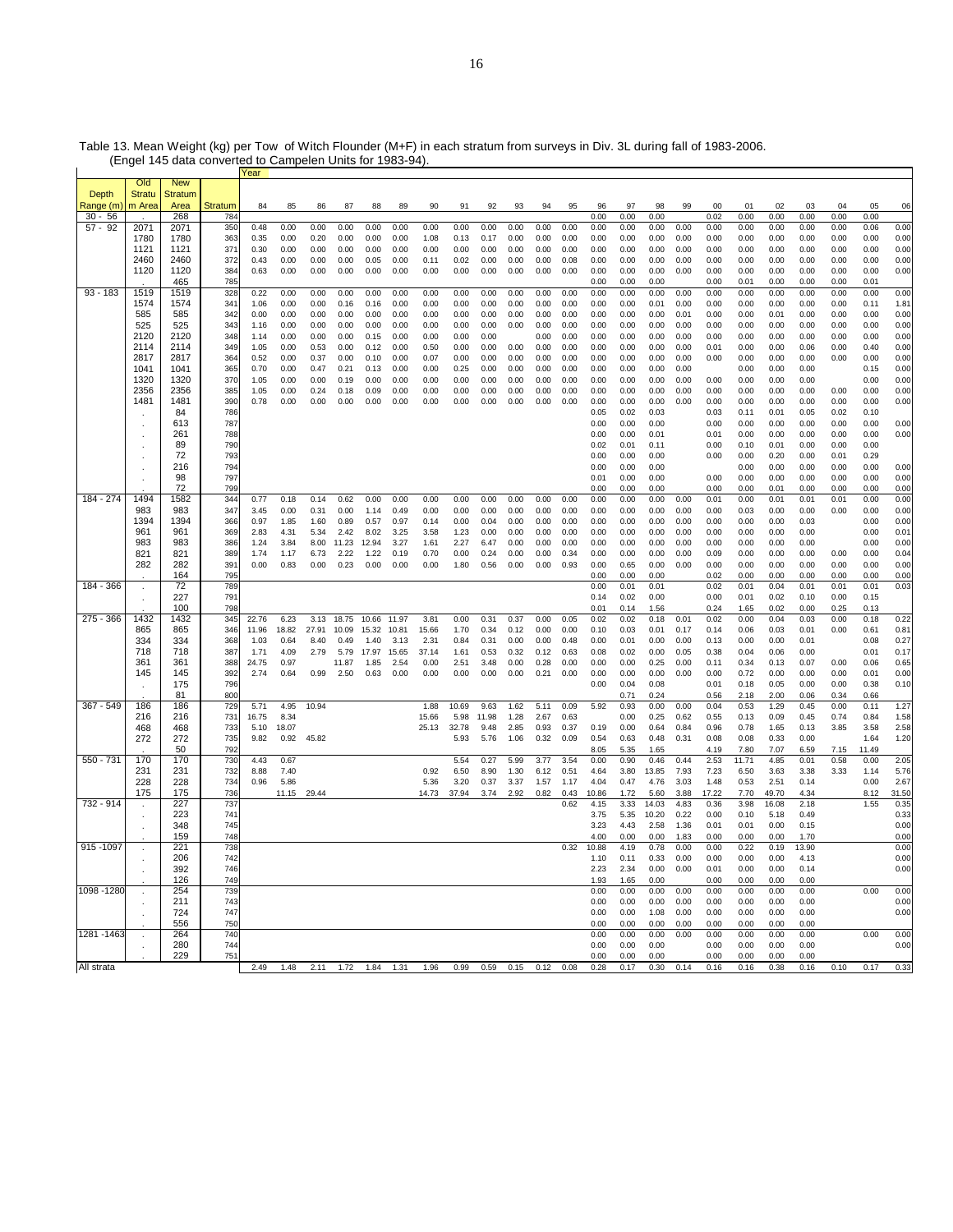Table 14. Estimates of biomass (tons) of witch flounder from Canadian Table 15. Mean weights (kg) of witch flounder per tow from fall surveys in Div. 2J, 3K and 3L during 1977-2006. Canadian fall surveys in Div. 2J, 3K and fall surveys in Div. 2J, 3K and 3L during 1977-2006.

|      | 2J   | 3K    | 3L    | 2J3KL |      | 2J   | 3K    | 3L   | 2J3KL |
|------|------|-------|-------|-------|------|------|-------|------|-------|
| 1977 | 5123 |       |       |       | 1977 | 1.56 |       |      |       |
| 1978 | 1302 | 30353 |       |       | 1978 | 0.39 | 7.08  |      |       |
| 1979 | 2218 | 49789 |       |       | 1979 | 0.72 | 12.33 |      |       |
| 1980 | 3494 | 44962 |       |       | 1980 | 1.11 | 11.48 |      |       |
| 1981 | 2581 | 43406 |       |       | 1981 | 0.80 | 11.09 |      |       |
| 1982 | 4909 | 32429 |       |       | 1982 | 1.52 | 8.44  |      |       |
| 1983 | 3693 | 49251 |       |       | 1983 | 1.13 | 13.30 |      |       |
| 1984 | 2903 | 49038 | 13210 | 65151 | 1984 | 0.93 | 11.63 | 2.49 | 5.15  |
| 1985 | 3030 | 35694 | 7881  | 46605 | 1985 | 0.93 | 8.24  | 1.48 | 3.61  |
| 1986 | 5920 | 21359 | 10743 | 38022 | 1986 | 1.82 | 5.35  | 2.11 | 3.08  |
| 1987 | 2063 | 21746 | 8679  | 32488 | 1987 | 0.63 | 5.08  | 1.72 | 2.58  |
| 1988 | 1571 | 18110 | 9294  | 28975 | 1988 | 0.49 | 4.50  | 1.84 | 2.36  |
| 1989 | 2653 | 8976  | 6606  | 18234 | 1989 | 0.83 | 2.23  | 1.31 | 1.48  |
| 1990 | 3672 | 17088 | 10341 | 31101 | 1990 | 1.13 | 3.94  | 1.96 | 2.42  |
| 1991 | 2669 | 4272  | 5274  | 12215 | 1991 | 0.82 | 0.99  | 0.99 | 0.95  |
| 1992 | 1102 | 1863  | 3131  | 6095  | 1992 | 0.34 | 0.43  | 0.59 | 0.47  |
| 1993 | 627  | 1327  | 778   | 2733  | 1993 | 0.20 | 0.30  | 0.15 | 0.22  |
| 1994 | 462  | 846   | 663   | 1971  | 1994 | 0.14 | 0.20  | 0.12 | 0.15  |
| 1995 | 263  | 435   | 418   | 1117  | 1995 | 0.09 | 0.09  | 0.08 | 0.09  |
| 1996 | 370  | 855   | 1806  | 3031  | 1996 | 0.11 | 0.17  | 0.28 | 0.20  |
| 1997 | 465  | 1116  | 1095  | 2676  | 1997 | 0.13 | 0.22  | 0.17 | 0.18  |
| 1998 | 649  | 1255  | 1906  | 3810  | 1998 | 0.19 | 0.25  | 0.30 | 0.25  |
| 1999 | 752  | 881   | 826   | 2460  | 1999 | 0.22 | 0.19  | 0.14 | 0.18  |
| 2000 | 498  | 1200  | 968   | 2667  | 2000 | 0.14 | 0.25  | 0.16 | 0.18  |
| 2001 | 209  | 1427  | 1042  | 2678  | 2001 | 0.06 | 0.28  | 0.16 | 0.18  |
| 2002 | 404  | 471   | 2428  | 3303  | 2002 | 0.12 | 0.09  | 0.38 | 0.22  |
| 2003 | 178  | 651   | 1010  | 1839  | 2003 | 0.05 | 0.13  | 0.16 | 0.12  |
| 2004 | 476  | 2641  | 451   | 3568  | 2004 | 0.14 | 0.52  | 0.10 | 0.27  |
| 2005 | 684  | 2842  | 1003  | 4529  | 2005 | 0.20 | 0.56  | 0.17 | 0.31  |
| 2006 | 962  | 2889  | 1987  | 5838  | 2006 | 0.28 | 0.59  | 0.33 | 0.40  |

Table 16. Estimates of abundance (000s) of witch flounder from Canadian Table 17. Mean numbers of witch flounder per tow from fall surveys in Div. 2J, 3K and 3L during 1977-2006. Canadian fall surveys in Div. 2J, 3K and 3L fall surveys in Div. 2J, 3K and 3L during 1977-2006.

|      | 2J   | 3K    | 3L    | 2J3KL  |      | 2J   | 3K    | 3L   | 2J3KL |
|------|------|-------|-------|--------|------|------|-------|------|-------|
| 1977 | 7106 |       |       |        | 1977 | 2.16 |       |      |       |
| 1978 | 1962 | 59729 |       |        | 1978 | 0.59 | 13.93 |      |       |
| 1979 | 3016 | 84955 |       |        | 1979 | 0.97 | 21.04 |      |       |
| 1980 | 4503 | 72872 |       |        | 1980 | 1.42 | 18.61 |      |       |
| 1981 | 3190 | 70058 |       |        | 1981 | 0.99 | 17.89 |      |       |
| 1982 | 6486 | 52146 |       |        | 1982 | 2.01 | 13.58 |      |       |
| 1983 | 4963 | 75267 |       |        | 1983 | 1.52 | 20.32 |      |       |
| 1984 | 3840 | 79553 | 17914 | 101307 | 1984 | 1.23 | 18.87 | 3.38 | 8.01  |
| 1985 | 4089 | 70384 | 10401 | 84874  | 1985 | 1.26 | 16.24 | 1.95 | 6.57  |
| 1986 | 9432 | 40917 | 12839 | 63188  | 1986 | 2.90 | 10.24 | 2.52 | 5.12  |
| 1987 | 3337 | 37279 | 10500 | 51117  | 1987 | 1.03 | 8.71  | 2.08 | 4.06  |
| 1988 | 2746 | 35486 | 11269 | 49501  | 1988 | 0.86 | 8.82  | 2.23 | 4.03  |
| 1989 | 5377 | 22734 | 8002  | 36114  | 1989 | 1.67 | 5.65  | 1.58 | 2.94  |
| 1990 | 8110 | 29338 | 14453 | 51901  | 1990 | 2.49 | 6.77  | 2.74 | 4.04  |
| 1991 | 6941 | 10045 | 7428  | 24414  | 1991 | 2.13 | 2.32  | 1.39 | 1.89  |
| 1992 | 2463 | 6377  | 4748  | 13588  | 1992 | 0.76 | 1.47  | 0.89 | 1.05  |
| 1993 | 2588 | 8918  | 1572  | 13078  | 1993 | 0.82 | 2.03  | 0.31 | 1.04  |
| 1994 | 2369 | 4815  | 1428  | 8612   | 1994 | 0.72 | 1.12  | 0.27 | 0.67  |
| 1995 | 1808 | 3546  | 1004  | 6358   | 1995 | 0.65 | 0.77  | 0.19 | 0.50  |
| 1996 | 1724 | 5081  | 5297  | 12102  | 1996 | 0.50 | 1.00  | 0.83 | 0.81  |
| 1997 | 1890 | 5716  | 4383  | 11989  | 1997 | 0.54 | 1.12  | 0.69 | 0.80  |
| 1998 | 2505 | 7955  | 6755  | 17214  | 1998 | 0.72 | 1.56  | 1.06 | 1.15  |
| 1999 | 2548 | 5441  | 2655  | 10644  | 1999 | 0.74 | 1.17  | 0.45 | 0.76  |
| 2000 | 1964 | 7952  | 5361  | 15276  | 2000 | 0.57 | 1.64  | 0.86 | 1.05  |
| 2001 | 1096 | 7220  | 7316  | 15631  | 2001 | 0.32 | 1.42  | 1.15 | 1.05  |
| 2002 | 1497 | 3752  | 10776 | 16025  | 2002 | 0.43 | 0.74  | 1.69 | 1.07  |
| 2003 | 715  | 3659  | 6090  | 10464  | 2003 | 0.21 | 0.72  | 0.96 | 0.70  |
| 2004 | 1870 | 10424 | 3990  | 16284  | 2004 | 0.54 | 2.05  | 0.84 | 1.22  |
| 2005 | 2254 | 10129 | 7023  | 19406  | 2005 | 0.65 | 2.00  | 1.20 | 1.35  |
| 2006 | 2719 | 10065 | 5091  | 17875  | 2006 | 0.78 | 2.05  | 0.84 | 1.24  |

1977-2006.

| 2J   | $\overline{\mathsf{3K}}$ | 3L    | 2J3KL |      | 2J   | 3K    | 3L   | 2J3KL |
|------|--------------------------|-------|-------|------|------|-------|------|-------|
| 5123 |                          |       |       | 1977 | 1.56 |       |      |       |
| 1302 | 30353                    |       |       | 1978 | 0.39 | 7.08  |      |       |
| 2218 | 49789                    |       |       | 1979 | 0.72 | 12.33 |      |       |
| 3494 | 44962                    |       |       | 1980 | 1.11 | 11.48 |      |       |
| 2581 | 43406                    |       |       | 1981 | 0.80 | 11.09 |      |       |
| 4909 | 32429                    |       |       | 1982 | 1.52 | 8.44  |      |       |
| 3693 | 49251                    |       |       | 1983 | 1.13 | 13.30 |      |       |
| 2903 | 49038                    | 13210 | 65151 | 1984 | 0.93 | 11.63 | 2.49 | 5.15  |
| 3030 | 35694                    | 7881  | 46605 | 1985 | 0.93 | 8.24  | 1.48 | 3.61  |
| 5920 | 21359                    | 10743 | 38022 | 1986 | 1.82 | 5.35  | 2.11 | 3.08  |
| 2063 | 21746                    | 8679  | 32488 | 1987 | 0.63 | 5.08  | 1.72 | 2.58  |
| 1571 | 18110                    | 9294  | 28975 | 1988 | 0.49 | 4.50  | 1.84 | 2.36  |
| 2653 | 8976                     | 6606  | 18234 | 1989 | 0.83 | 2.23  | 1.31 | 1.48  |
| 3672 | 17088                    | 10341 | 31101 | 1990 | 1.13 | 3.94  | 1.96 | 2.42  |
| 2669 | 4272                     | 5274  | 12215 | 1991 | 0.82 | 0.99  | 0.99 | 0.95  |
| 1102 | 1863                     | 3131  | 6095  | 1992 | 0.34 | 0.43  | 0.59 | 0.47  |
| 627  | 1327                     | 778   | 2733  | 1993 | 0.20 | 0.30  | 0.15 | 0.22  |
| 462  | 846                      | 663   | 1971  | 1994 | 0.14 | 0.20  | 0.12 | 0.15  |
| 263  | 435                      | 418   | 1117  | 1995 | 0.09 | 0.09  | 0.08 | 0.09  |
| 370  | 855                      | 1806  | 3031  | 1996 | 0.11 | 0.17  | 0.28 | 0.20  |
| 465  | 1116                     | 1095  | 2676  | 1997 | 0.13 | 0.22  | 0.17 | 0.18  |
| 649  | 1255                     | 1906  | 3810  | 1998 | 0.19 | 0.25  | 0.30 | 0.25  |
| 752  | 881                      | 826   | 2460  | 1999 | 0.22 | 0.19  | 0.14 | 0.18  |
| 498  | 1200                     | 968   | 2667  | 2000 | 0.14 | 0.25  | 0.16 | 0.18  |
| 209  | 1427                     | 1042  | 2678  | 2001 | 0.06 | 0.28  | 0.16 | 0.18  |
| 404  | 471                      | 2428  | 3303  | 2002 | 0.12 | 0.09  | 0.38 | 0.22  |
| 178  | 651                      | 1010  | 1839  | 2003 | 0.05 | 0.13  | 0.16 | 0.12  |
| 476  | 2641                     | 451   | 3568  | 2004 | 0.14 | 0.52  | 0.10 | 0.27  |
| 684  | 2842                     | 1003  | 4529  | 2005 | 0.20 | 0.56  | 0.17 | 0.31  |
| 962  | 2889                     | 1987  | 5838  | 2006 | 0.28 | 0.59  | 0.33 | 0.40  |

1977-2006.

| 2J   | 3K    | 3L    | 2J3KL  |      | 2J   | 3K    | 3L   | 2J3KL |
|------|-------|-------|--------|------|------|-------|------|-------|
| 7106 |       |       |        | 1977 | 2.16 |       |      |       |
| 1962 | 59729 |       |        | 1978 | 0.59 | 13.93 |      |       |
| 3016 | 84955 |       |        | 1979 | 0.97 | 21.04 |      |       |
| 4503 | 72872 |       |        | 1980 | 1.42 | 18.61 |      |       |
| 3190 | 70058 |       |        | 1981 | 0.99 | 17.89 |      |       |
| 6486 | 52146 |       |        | 1982 | 2.01 | 13.58 |      |       |
| 4963 | 75267 |       |        | 1983 | 1.52 | 20.32 |      |       |
| 3840 | 79553 | 17914 | 101307 | 1984 | 1.23 | 18.87 | 3.38 | 8.01  |
| 4089 | 70384 | 10401 | 84874  | 1985 | 1.26 | 16.24 | 1.95 | 6.57  |
| 9432 | 40917 | 12839 | 63188  | 1986 | 2.90 | 10.24 | 2.52 | 5.12  |
| 3337 | 37279 | 10500 | 51117  | 1987 | 1.03 | 8.71  | 2.08 | 4.06  |
| 2746 | 35486 | 11269 | 49501  | 1988 | 0.86 | 8.82  | 2.23 | 4.03  |
| 5377 | 22734 | 8002  | 36114  | 1989 | 1.67 | 5.65  | 1.58 | 2.94  |
| 8110 | 29338 | 14453 | 51901  | 1990 | 2.49 | 6.77  | 2.74 | 4.04  |
| 6941 | 10045 | 7428  | 24414  | 1991 | 2.13 | 2.32  | 1.39 | 1.89  |
| 2463 | 6377  | 4748  | 13588  | 1992 | 0.76 | 1.47  | 0.89 | 1.05  |
| 2588 | 8918  | 1572  | 13078  | 1993 | 0.82 | 2.03  | 0.31 | 1.04  |
| 2369 | 4815  | 1428  | 8612   | 1994 | 0.72 | 1.12  | 0.27 | 0.67  |
| 1808 | 3546  | 1004  | 6358   | 1995 | 0.65 | 0.77  | 0.19 | 0.50  |
| 1724 | 5081  | 5297  | 12102  | 1996 | 0.50 | 1.00  | 0.83 | 0.81  |
| 1890 | 5716  | 4383  | 11989  | 1997 | 0.54 | 1.12  | 0.69 | 0.80  |
| 2505 | 7955  | 6755  | 17214  | 1998 | 0.72 | 1.56  | 1.06 | 1.15  |
| 2548 | 5441  | 2655  | 10644  | 1999 | 0.74 | 1.17  | 0.45 | 0.76  |
| 1964 | 7952  | 5361  | 15276  | 2000 | 0.57 | 1.64  | 0.86 | 1.05  |
| 1096 | 7220  | 7316  | 15631  | 2001 | 0.32 | 1.42  | 1.15 | 1.05  |
| 1497 | 3752  | 10776 | 16025  | 2002 | 0.43 | 0.74  | 1.69 | 1.07  |
| 715  | 3659  | 6090  | 10464  | 2003 | 0.21 | 0.72  | 0.96 | 0.70  |
| 1870 | 10424 | 3990  | 16284  | 2004 | 0.54 | 2.05  | 0.84 | 1.22  |
| 2254 | 10129 | 7023  | 19406  | 2005 | 0.65 | 2.00  | 1.20 | 1.35  |
| 2719 | 10065 | 5091  | 17875  | 2006 | 0.78 | 2.05  | 0.84 | 1.24  |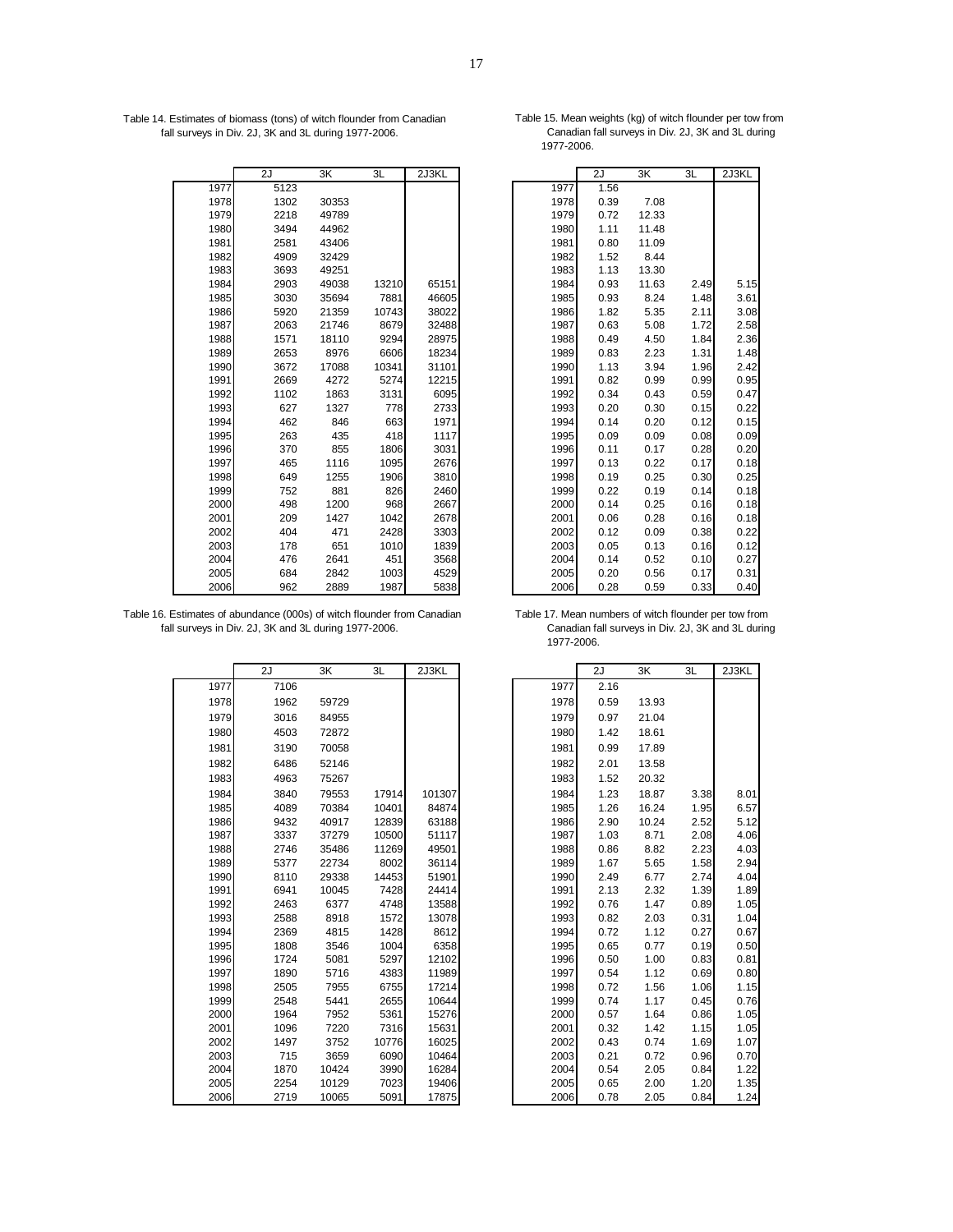

Fig. 1. Commercial carches and TACs of witch flounder in Divisions 2J, 3K and 3L during 1963-2006. Catches in Div. 3M are included for 1998-2000. Although not included, the estimated catches in Div 3M from 2001-2004 averaged 360 tons.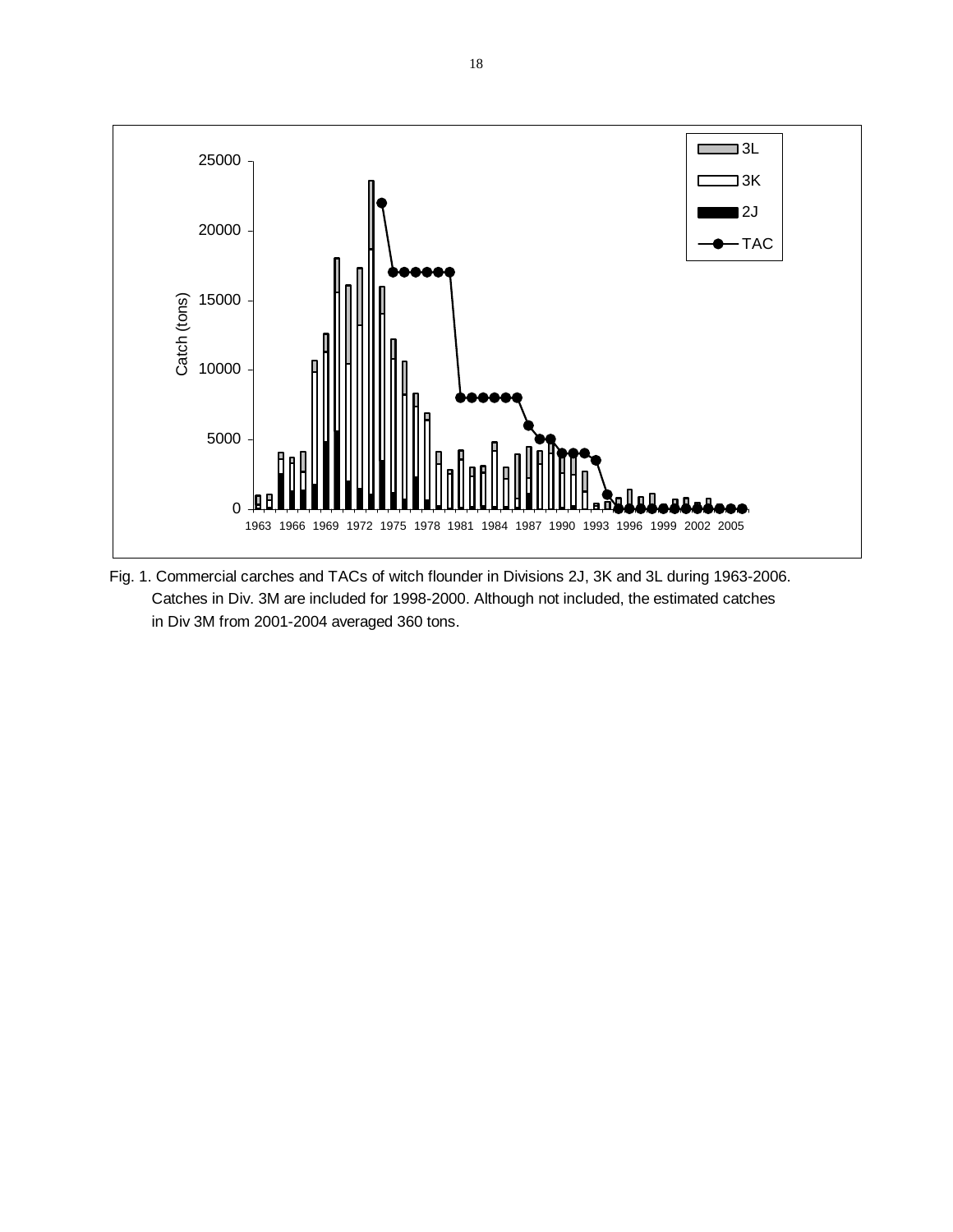

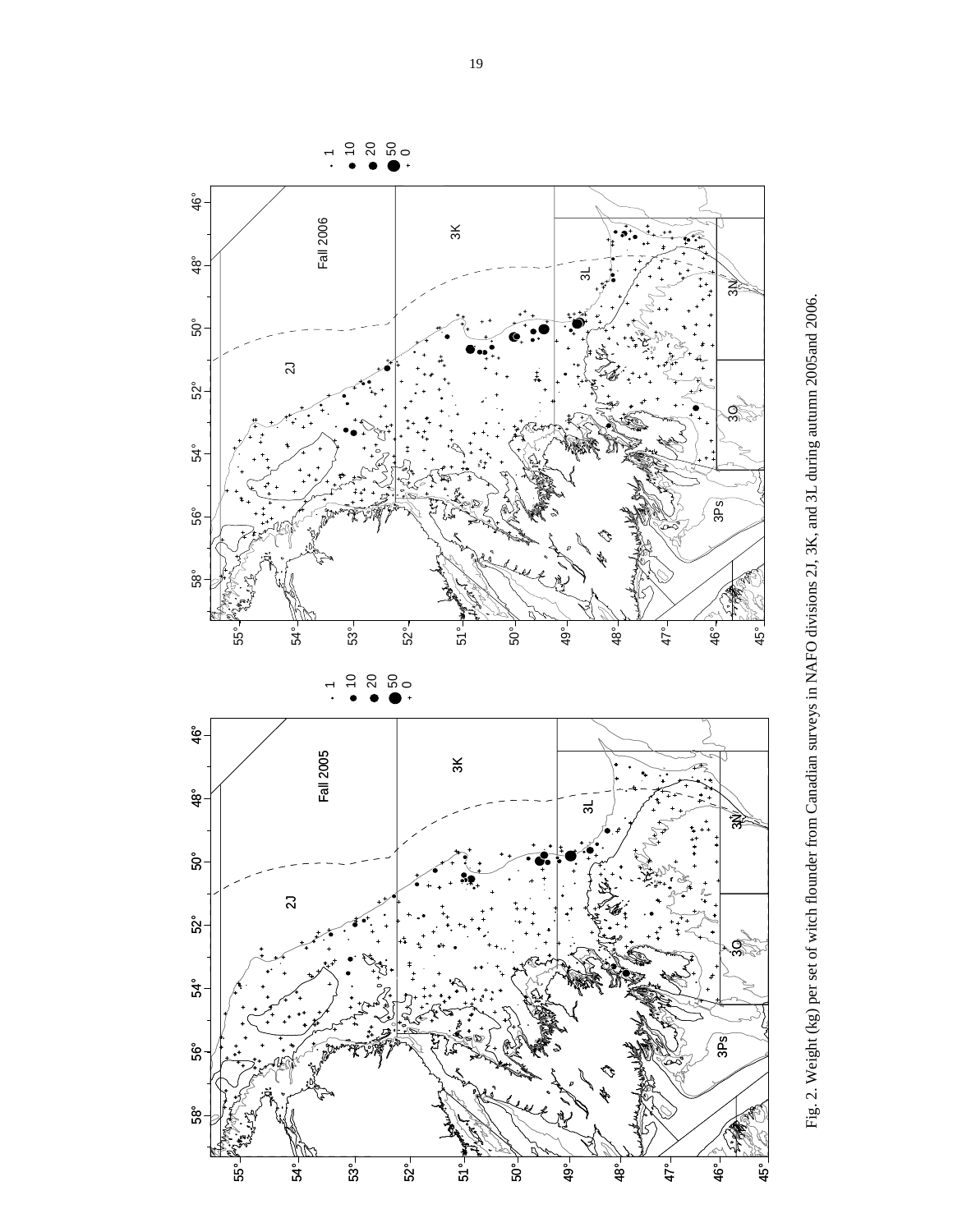Biomass (tons) Biomass (tons) 



# **3K**



Figure 3a. Biomass (tons) and Abundance (000's) for 2J, 3K and 3L fall surveys. Where lower confidence limit was negative, error bars were omitted (hollow symbol).

**2J**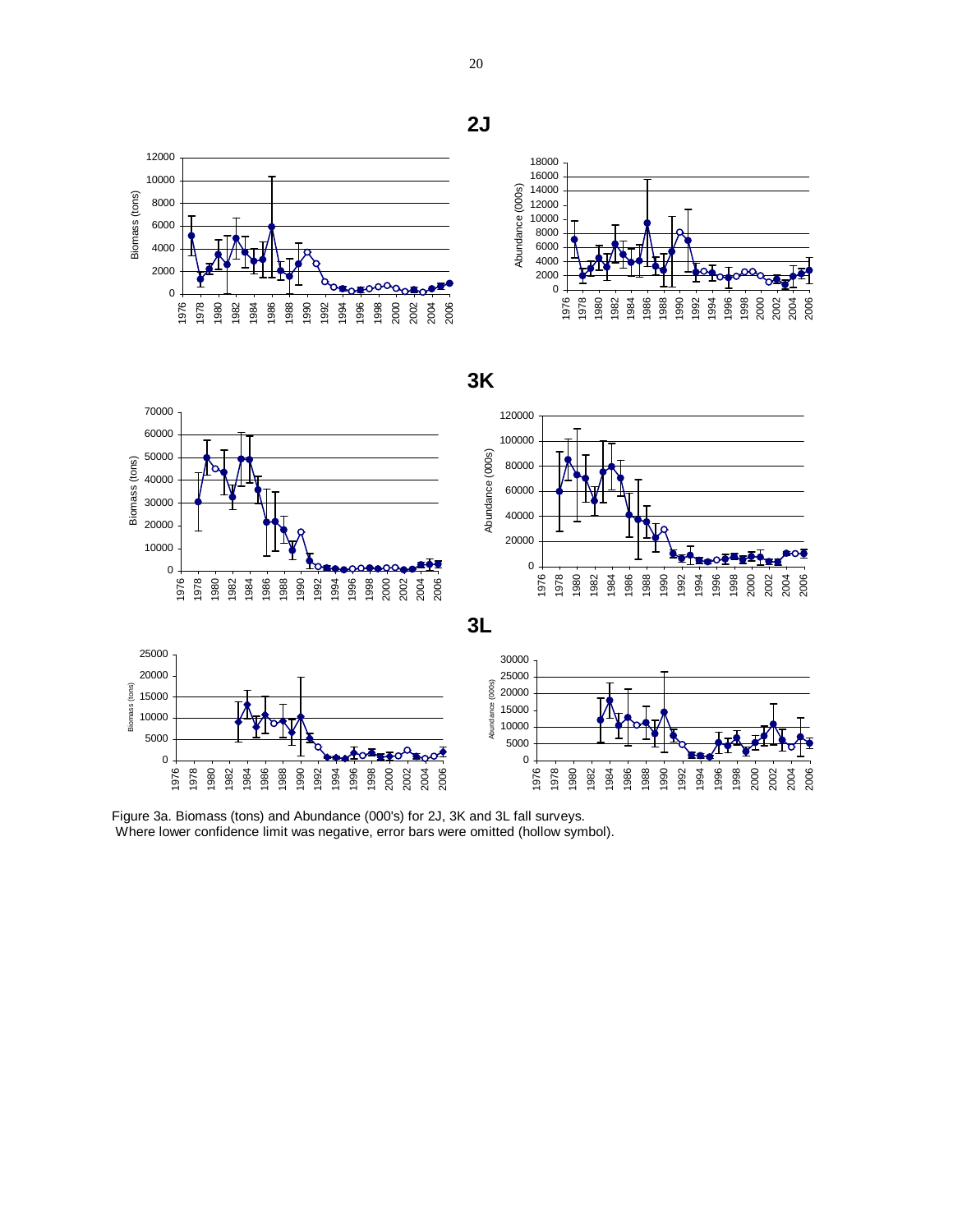

Figure 3b.Mean numbers and weights(kg) per tow for 2J, 3K and 3L fall surveys. Where lower confidence limit was negative, error bars were omitted (hollow symbol).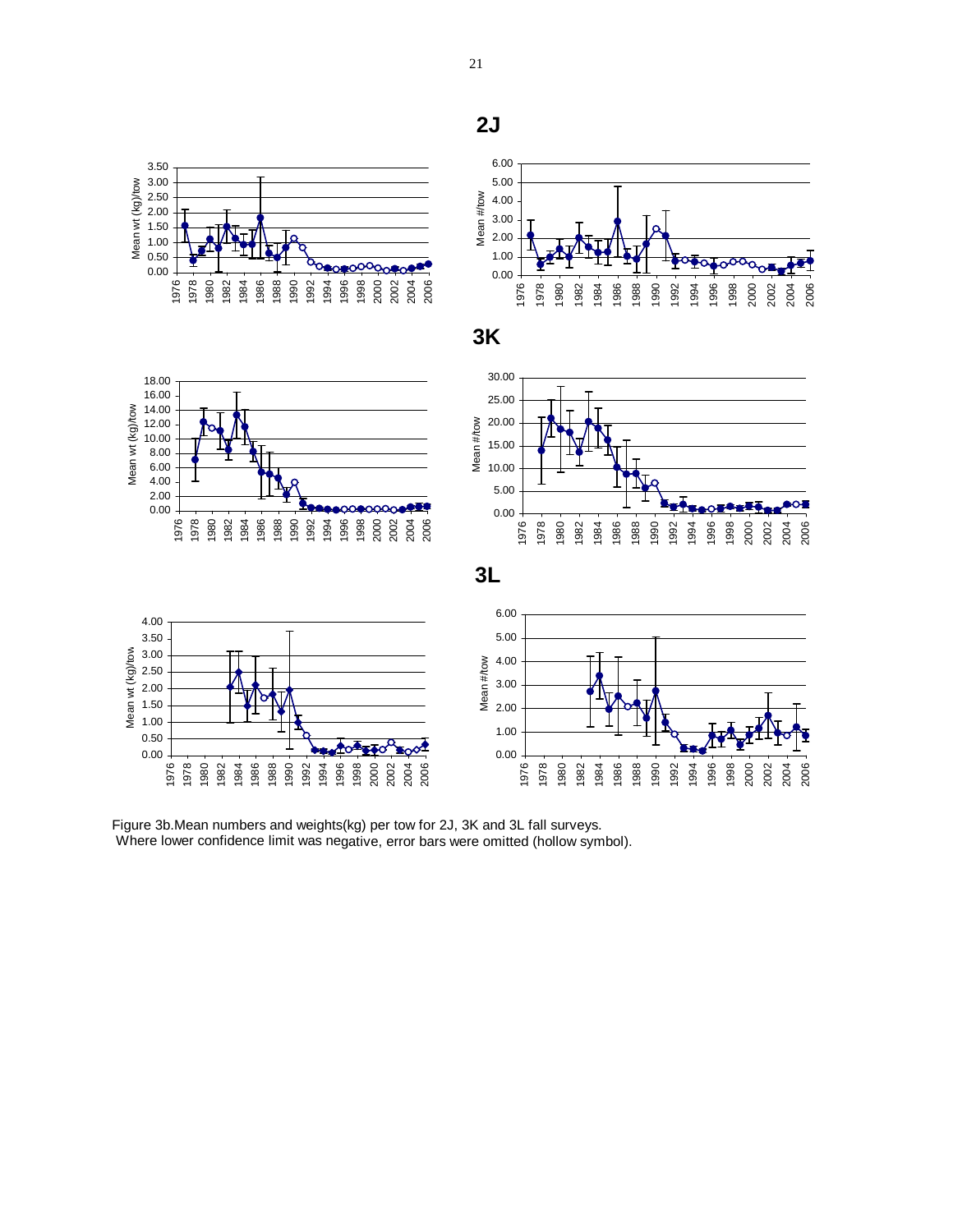